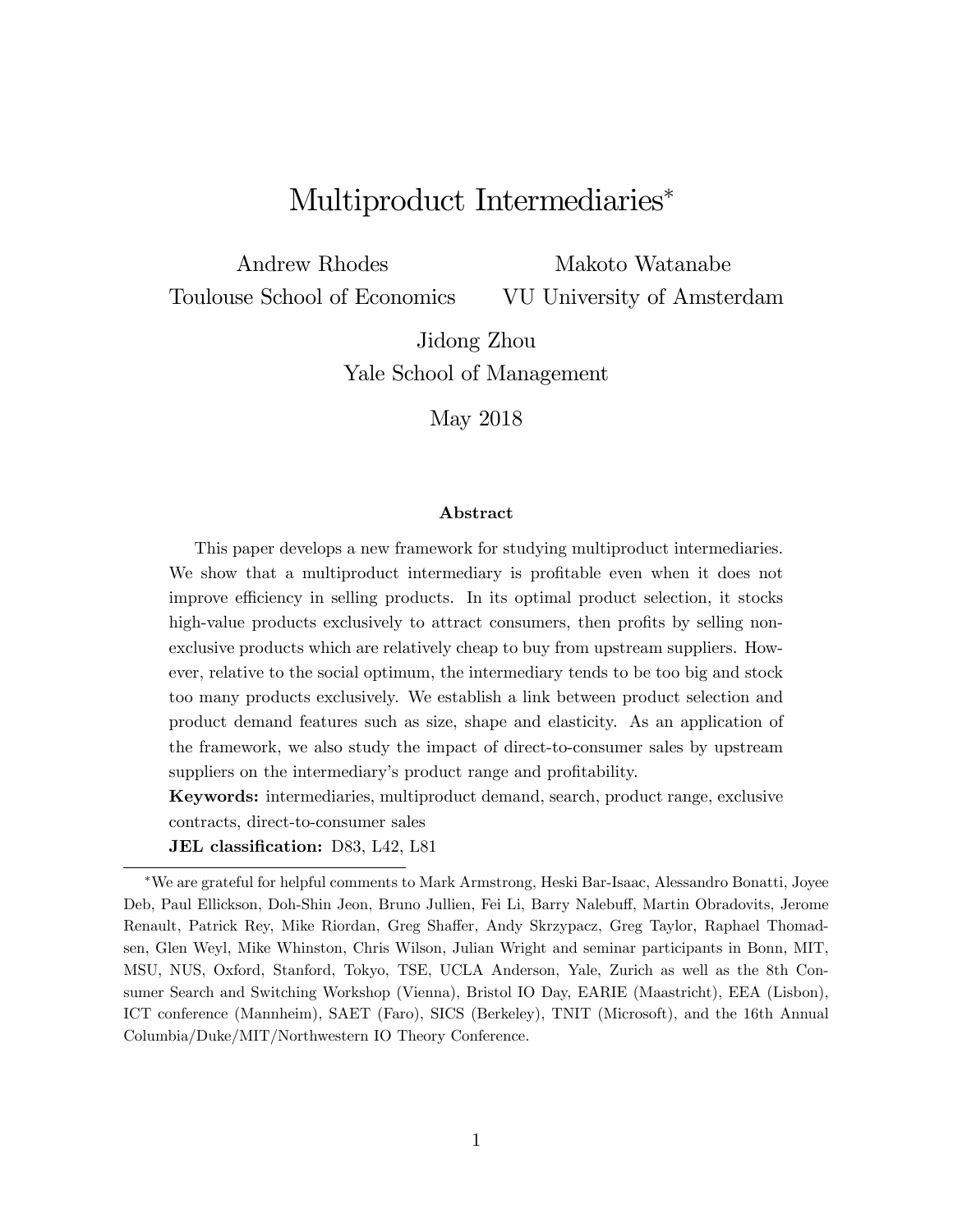### 1 Introduction

Intermediaries are important players in the economy, and according to some estimates are responsible for  $34\%$  of US GDP.<sup>1</sup> Many intermediaries carry multiple different products, and serve buyers with multiproduct demand. Examples include retailers such as supermarkets and department stores, shopping malls, TV platforms, travel agencies, and trade intermediaries. However much of the existing literature focuses on single-product intermediaries. Our paper builds a framework to study multiproduct intermediaries when consumers demand multiple products, and uses it to address some new and important questions. For example, in what ways can a multiproduct intermediary create value and therefore profitably exist? A multiproduct intermediary's profit depends crucially on the products it stocks. Which products should it carry, and for which of them should it be the exclusive supplier in the market? Is the intermediary too big or too small relative to the social optimum, and does it carry qualitatively the 'right' products? Further, it is increasingly easy for sellers to bypass traditional intermediaries and sell direct to buyers. How should intermediaries change the products they carry in order to deal with this threat?

There is surprisingly little research about which products an intermediary should carry, even though in practice it is one of the most important decisions they have to take. For example, in the case of retailers, product range is particularly important because consumers usually want to buy several different products but find it costly to shop around, and so they prefer retailers whose product ranges closely match their needs. At the same time retailers are often constrained in how many products they can stock, for example due to limited stocking space or the fact that stocking too many products can make the instore shopping experience less pleasant.<sup>2</sup> Consequently retailers (and other intermediaries) must carefully choose their product range.<sup>3</sup>

At the same time, changes in technology are forcing intermediaries to rethink which products they carry. Returning again to the retail example, traditionally most manufacturers could only reach consumers via retailers. However in recent years this has changed. Many established brands like Nike, Nestle, and Proctor & Gamble now sell direct to consumers (DTC) through their own physical store or website.<sup>4</sup> Marketplaces such as

<sup>&</sup>lt;sup>1</sup>See Krakovsky's book entitled "The Middleman Economy".

<sup>&</sup>lt;sup>2</sup>Even large retailers like Walmart face such constraints. Many consumers have to go to smaller stores to buy some hard-to-find products. (See goo.gl/MV6FRi for some evidence on this.)

<sup>&</sup>lt;sup>3</sup>For instance, a Harvard Business Review article states that: "Succeeding in the retail business means being good on a number of dimensions [including pricing and location] ... But assortment is number one.î (See goo.gl/3STUFa.)

<sup>4</sup>By 2020 Nike aims to generate one third of its sales (worth about \$16billion a year) via the di-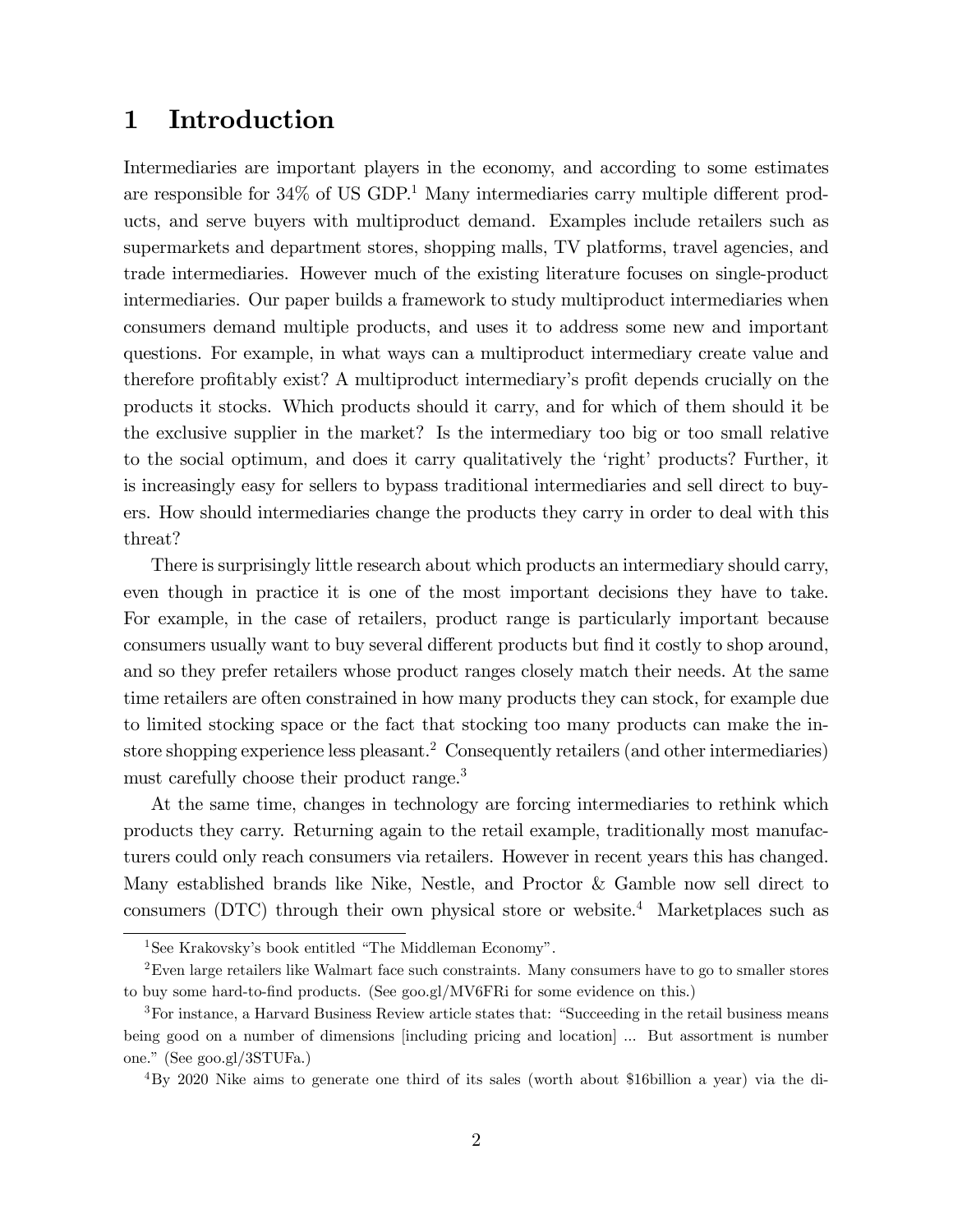Amazon and Tmall enable smaller brands to do the same.<sup>5</sup> As a result, Forbes estimated that in 2016 more than 40% of US manufacturers would sell direct, an increase of 70% over the previous year. (A similar trend is emerging in other markets, such as those for TV platforms and travel agencies.) Many commentators have argued that direct sales weaken retailers' bargaining power and threaten their whole one-stop shopping business model.<sup>6</sup> One way retailers have responded to this threat is by streamlining their product range and stocking more exclusive products that are not available for purchase elsewhere. For example Macyís has signed exclusive deals with several brands, and by 2020 aims to have  $40\%$  of its products being unique to its stores.<sup>7</sup>

Our paper develops a model which seeks to capture many of these issues. The model is presented in Section 2. It is mainly developed for retailers but, as we discuss later, the setup and some of the main insights also apply to a much broader set of multiproduct intermediaries including shopping malls, TV platforms, and trade intermediaries. There is a unit mass of manufacturers, each of which produces a different product. Consumers view these products as independent and are interested in buying all of them, although different products have different demands. There is also a single multiproduct intermediary. A product can be sold to consumers either directly by the manufacturer, or by the intermediary, or through both these channels. The intermediary offers to compensate manufacturers in exchange for the right to stock their products, and as part of this can request exclusive sales rights. We allow for the possibility that the intermediary has a stocking constraint. Consumers are aware of who sells what, but have to pay a cost to learn a firm's price(s) and buy its product(s). The cost of searching the intermediary is (weakly) increasing in the number of products it stocks; in the retail example, this is consistent with the idea that larger retailers are located further from consumers, or offer a worse instore shopping experience. Consumers differ in their search cost, which generates heterogeneity in the products that they end up buying.

Since the focus of our paper is product range choice, we intentionally simplify sellers'

rect channel (see goo.gl/Y6e3w9). Nestle's direct to consumer brand Nespresso generates an estimated \$4.5billion in sales each year (see goo.gl/GrkEB6). Proctor & Gamble sell Tide Pods direct to consumers.

<sup>&</sup>lt;sup>5</sup>Marketplaces provide logistical support for payments, packaging and delivery (see goo.gl/arSbuE). In 2016 half of the items that Amazon shipped were for third-party sellers (see goo.gl/z3tHjx).

<sup>&</sup>lt;sup>6</sup>Some have even linked the demise of certain retail chains (and high street shopping more broadly) to DTC sales. See e.g. goo.gl/FnAqR2 and goo.gl/MkWk6j concerning the failure of Sports Authority.

<sup>7</sup>See goo.gl/46xgYA and goo.gl/mBTHNN for further details. Exclusivity is also common in other parts of the retail market. For instance Home Depot has many exclusive brands such as American Woodmark in cabinets, and Martha Stewart in outdoor furniture and indoor organization. Target is well-known for offering exclusive brands in apparel and home goods. Many high-end fashion stores also sell unique colors or versions of certain labels.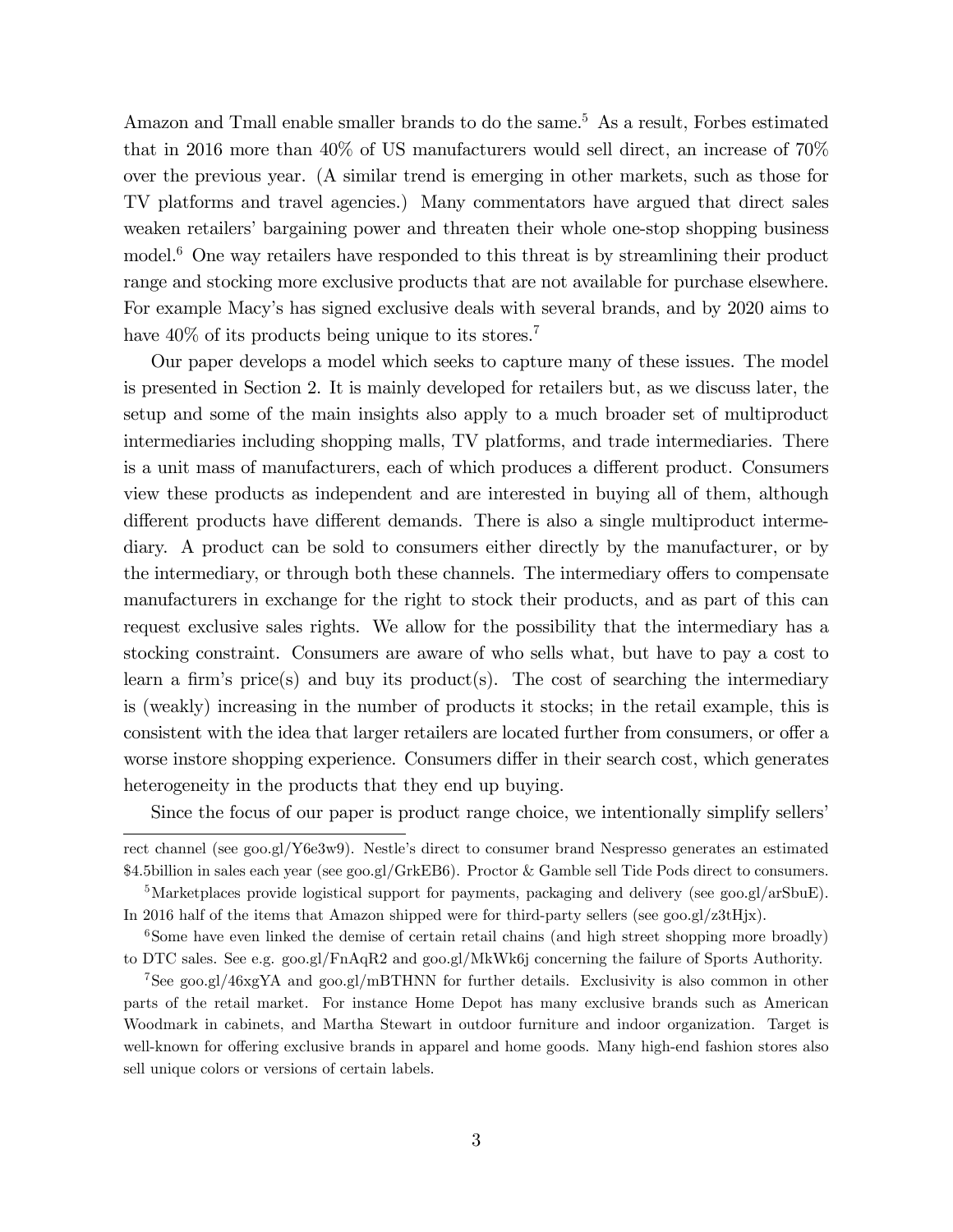pricing problems. In particular we assume that the intermediary can offer two-part tariff contracts to manufacturers. We then prove that irrespective of the market structure, each supplier of a given product always charges the usual monopoly price.<sup>8</sup> We then argue that all information on a product's cost and demand curve can be summarized using a simple two-dimensional statistic  $(\pi, v)$ , where  $\pi$  represents a product's monopoly profit and v represents its monopoly consumer surplus. This enables us to study product range choice in a tractable way, since it reduces a potentially complicated product space into a simpler two-dimensional one. Specifically, the intermediary's problem is to choose a set of points within the  $(\pi, v)$  space that it will stock exclusively, and another set of points which it will stock non-exclusively.

In Sections 3 and 4 we solve for the intermediary's optimal product range, first in a special case to provide some initial intuition, and then in the general case. Unlike the standard single-product case, we show that a multiproduct intermediary can earn strictly positive profit even when it is no more efficient at selling products than the direct channel. We also show that the value from stocking a product can be split into a 'direct' and 'indirect' component. The direct component represents the profit earned through selling that product. It includes compensation paid to the manufacturer and can therefore be negative. The indirect component reflects cross-product externalities i.e. the way in which stocking a new product may either increase or decrease how many consumers search the intermediary, and thereby change the profitability of the intermediary's other products.<sup>9</sup>

The optimal stocking policy itself consists of three distinct 'regions' in the  $(\pi, v)$  space. Firstly, the intermediary stocks some products with high-v but low- $\pi$  exclusively. These products make a direct loss but they help attract consumers due to their high  $v$ . Secondly, the intermediary recoups these losses by stocking some other very profitable products with low-v but high- $\pi$ . However since these products have low v they may dissuade consumers from searching, and so in general the intermediary avoids stocking too many of them. Thirdly, depending on the intermediaryís stocking constraint and search technology, it may also stock some products with high-v and high- $\pi$  non-exclusively. These products break even but can have a positive indirect effect.

Section 5 of the paper then uses these results to understand the effects of DTC sales. To do this, we first solve for the intermediary's optimal stocking policy when DTC sales are

<sup>&</sup>lt;sup>8</sup>Intuitively, with two-part tariffs the intermediary buys marginal units from a manufacturer at cost. The logic of Diamond (1971) then implies that with search frictions there is no price competition even if a product is sold by both its upstream supplier and the intermediary. As we discuss more in Section 2, the monopoly pricing itself is not crucial for our analysis - what matters is that the price of each product is the same across sellers.

 $9$ This indirect effect seems important in practice - see goo.gl/toxMuc for examples where dropping a product with low direct profit led to a sharp decline in sales of other (directly profitable) goods.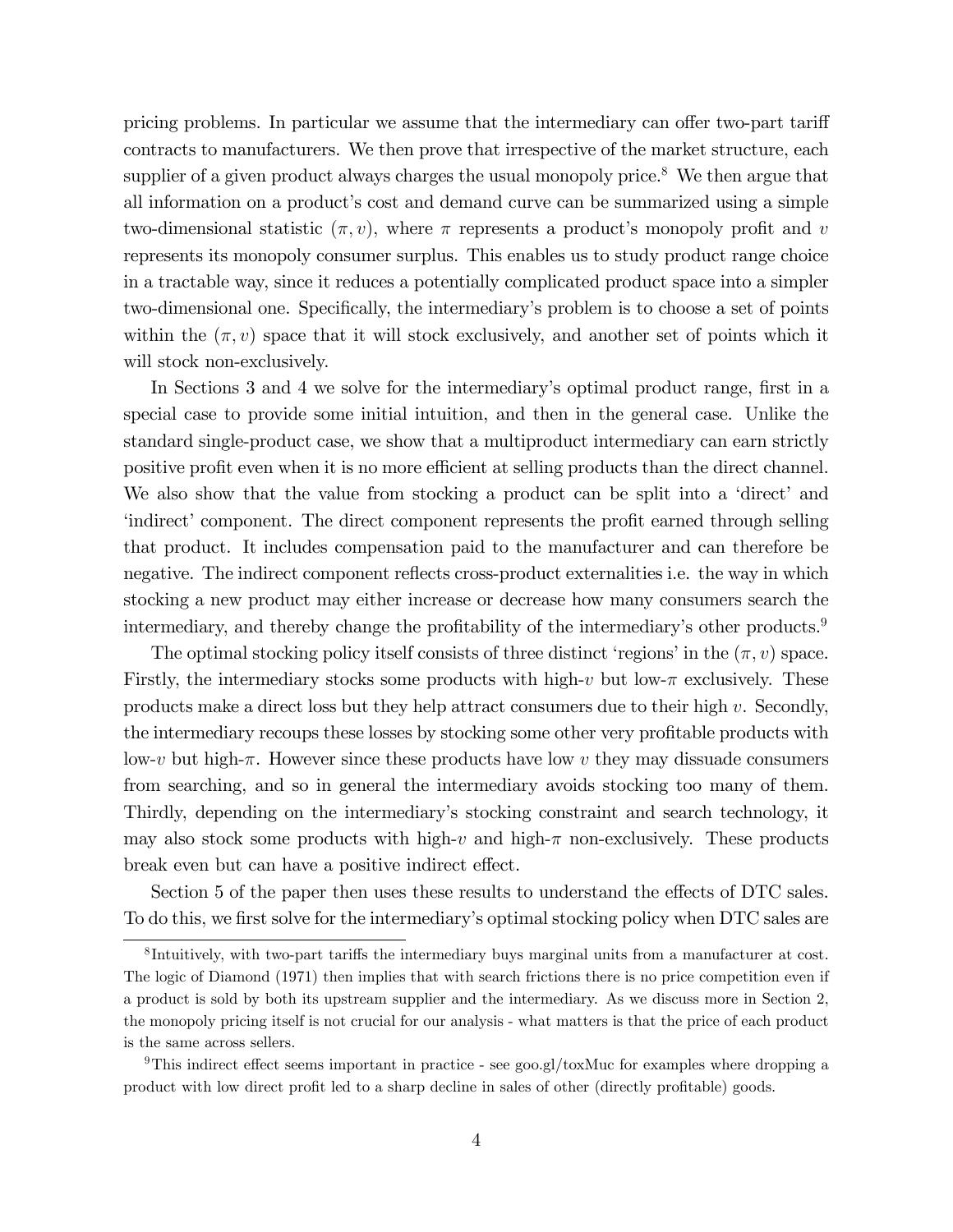not feasible. Consistent with our earlier discussion, we find that manufacturers' ability to sell direct weakens the intermediary's bargaining power and decreases its profit. Although the intermediary can recoup some of this lost profit by reoptimizing its product range, it may have to significantly alter the products that it sells. Moreover, we show by example that failure to adjust its product range can lead the intermediary to earn negative profit and so exit the market altogether. The final part of Section 5 shows how our model applies to a different type of intermediary, namely a shopping mall which acts as a platform and does not directly resell products. The model provides insights about which retailers should join the mall and how much they should pay to do so, as well as the externalities they exert on other retailers, all of which are consistent with empirical evidence.

The remainder of the paper is then structured as follows. In Section 6 we show how to construct the  $(\pi, v)$  space and interpret different points within it. For example we show how the size, shape, and elasticity of a product's demand affect whether the retailer stocks it and whether the contract is an exclusive one. Section 7 then solves for the socially optimal stocking policy. Here we show that the intermediary tends to stock too many products, and to stock too many of them exclusively, but that nevertheless it can be welfare-enhancing due to the way it affects consumers' incentives to search. We also show that our main insights are qualitatively robust when there is upstream competition. Finally Section 8 concludes and discusses the potential application of our framework to other types of intermediary.

#### 1.1 Related literature

There is already a substantial body of literature on intermediaries (see e.g. the book by Spulber (1999)). An intermediary may exist because it improves the search and matching efficiency between buyers and sellers (e.g. Rubinstein and Wolinsky (1987), Gehrig (1993), Spulber  $(1996)$ , and Shevchenko  $(2004)$ , or because it acts as an expert or certifier that mitigates the asymmetric information problem between buyers and sellers (e.g. Biglaiser (1993), Lizzeri (1999), and Biglaiser and Li  $(2018)$ <sup>10</sup> We study intermediaries in an environment with search frictions, but in our model an intermediary can profitably exist even if it does not improve search efficiency. This relies on consumers demanding multiple different products and the possibility of using exclusive contracts.<sup>11</sup> These two features

 $10$ Other reasons why retailers in particular may exist are i) they know more about consumer demand than manufacturers do, ii) they can internalize pricing externalities when products are substitutes or complements, and iii) they may be more efficient in marketing activities due to economies of scale.

 $11$ In Spiegler (2000) two agents create surplus when they interact. A third party which does not improve efficiency can extract this surplus through "exclusive-interaction" contracts, which force the agents into a Prisoner's Dilemma. Our paper studies a very different type of exclusivity arrangement.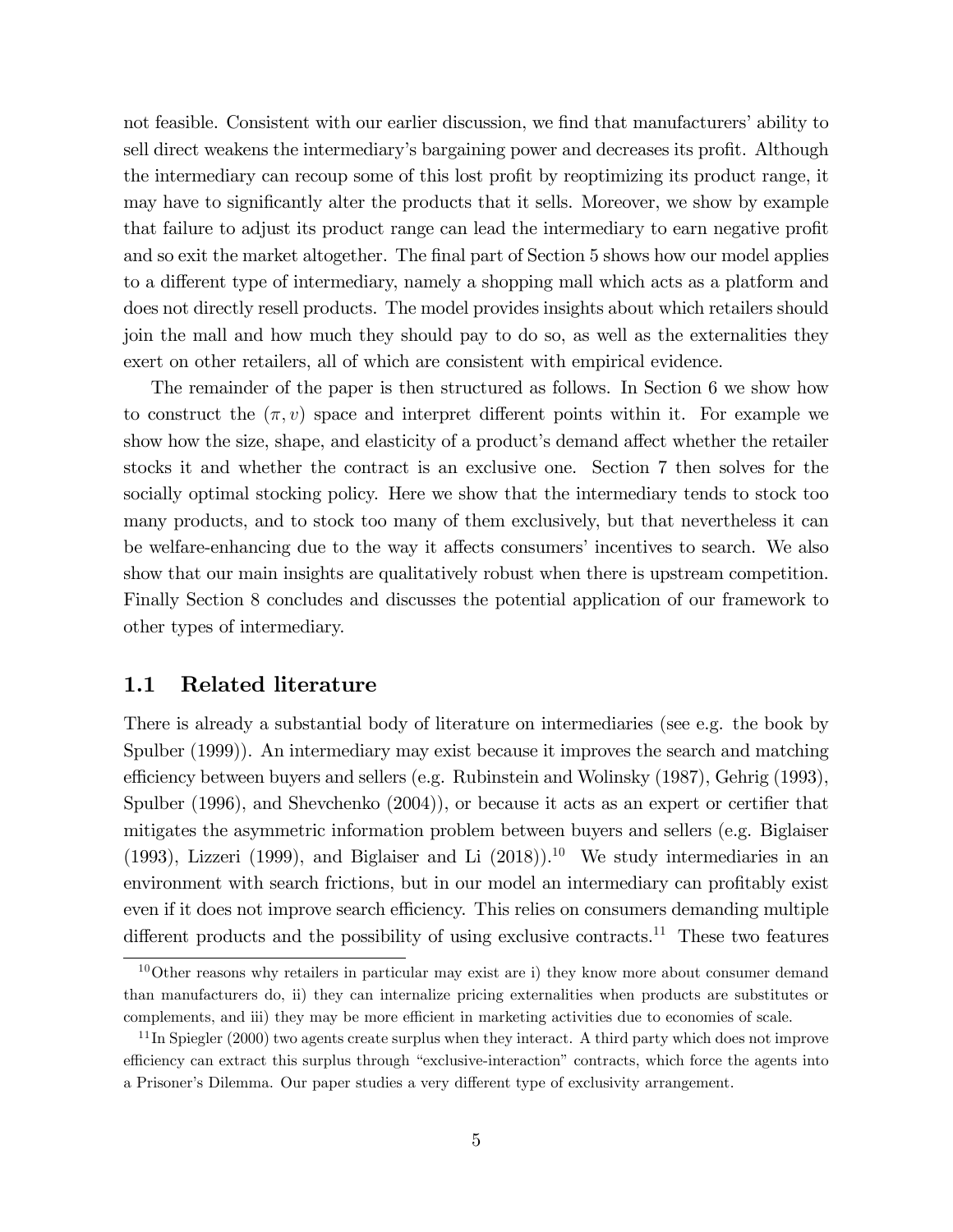distinguish our model from existing work on intermediaries. Since our main focus is the retail market, we also study optimal product range and the impact of DTC sales, neither of which are typically addressed by the intermediary literature.

The mechanism by which an intermediary makes profit from stocking multiple products is reminiscent of bundling (e.g. Stigler (1968), Adams and Yellen (1976), McAfee et al (1989), and Chen and Riordan (2013)). By stocking some products that consumers value highly but are not available elsewhere, the intermediary forces consumers to visit and buy other low-value (but fairly profitable) products as well which consumers would otherwise not buy. However since our paper focuses on product selection, it is more related to the question of which products a firm should bundle, something which is rarely discussed in the bundling literature. Rayo and Segal (2010) use the same bundling argument in a different setting with information design. They show that an information platform often prefers partial information disclosure, in the sense of pooling two negatively correlated prospects into one signal. (For example a search engine may pool a high-relevance but low-profit ad with a low-relevance but high-profit ad.) Unlike us, they consider a discrete framework and (more importantly) they allow the information platform to send an arbitrary number of signals (which in our framework, would be like allowing the intermediary to organize and sell non-overlapping products in multiple stores). Consequently their optimization problem is very different from ours. Moreover many other important features of our model, such as the role of exclusivity and the importance of search economies, have no counterpart in their paper (or in the wider bundling literature).

Our paper is also related to the growing literature on multiproduct search (e.g. McAfee (1995), Shelegia (2012), Zhou (2014), Rhodes (2015), and Kaplan et al (2016)). Existing papers usually investigate how multiproduct consumer search affects multiproduct retailers' pricing decisions when their product range is exogenously given. Our paper departs from this literature by focusing on product range choice, another important decision for multiproduct retailers.<sup>12</sup> Moreover our paper introduces manufacturers and so explicitly models the vertical structure of the retail market. In this sense it is also related to recent research on consumer search in vertical markets such as Janssen and Shelegia (2015), and Asker and Bar-Isaac (2017), though those works consider single-product search and address very different economic questions.

Finally, our paper is also related to research on product assortment in operations research and marketing (see e.g. the survey by Kök et al  $(2015)$ ). Typically this literature focuses on a situation where consumers demand a single product, and studies the optimal number of (symmetric) varieties of that product to stock. Our paper focuses instead on a

 $12$ Rhodes and Zhou (2017) also study retailers' endogenous product range, but they consider a stylized merger setup with only two products.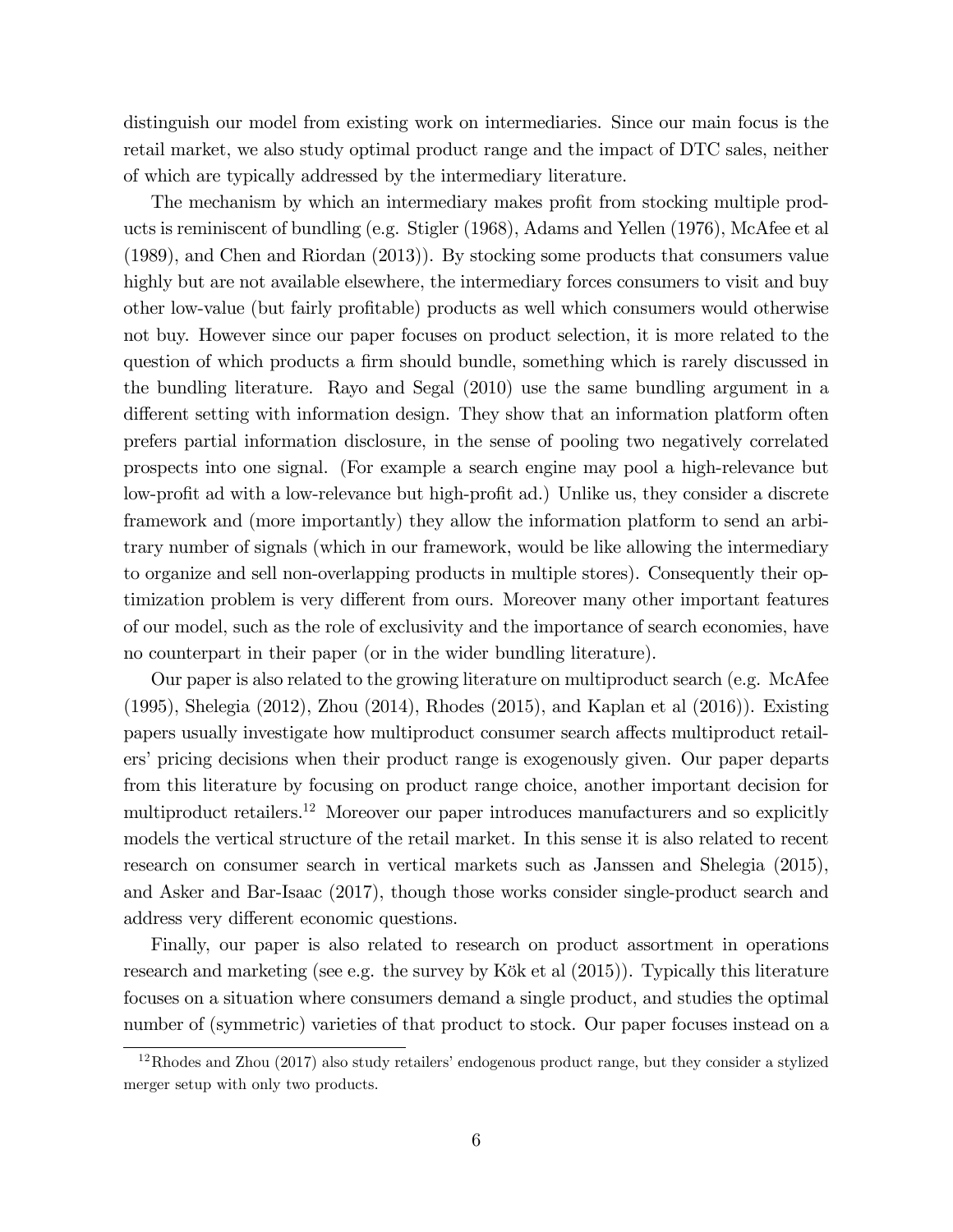retailer's optimal product range choice when consumers have multiproduct demand. We study this issue with explicit upstream manufacturers and consumer shopping frictions, neither of which is usually considered in the above mentioned literature.<sup>13</sup>

### 2 The Model

There is a continuum of manufacturers with measure one, and each produces a different product. Manufacturer i has constant marginal cost  $c_i \geq 0$ . There is also a unit mass of consumers, who are interested in buying every product. The products are independent, and each consumer wishes to buy  $Q_i(p_i)$  units of product i when its price is  $p_i$ . When a consumer buys multiple products, her surplus is additive over these products. We assume that  $Q_i(p_i)$  is downward-sloping and well-behaved such that  $(p_i - c_i) Q_i(p_i)$  is single-peaked at the monopoly price  $p_i^m$ . Per-consumer monopoly profit and consumer surplus from product *i* are respectively denoted by

$$
\pi_i \equiv (p_i^m - c_i) Q_i(p_i^m) \text{ and } v_i \equiv \int_{p_i^m}^{\infty} Q_i(p) dp . \qquad (1)
$$

Manufacturers can sell their product direct to consumers, for example via their own retail outlet.<sup>14</sup> (We consider the case where DTC sales are infeasible in Section 5.1.) In addition there is a single intermediary, which can buy products from manufacturers and resell them to consumers. The intermediary has no resale cost, but can stock at most a measure  $\bar{m} \leq 1$  of the products. We assume that the intermediary has all the bargaining power, and simultaneously makes take-it-or-leave-it offers to each manufacturer whose product it wishes to stock.<sup>15</sup> These offers can be either 'exclusive' (meaning that only the intermediary can sell the product to consumers) or 'non-exclusive' (meaning that both the intermediary and the relevant manufacturer can sell the product to consumers). In both cases we suppose that the intermediary offers two-part tariffs, consisting of a wholesale unit price  $\tau_i$  and a lump-sum fee  $T_i$ . The intermediary also informs manufacturers about which products it intends to stock, and whether it intends to stock them exclusively or

<sup>&</sup>lt;sup>13</sup>Bronnenberg (2017) considers a model where consumers like variety but dislike shopping, so retailers stock multiple varieties to reduce consumers' shopping costs. His model is otherwise very different from ours, as are the questions it studies. For example in his model varieties are symmetric, and so he does not look at the optimal composition of a retailer's product line.

<sup>14</sup>Alternatively, we can interpret direct sales as a manufacturer selling through an independent singleproduct retailer. If the manufacturer can make a take-it-or-leave-it offer to the independent retailer, all our analysis and results remain unchanged.

<sup>&</sup>lt;sup>15</sup>Our results do not change qualitatively if instead the intermediary and manufacturer share any profits that are earned from sales of the latter's product.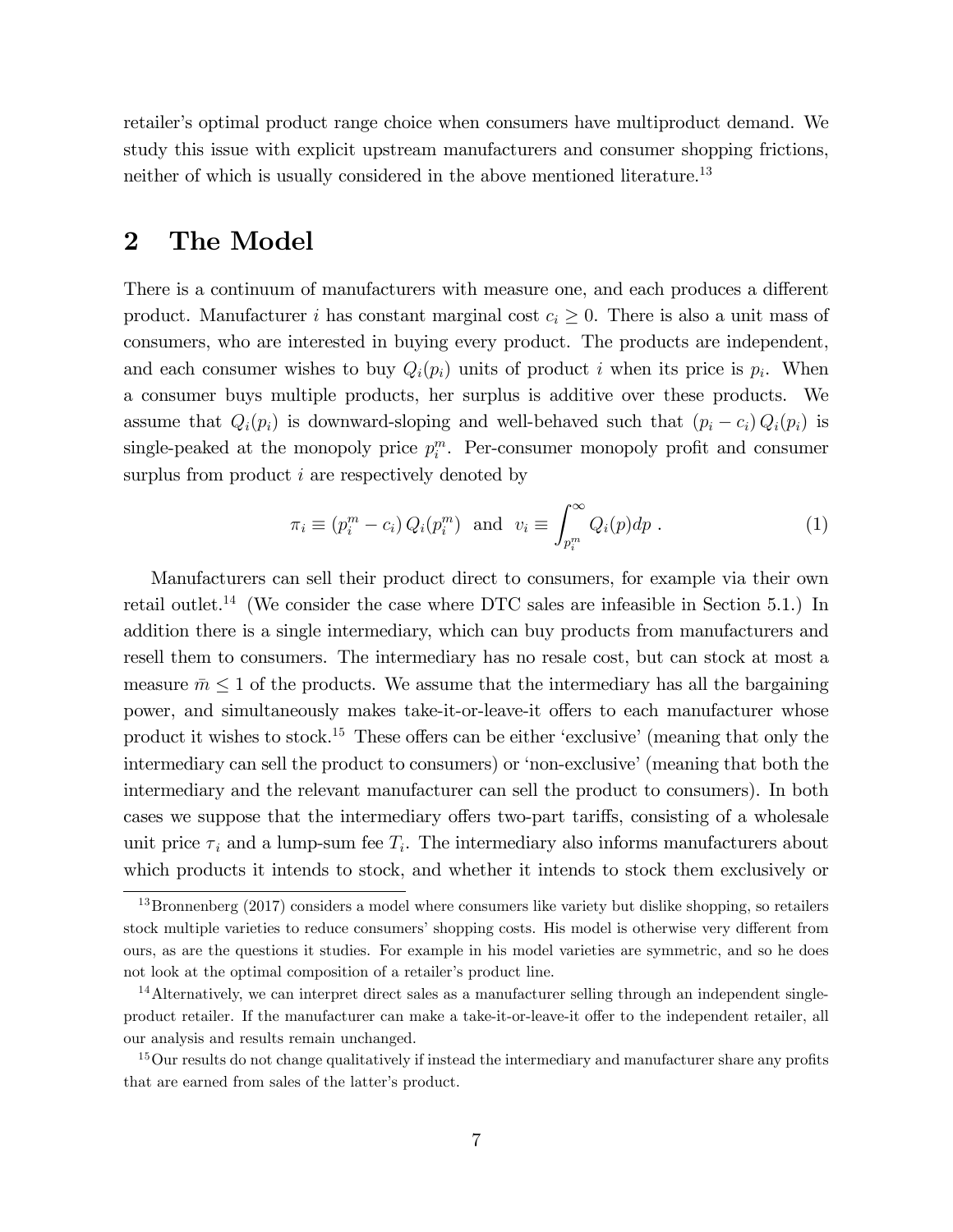non-exclusively.<sup>16</sup> Manufacturers who received an offer then simultaneously accept or reject.

Consumers know where each product is available, but do not observe the terms of any upstream contracts. Moreover consumers cannot observe a firm's price(s) or buy its product(s) without incurring a search cost.<sup>17</sup> Consumers differ in terms of their 'unit' search cost s, which is distributed in the population according to a cumulative distribution function  $F(s)$  with support  $(0, \overline{s}]$ . The corresponding density function  $f(s)$  is everywhere differentiable, strictly positive, and uniformly bounded with  $\max_s f(s) < \infty$ . If a consumer searches a measure n of manufacturers, she incurs a total search cost  $n \times s$ . If a consumer also searches the intermediary, and the intermediary stocks a measure  $m$  of products, she incurs an additional search cost  $h(m) \times s$ . We can thus interpret s as the opportunity cost of time, with the time needed to buy from a manufacturer normalized to 1, and the time needed to visit the intermediary equal to  $h(m)$ .<sup>18</sup> We assume that the function  $h(m)$  is positive and weakly increasing, reflecting the idea that larger stores may take longer to navigate, and may also be located further out of town. (Notice that we allow for the case where  $h(m)$  is constant and so independent of the intermediary's size. Below we provide a microfoundation for why  $h(m)$  might be strictly increasing.) We also introduce the following notation: when  $h(m)/m < 1$  the intermediary generates economies of search, and when  $h(m)/m > 1$  it generates diseconomies of search. Finally as is standard, we assume that after searching consumers may costlessly recall past offers.

The timing of the game is as follows. At the first stage, the intermediary simultaneously makes offers to manufacturers whose product it would like to stock. An offer specifies  $(\tau_i, T_i)$  and whether the intermediary will sell the product exclusively or not. Manufacturers then simultaneously accept or reject. At the second stage, all firms that sell to consumers choose a retail price for each of their products. The intermediary uses linear pricing. At the third stage, consumers observe who sells what and form (rational) expectations about all retail prices. They then search sequentially among firms and make their purchases. We assume that if consumers observe an unexpected price at some firm, they hold passive beliefs about the retail prices they have not yet discovered.

<sup>&</sup>lt;sup>16</sup>This assumption aims to capture the idea that in practice negotiations evolve over time, such that manufacturers can (roughly) observe what other products the intermediary stocks.

 $17$ Our assumptions here try to capture the idea that a retailer's product range is usually reasonably steady over time, whilst its prices fluctuate more frequently for example due to cost or demand shocks.

<sup>&</sup>lt;sup>18</sup>More generally, the time needed to buy from a manufacturer can vary across products. One possible way to deal with that case is to use a triplet  $(\pi, v, \theta)$  to characterize a product where  $\theta$  is the amount of time needed for a consumer to buy from its manufacturer. Intuitively, all else equal a product with higher  $\theta$  is more likely to be carried by the intermediary.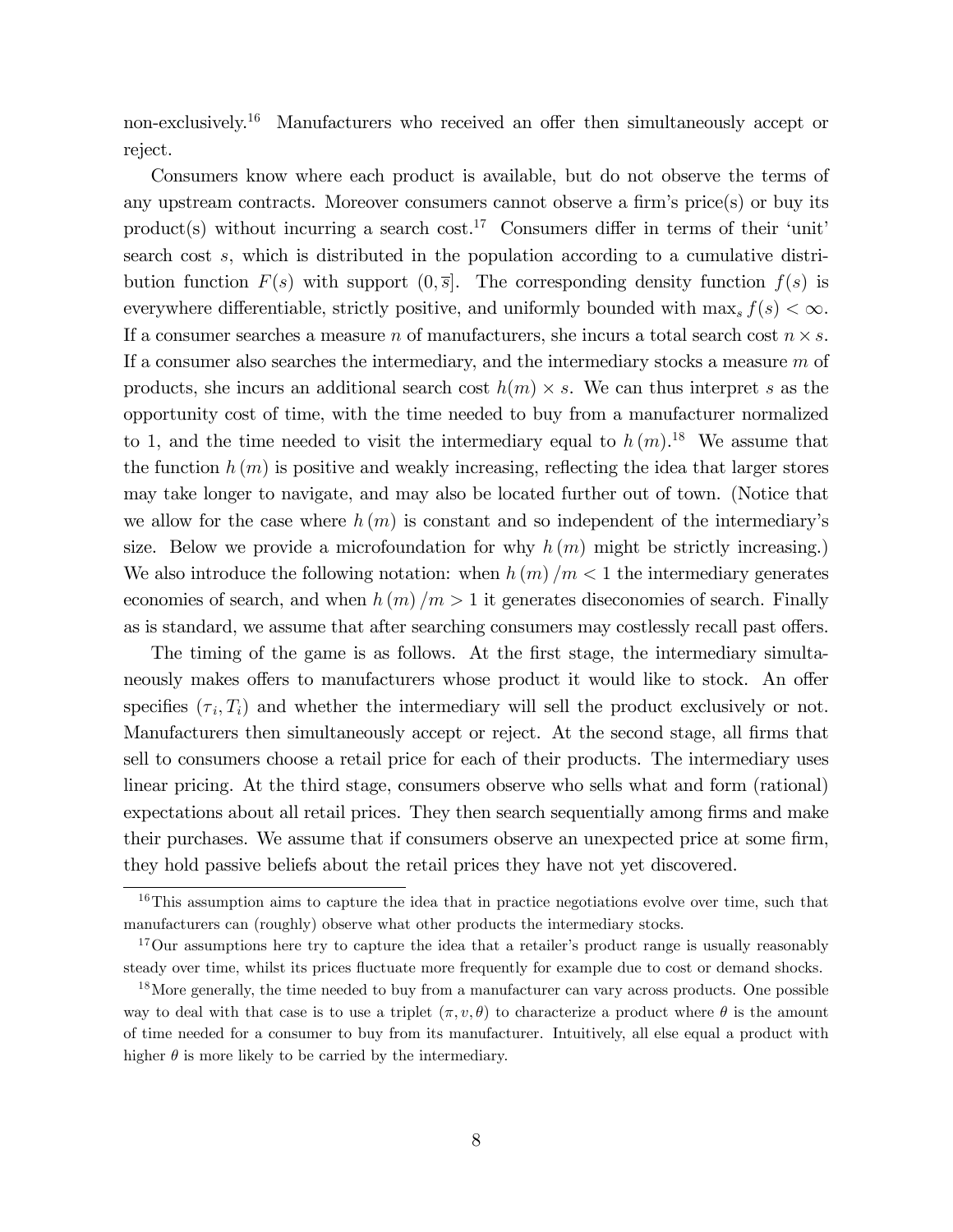#### 2.1 Preliminary analysis

We start with the following useful result. (All omitted proofs are in the appendix.)

**Lemma 1** (i) In any equilibrium where each product market is active, each seller of a product charges consumers the relevant monopoly price.

 $(ii)$  If product i is stocked exclusively by the intermediary, the intermediary offers the manufacturer  $(\tau_i = c_i, T_i = \pi_i F(v_i))$ . If product i is stocked non-exclusively by the intermediary, in terms of studying the optimal product range, it is without loss of generality to focus on the contracting outcome where the intermediary offers  $(\tau_i = c_i, T_i)$  to manufacturer i, such that the manufacturer's total payoff is  $\pi_i F(v_i)$ .

To understand the intuition behind Lemma 1, recall that a product can be sold in three different ways. Firstly product  $i$  may be sold only by its manufacturer. Since consumers only learn the manufacturer's price after they have sunk their search cost, it is optimal for the manufacturer to charge the monopoly price  $p_i^{m}$ .<sup>19</sup> This is just the standard hold-up problem which arises in search models (see e.g. Stiglitz (1979) and Anderson and Renault (2006)). Consumers therefore rationally anticipate monopoly pricing and so, using the notation introduced in (1), search if and only if  $s \leq v_i$ . Consequently the manufacturer's equilibrium profit is  $\pi_i F(v_i)$ . Notice that this is also the manufacturer's outside option if the intermediary makes it an offer.

Continuing with the intuition for Lemma 1, secondly product  $i$  may be sold exclusively by the intermediary. Since consumers do not observe the price before searching, the same hold-up argument implies that if the intermediary faces a wholesale price  $\tau_i$ , it will charge the corresponding monopoly price  $\arg \max (p - \tau_i) Q_i(p)$ . Notice that joint profit earned on product i is maximized when the intermediary charges the monopoly price  $p_i^m$ , therefore in order to induce this outcome the intermediary proposes  $\tau_i = c_i$  i.e. a bilaterally efficient two-part tariff. The intermediary then drives the manufacturer down to its outside option by offering it a lump-sum payment  $T_i = \pi_i F(v_i)$ . Thirdly product i may be sold by both its manufacturer and the intermediary. The analysis here is more complex. However the main idea is that the intermediary again avoids double-marginalization by proposing a contract with  $\tau_i = c_i$ , whilst search frictions eliminate price competition between the manufacturer and intermediary. In particular, following Diamondís (1971) paradox if consumers expect both sellers to charge the same price for product i, they will search at most one of them and hence each finds it optimal to charge the monopoly price. The

 $19\,\text{As}$  is usual in search models, there also exist other equilibria in which consumers do not search (some) sellers because they are expected to charge very high prices, and given no consumers search these high prices can be trivially sustained. We do not consider these uninteresting equilibria in this paper.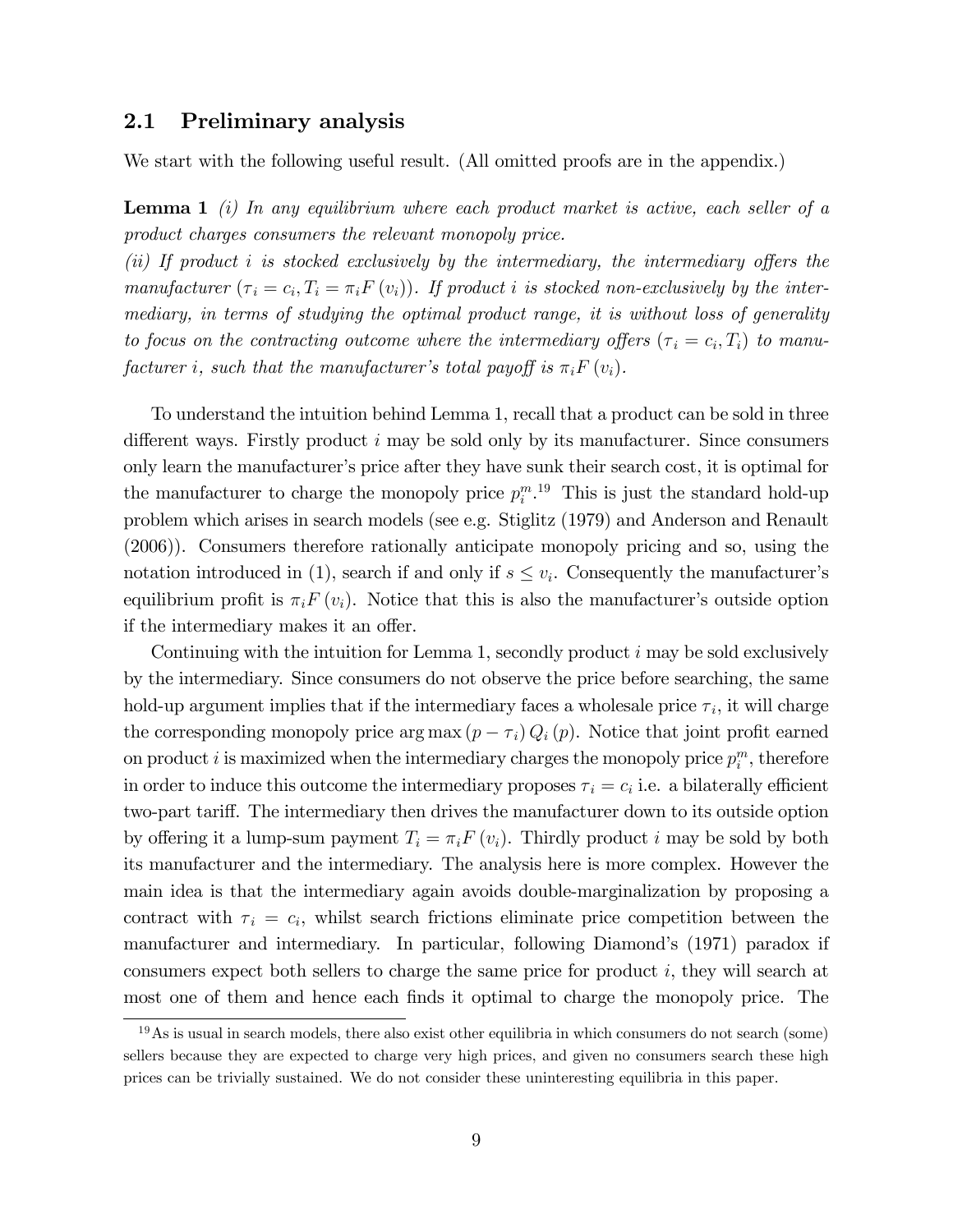manufacturer is compensated for any sales that it loses in signing the contract by way of a lump-sum transfer.

Given Lemma 1, it is convenient to index products by their per-consumer monopoly profit and consumer surplus as defined in (1) (rather than by their demand curve  $Q_i(p_i)$ and cost  $c_i$ ). This helps convert the potentially complicated product space into a twodimensional one. Henceforth let  $\Omega \subset \mathbb{R}^2_+$  be a two-dimensional product space  $(\pi, v)$ , and suppose it is compact and convex. Let  $\underline{v} \geq 0$  and  $\overline{v} < \infty$  be the lower and the upper bound of v. For each  $v \in [\underline{v}, \overline{v}]$ , there exist  $0 \leq \pi(v) \leq \overline{\pi}(v) < \infty$  such that  $\pi \in [\pi(v), \overline{\pi}(v)]$ . (In section 6 we provide examples of demand functions which can generate this type of product space.) Let  $(\Omega, \mathcal{F}, G)$  be a probability measure space where  $\mathcal{F}$  is a  $\sigma$ -field which is the set of all measurable subsets of  $\Omega$  according to measure G. (In particular,  $G(\Omega) = 1$ .) When there is no confusion, we also use  $G$  to denote the joint distribution function of  $(\pi, v)$ , and let g be the corresponding joint density function. We assume that g is differentiable and strictly positive everywhere. If a consumer buys a set  $A \in \mathcal{F}$  of products at their monopoly prices, she obtains surplus  $\int_A v dG$  before taking into account the search cost. To avoid trivial corner solutions, we also assume that  $\overline{v} \leq \overline{s}$ .

Discussion. Before solving for the intermediary's optimal product range, we first discuss some of our modeling assumptions and their implications.

(i) A continuum of products. Considering a continuum of products is mainly for analytical convenience. A model with a discrete number of products  $\{(\pi_i, v_i)\}_{i=1,\dots,n}$ would yield qualitatively similar insights but be messier to solve because the optimization problem would become a combinatorial one.<sup>20</sup>

(ii) Homogeneous consumer demand. Consumers are assumed to demand all products. However in reality some consumers want to buy more products than others (and similarly some products are needed more often than others). We could explicitly add this heterogeneity into the model, but the analysis would be less tractable. Moreover our model already generates demand heterogeneity in the sense that consumers with a lower search cost will end up buying more products.

(iii) An instore-search microfoundation for  $h(m)$ . Suppose there is a fixed cost  $\kappa_0 s$ of traveling to the intermediary, and also a cost  $\kappa_1 s$  to search each product in the store. Also suppose the intermediary can influence the consumer search order e.g. via where it places different products within the store. We can show that by forcing consumers to search exclusive products with high  $v$  last, the intermediary can induce every consumer

<sup>&</sup>lt;sup>20</sup>See footnote 27 later for the details. The case with only two products is easy to deal with, but is not rich enough to study the optimal product range choice in a meaningful way.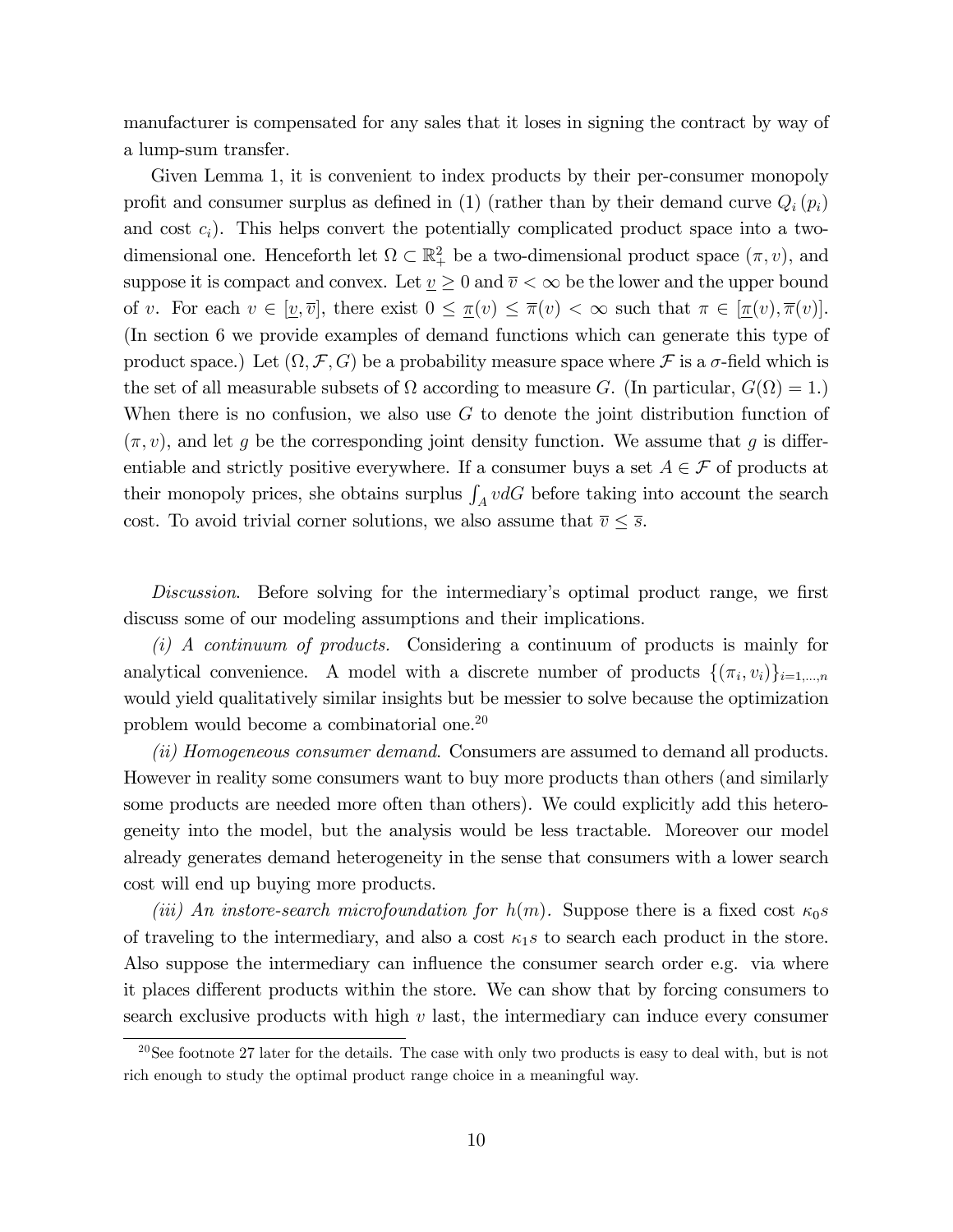who visits to search all its products.<sup>21</sup> Consumers anticipate this, and so the total cost of searching the intermediary is  $h(m)s$  with  $h(m) = \kappa_0 + \kappa_1 m$ , which is strictly increasing provided  $\kappa_1 > 0$ .

(iv) Lemma 1 and monopoly pricing. The monopoly pricing outcome described in Lemma 1 enables us to represent products using the  $(\pi, v)$  space, and hence study product range choice in a tractable way. However notice that monopoly pricing is not important per se - what really matters for our analysis is that the retail price of each product remains the same irrespective of where it is sold. (For instance this could be the case when there is a resale price agreement between the manufacturer and the retailer.) Of course in practice prices can differ across retail outlets, and a large literature already explores this. Our model abstracts from such price dispersion in order to make progress in understanding optimal product choice.

### 3 A Simple Case

We now study the intermediary's optimal product range choice. We start with a special case where i) the intermediary can only offer exclusive contracts, ii)  $h(m) = m$  such that the intermediary generates no economies of search, and iii)  $\bar{m} = 1$  such that there is no stocking space limit. This relatively simple case helps to illustrate some of the economic forces influencing optimal product selection.

We first solve for a consumer's decision of whether or not to search the intermediary. Suppose the intermediary sells a positive measure of products  $A \in \mathcal{F}$ . If a consumer visits the intermediary, she will buy all products available there and so obtain an additional utility  $\int_A v dG$ , but at the same time she also incurs an additional search cost  $s \int_A dG$ . Consequently a consumer visits the intermediary if and only if  $s \leq k$ , where

$$
k = \frac{\int_{A} v dG}{\int_{A} dG} \tag{2}
$$

is the average consumer surplus amongst the products sold at the intermediary. (Note that the consumer will search any product  $i \notin A$  if and only if  $s \leq v_i$ , and that the order in which she searches through the intermediary and manufacturers does not matter.)

The intermediary's problem is then to

$$
\max_{A \in \mathcal{F}} \int_{A} \pi \left[ F(k) - F(v) \right] dG , \qquad (3)
$$

 $21$  Further details are available on request. This is similar to the idea of search diversion in Hagiu and Jullien (2011).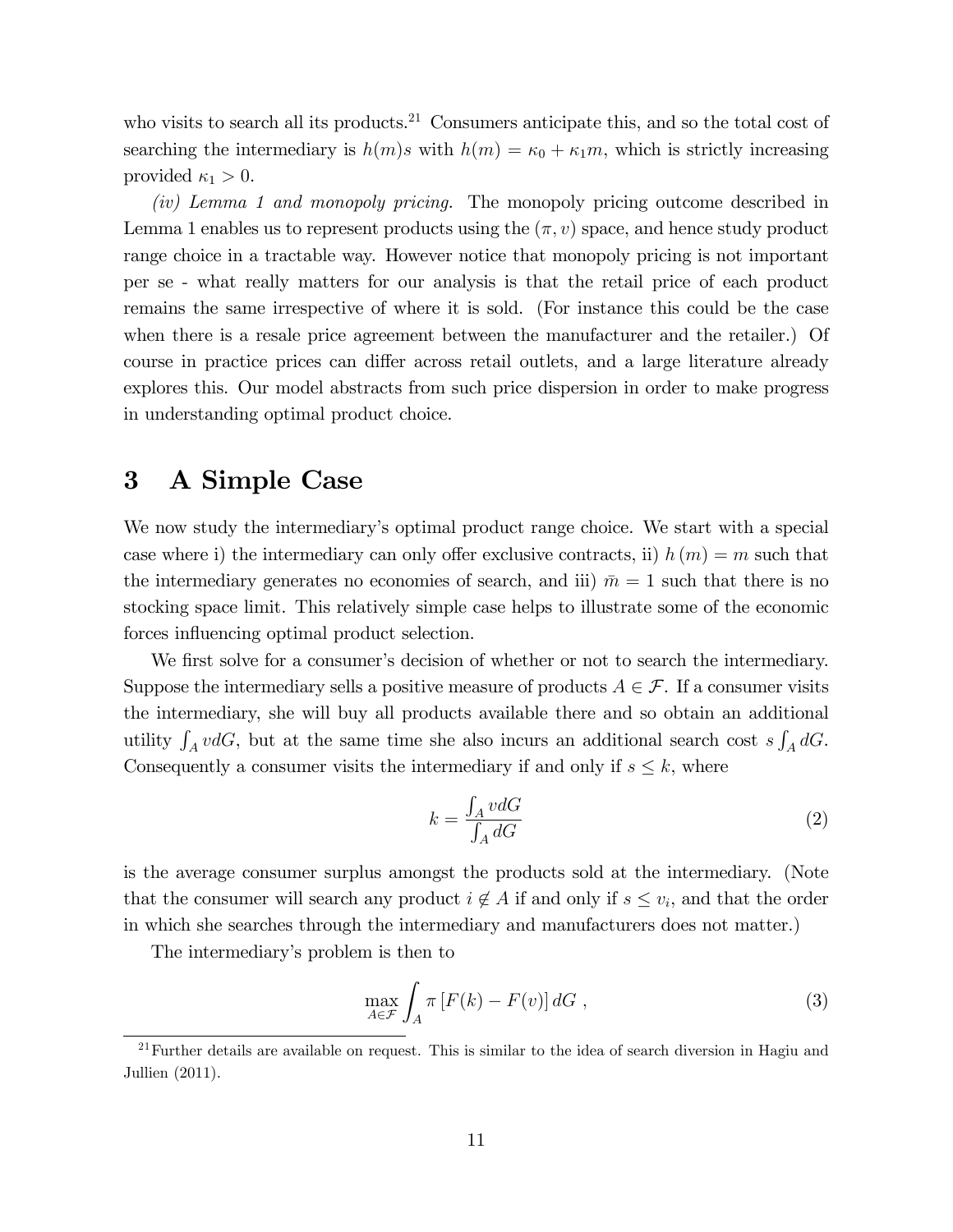with k defined in (2).<sup>22</sup> In particular the intermediary earns a net profit  $\pi [F(k) - F(v)]$ from product  $(\pi, v)$  if it stocks it. This is explained as follows. The intermediary attracts a mass of consumers  $F(k)$ , and so earns variable profit  $\pi F(k)$ . However from Lemma 1 the intermediary must also compensate the relevant manufacturer with a lump-sum transfer  $\pi F(v)$ . The following simple observation will play an important role in subsequent analysis: among the products stocked by the intermediary, those with  $v < k$  generate a profit while those with  $v > k$  generate a loss. Intuitively a product with  $v < k$  generates relatively few sales when sold by its manufacturer, since consumers anticipate receiving only a low surplus. When the same product is sold by the intermediary its sales increase, because more consumers search the intermediary (given its higher expected surplus  $k$ ). The opposite is true for a product with  $v > k$ , i.e. its demand is shrunk when sold through the intermediary.<sup>23</sup>

The following lemma is a useful first step in characterizing the intermediary's optimal product range.

**Lemma 2** The intermediary makes a strictly positive profit. It sells a strictly positive measure of products but not all products (i.e.  $\int_A dG \in (0,1)$ ).

The intermediary earns strictly positive profit even though its search technology is no more efficient than that of the manufacturers whose products it resells.<sup>24</sup> To understand why, recall that the intermediary always makes a gain on the low-v products and a loss on the high- $v$  products, and that these gains and losses are proportional to a product's per-customer profitability  $\pi$ . Now imagine that the intermediary selects its profit-making products amongst those with high  $\pi$ , and selects its loss-making products amongst those with low  $\pi$ . This strategy seeks to maximize gains on the former, and minimize losses on the latter, and so might be expected to generate a net positive profit. In the proof we show by construction that there is always some set A where this logic is correct. On the other hand, even with no stocking space constraint, the intermediary never stocks all products.

We now solve explicitly for the optimal set of products stocked by the intermediary. Instead of working directly with areas in  $\Omega$ , it is more convenient to introduce a stocking policy function  $q(\pi, v) \in \{0, 1\}$ . Then stocking products in a set  $A \in \mathcal{F}$  is equivalent to adopting a measurable stocking policy function where  $q(\pi, v) = 1$  if and only if  $(\pi, v) \in A$ .

<sup>&</sup>lt;sup>22</sup>When  $\int_A dG = 0$  intermediary profit is zero regardless of how we specify k. In some later analysis we consider limit cases where the measure of  $A$  goes to zero, and  $k$  will be well-defined via L'hopital's rule.

<sup>&</sup>lt;sup>23</sup>The same is true for a general  $h(m)$  if it increases fast enough in m. However if  $h(m)$  is (close to) constant and sufficiently small, k can be greater than any  $v$  in A. We consider this case in Section 4.

 $^{24}$ By continuity the same is true even when the intermediary's search technology is slightly less efficient.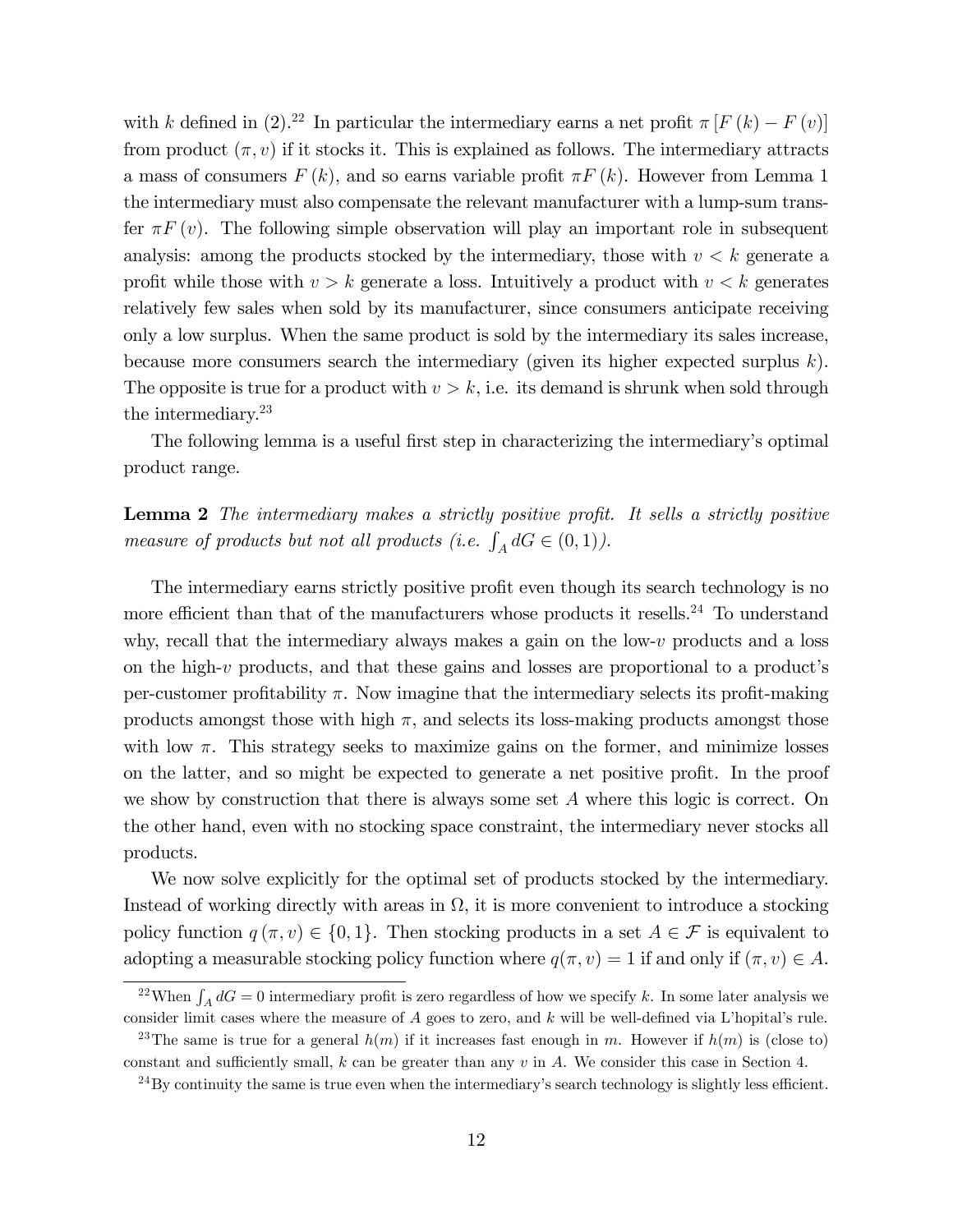The intermediary's problem then becomes

$$
\max_{q(\pi,v)\in\{0,1\}} \int_{\Omega} q(\pi,v)\pi[F(k)-F(v)]dG,
$$

where the average consumer surplus  $k$  offered by the intermediary solves

$$
\int_{\Omega} q(\pi, v) (v - k) dG = 0.
$$
\n(4)

This is an optimization of functionals. It can be shown that this optimization problem has a solution, and the optimal solution can be derived by treating (4) as a constraint and using the following Lagrange method.

The Lagrangian function is

$$
\mathcal{L} = \int_{\Omega} q(\pi, v) \left[ \pi \left[ F(k) - F(v) \right] + \lambda (v - k) \right] dG , \qquad (5)
$$

where  $\lambda$  is the Lagrange multiplier associated with the constraint (4). The first term  $\pi[F(k) - F(v)]$  is the direct effect on profit of stocking product  $(\pi, v)$ . The second term  $\lambda(v-k)$  reflects the indirect effect from the influence on consumer search behavior (where  $\lambda > 0$  as we will see below), and it captures the cross-product externalities in our model. For products with  $v < k$  their direct effect is positive as we explained before, while their indirect effect is negative because stocking them reduces the average surplus offered by the intermediary and so causes less consumers to search it. The opposite is true for the products with  $v > k$ . Since the integrand in (5) is linear in q, the optimal stocking policy is as follows:

$$
q(\pi, v) = \begin{cases} 1 & \text{if } \pi [F(k) - F(v)] + \lambda (v - k) \ge 0 \\ 0 & \text{otherwise} \end{cases}
$$

For given k and  $\lambda$ , let  $I(k, \lambda)$  denote the set of  $(\pi, v)$  for which  $q(\pi, v) = 1$ . It consists of the following two regions:

$$
v < k \quad \text{and} \quad \pi \ge \lambda \frac{k - v}{F(k) - F(v)},\tag{6}
$$

:

and

$$
v > k \quad \text{and} \quad \pi \le \lambda \frac{k - v}{F(k) - F(v)} \,. \tag{7}
$$

(Notice that the intermediary is indifferent about whether or not to stock products with  $v = k$ .) Therefore the intermediary's optimal product selection consists of two "negatively" correlated" regions in the product space.<sup>25</sup> First, the intermediary stocks products in

<sup>&</sup>lt;sup>25</sup>The horizontal line  $\lambda (k - v) / [F(k) - F(v)]$  which divides up the product space is continuous in v, and upward (downward) sloping when  $F(s)$  is concave (convex).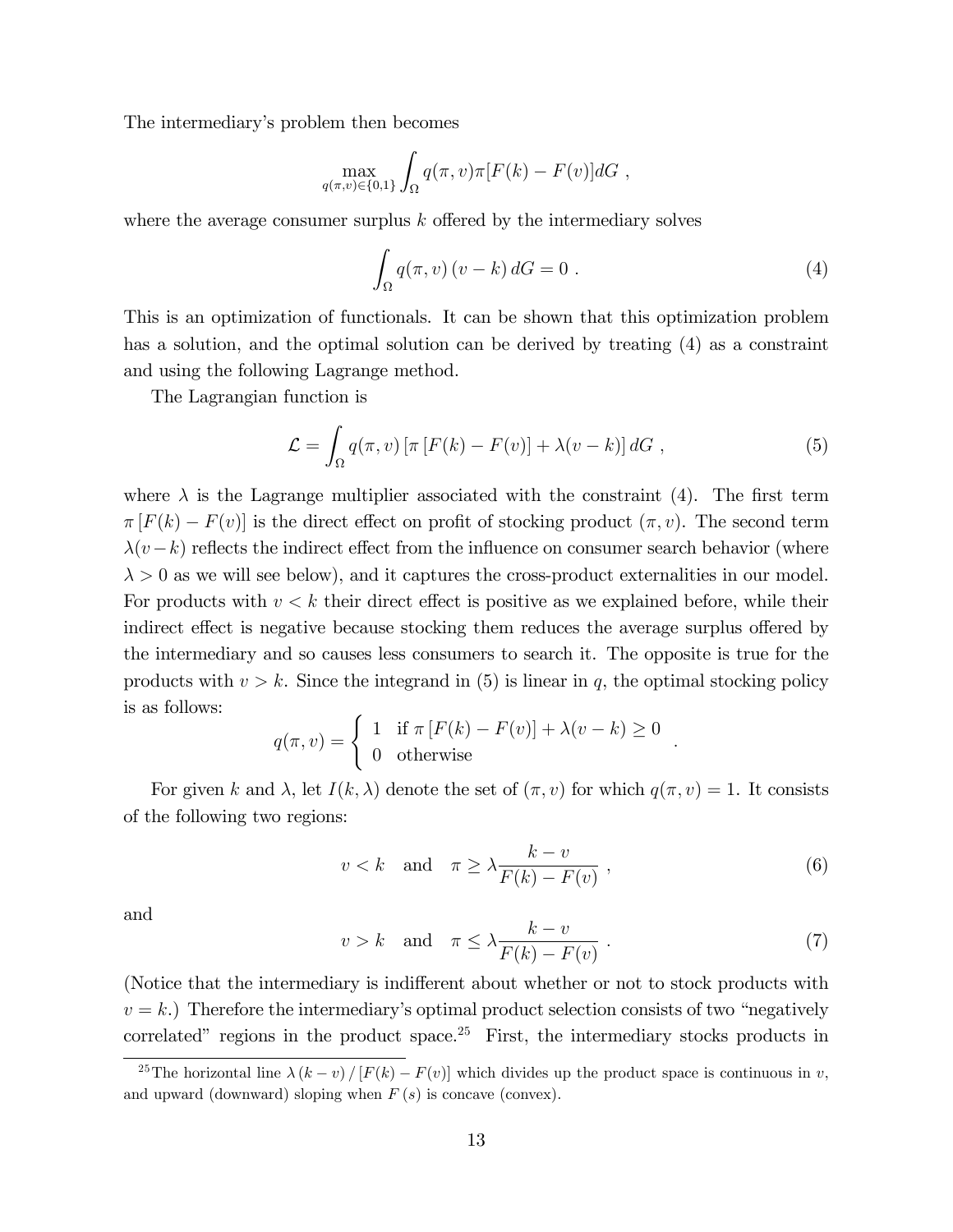the bottom-right corner with high v and low  $\pi$ . These products are used to induce consumers to search, but since they have  $v > k$  they make a loss and so the intermediary minimizes this by choosing those with the lowest possible  $\pi$ . Second, the intermediary stocks products in the top-left corner with low v and high  $\pi$ . Since these products have  $v < k$  they make a profit, and so the intermediary maximizes this by choosing those with the highest possible  $\pi$ . Products in other parts of the product space are not stocked: those with low v and low  $\pi$  would generate little direct profit yet dissuade consumers from searching, and those with high v and high  $\pi$  are too expensive to buy from their manufacturers.

It then remains to determine k and  $\lambda$ . Firstly, at the optimum we must have  $F(k) \in$  $(0, 1)$ . This is because Lemma 2 shows that  $I(k, \lambda)$  has strictly positive measure, which from the definition of k implies  $k \in (v, \overline{v})$ , and moreover by assumption  $s \in (0, \overline{s}]$  where  $\bar{s} \geq \bar{v}$ . Since k is interior, we can take the first-order condition of (5) with respect to k, and obtain

$$
\int_{I(k,\lambda)} (f(k)\pi - \lambda)dG = 0 ,
$$
\n(8)

whereupon we observe that  $\lambda > 0.26$  Secondly, we have the original constraint (4), which we can rewrite as

$$
\int_{I(k,\lambda)} (v-k)dG = 0.
$$
\n(9)

We therefore have a system of two equations (8) and (9) in two unknowns. If the system has multiple solutions, the solution that generates the highest profit is the optimal one.

The following result summarizes the above analysis: $27$ 

**Proposition 1** The intermediary optimally stocks products in the regions of  $(6)$  and  $(7)$ , where  $k \in (\underline{v}, \overline{v})$  and  $\lambda > 0$  jointly solve equations (8) and (9).

To illustrate, consider a uniform product space with  $\Omega = [0, 1]^2$  and  $G(\pi, v) = \pi v$ . If  $F(s) = s$  on [0, 1], in the optimal solution the product space is divided by  $v = k$  and  $\pi = \lambda$ 

$$
\max_{q_i \in \{0,1\}} \sum_i q_i \pi_i [F(k) - F(v_i)]
$$

with  $k = \sum_i q_i v_i / \sum_i q_i$ . This is a combinatorial optimization problem. In general it is not easy to solve because there are  $2<sup>n</sup>$  possible stocking policies (which is very large even for a few dozen products). One approach is to make the problem smooth by allowing stochastic stocking policies with  $q_i \in [0, 1]$ , such that we can use the Lagrange method and obtain bang-bang solutions. However the solutions for  $k$  and  $\lambda$  will then be a complicated function of the locations of individual products in the product space.

<sup>&</sup>lt;sup>26</sup>Using (8)  $\lambda$  equals  $f(k)$  multiplied by the average profit of the intermediary's products. Intuitively it captures the impact on profit of a small decrease in  $k$ .

<sup>&</sup>lt;sup>27</sup>If we consider a discrete number of products  $\{(\pi_i, v_i)\}_{i=1,\dots,n}$ , the intermediary's problem becomes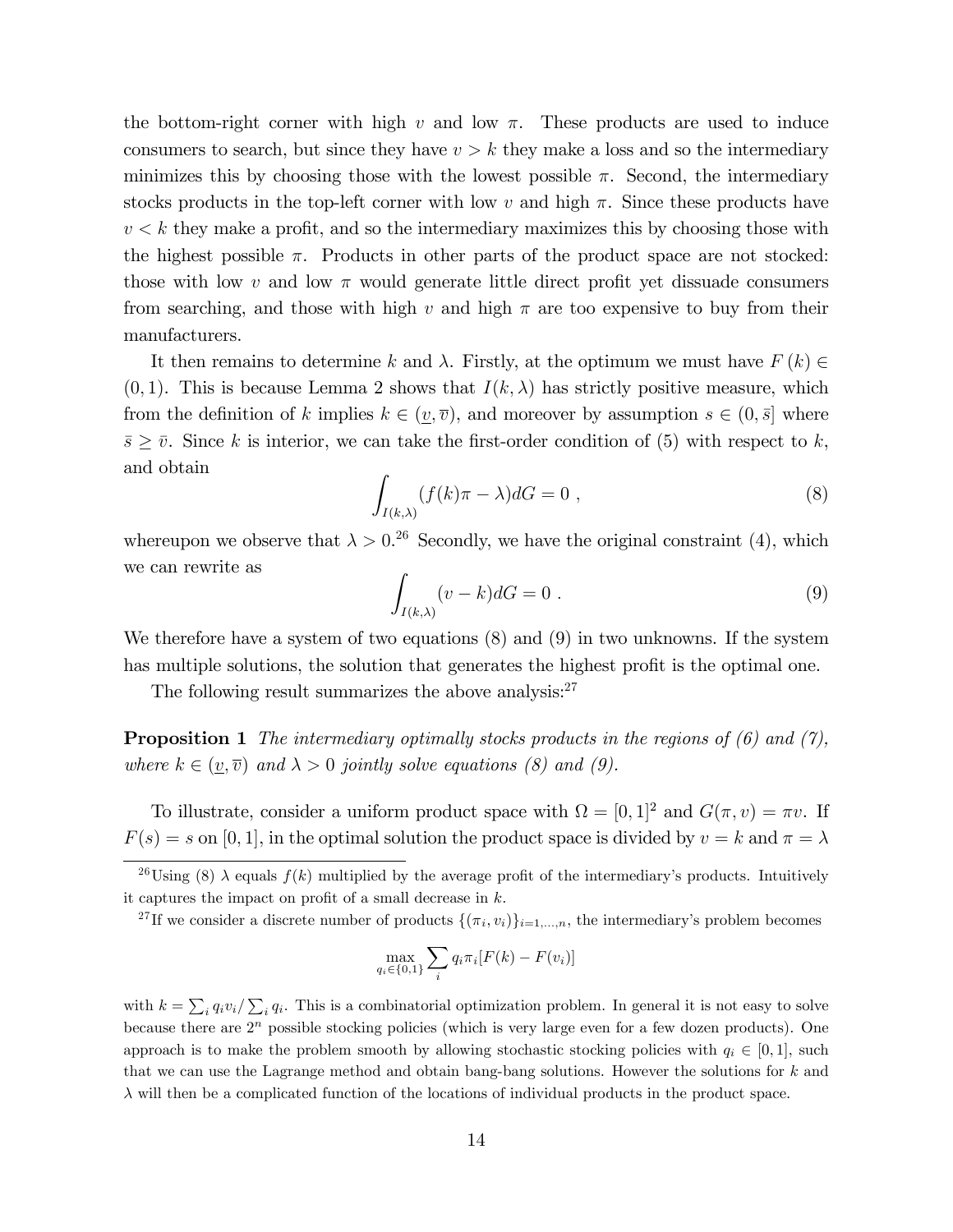with  $k = \lambda = \frac{1}{2}$  $\frac{1}{2}$ . If  $F(s) = \sqrt{s}$  on [0,1], in the optimal solution the product space is divided by  $v = k$  and  $\pi = \lambda(\sqrt{k} + \sqrt{v})$  with  $k \approx 0.4876$  and  $\lambda \approx 0.3515$ . The shaded areas in Figure 1 below depict the optimal product range in these two examples. In the first example the intermediary makes profit  $0.03125$  and improves industry profit by  $12.5\%$ relative to the case of no intermediary, and in the second example the intermediary makes profit of about 0.036 and improves industry profit by about  $10.8\%$ .

In this simple case the intermediary harms consumers, because it does not generate any search efficiencies and at the same time restricts consumer choice. Specifically, consumers with  $s < k$  who search the intermediary are forced to buy some low-v products which they otherwise would not buy. Similarly consumers with  $s > k$  who do not search the intermediary are unable to buy some attractive high-v products which are now only available at the intermediary. Nevertheless the intermediary may improve total welfare, defined as the sum of industry profit and consumer surplus. Indeed this is the case in both of the above numerical examples, where total welfare increases by about 2:5% and 2:8% respectively. Intuitively, in the absence of an intermediary consumers search too little: they search and buy a product  $(\pi, v)$  only if  $s < v$ , but from a total welfare perspective they should do so whenever  $s < \pi + v$ . Moreover amongst products with the same  $\pi + v$ , this problem of 'under search' is more severe for those with low-v and high- $\pi$ . Since the intermediaryís optimal product selection leads to an expansion in demand for these products, its presence can increase total welfare. Nevertheless the intermediary does not account for the harm it imposes on consumers with  $s > k$  and so its product selection is not socially optimal. We will discuss the socially optimal product selection in Section 7.1.



Figure 1: Optimal product range: the simple case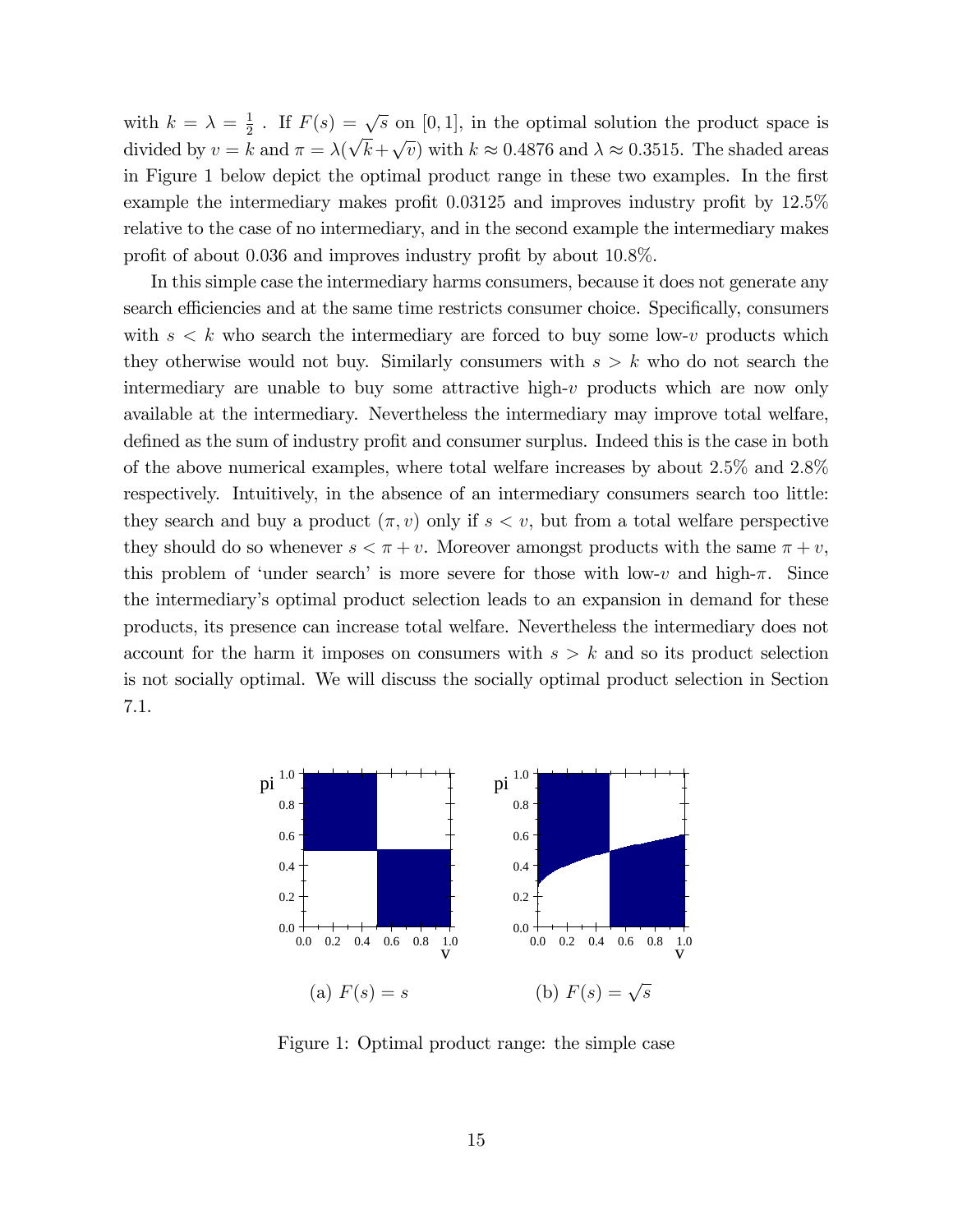### 4 The General Case

We now characterize the optimal product selection in the general case in which i) the intermediary can offer both *exclusive* and *non-exclusive* contracts, ii) the cost of searching the intermediary is  $h(m) \times s$  with  $h(m)$  weakly increasing, and iii) there is a limit  $\bar{m}$  on the measure of products the intermediary can stock. Let  $\mathbf{q}(\pi, v) = (q_E(\pi, v), q_{NE}(\pi, v))$ denote the stocking policy function, where  $q_E(\pi, v) \in \{0, 1\}$  and  $q_{NE}(\pi, v) \in \{0, 1\}$ . In particular  $q_E(\pi, v) = 1$  if and only if product  $(\pi, v)$  is stocked exclusively, and similarly  $q_{NE}(\pi, v) = 1$  if and only if product  $(\pi, v)$  is stocked non-exclusively. (Note that for each product  $(\pi, v)$  at most one of  $q_E(\pi, v)$  and  $q_{NE}(\pi, v)$  can be 1, but both can be 0 in which case the product is not stocked at all.) It is again convenient to let

$$
q(\pi, v) \equiv q_E(\pi, v) + q_{NE}(\pi, v) \in \{0, 1\}
$$

denote whether or not product  $(\pi, v)$  is stocked. Henceforth whenever there is no confusion we will suppress the arguments  $(\pi, v)$  in the stocking policy function.

#### 4.1 Consumer search behavior

We first solve for consumers' optimal search rule given a stocking policy q. Recall from Lemma 1 that all sellers of a product charge the same price. Hence a consumer will never search both the intermediary and a manufacturer whose product is stocked there. Moreover if a consumer does consider searching a manufacturer, she will do so only if  $v > s$ . It is also straightforward to see that the order in which a consumer visits the various manufacturers and the intermediary does not matter. Therefore a consumer who searches the intermediary gets an expected surplus

$$
u^{1}(s,\mathbf{q}) = \int qv dG - h\left(\int qdG\right)s + \int_{v>s} (1-q)(v-s) dG , \qquad (10)
$$

where the first two terms are surplus obtained directly from the intermediary, and the final term is surplus obtained by searching products not available at the intermediary. Notice that only  $q = q_E + q_{NE}$  matters, and not whether products are stocked exclusively or non-exclusively.

At the same, a consumer who does not search the intermediary gets expected surplus

$$
u^{0}(s, \mathbf{q}) = \int_{v>s} (1 - q_{E})(v - s) dG , \qquad (11)
$$

because she can only buy products which are available from their manufacturers (and so are not stocked exclusively by the intermediary). Notice that when the intermediary stocks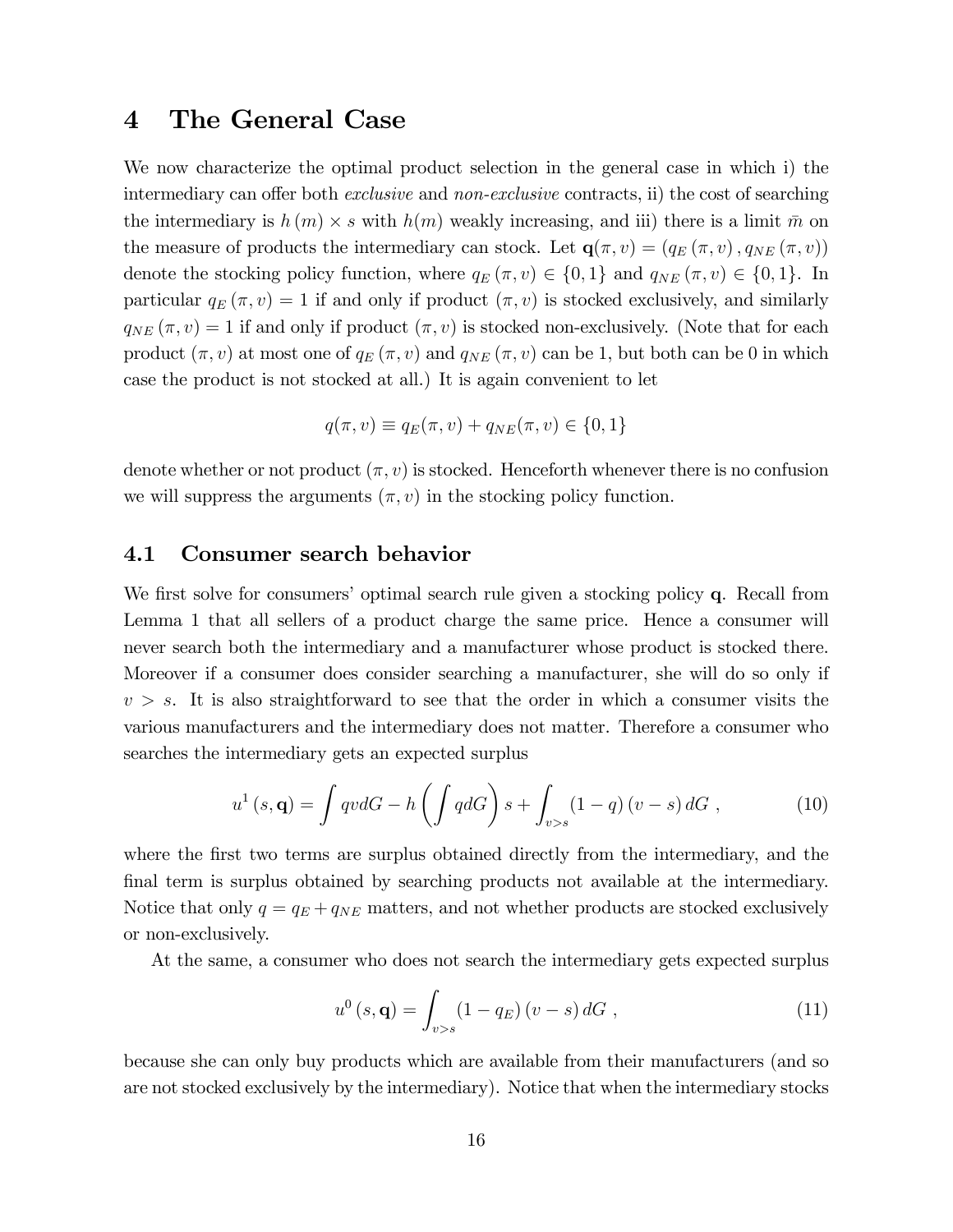more products exclusively (precisely, for a fixed q more products have  $q_E = 1$ ),  $u^1(s, \mathbf{q})$  –  $u^0(s, \mathbf{q})$  increases and so consumers find it more attractive to search the intermediary. In order to ease the exposition, we suppose that a consumer searches the intermediary if and only if doing so strictly improves her payoff. We then obtain the following result:

**Lemma 3** Consumers search the intermediary if and only if  $s < k$ , where (i)  $k = 0$  (nobody searches the intermediary) if  $\int q_E dG = 0$  and  $\int q dG \le h \left( \int q dG \right)$ . (ii)  $k > \bar{s}$  (everybody searches the intermediary) if  $\int qv dG > h(\int qdG) \bar{s}$ . (iii)  $k \in (0, \bar{s}]$  otherwise and is the unique solution to

$$
k = \frac{\int_{v < k} qv dG + \int_{v > k} q_E v dG}{h(\int q dG) - \int_{v > k} q_{NE} dG} \tag{12}
$$

According to part (i) of the lemma, no consumer visits the intermediary when all its products are non-exclusive and it generates diseconomies of search. This is because in that case all the intermediaryís products can be acquired elsewhere at a lower search cost. On the other hand, part (ii) shows that all consumers visit the intermediary when it generates sufficiently strong economies of search. Finally, part (iii) shows that in other cases consumers follow a cut-off strategy, and search the intermediary provided their search cost is sufficiently low. Intuitively, in our model a consumer with a lower search cost is a high-demand consumer who is willing to buy more products, and so has a higher incentive to visit the intermediary.<sup>28</sup> Notice that consumer search behavior is affected only by the measure (and not the identity) of non-exclusive products with  $v > k$ . This is because consumers with  $s < k$  would buy these products anyway, so making them available at the intermediary only changes the search cost associated with buying them.

#### 4.2 Optimal product range

Given the monopoly pricing result in Lemma 1 and the consumer search rule in Lemma 3, the intermediary's profit when it chooses a stocking policy  $q$  is

$$
\Pi(\mathbf{q}) = \int_{v < k} q \pi [F(k) - F(v)] dG + \int_{v > k} q \pi [F(k) - F(v)] dG \,. \tag{13}
$$

We can break up profit into three components. Firstly, products with  $v < k$  generate a profit of  $\pi |F(k) - F(v)| > 0$  and this is independent of whether they are stocked exclusively (i.e. only  $q = q_E + q_{NE}$  matters). This is because even under non-exclusivity

<sup>&</sup>lt;sup>28</sup>More precisely, the advantage of shopping at the intermediary is that it stocks some exclusive products and/or has a better search technology, while the disadvantage is having to buy some low-v products. Since consumers with low s would like to buy most products anyway, the latter disadvantage is small.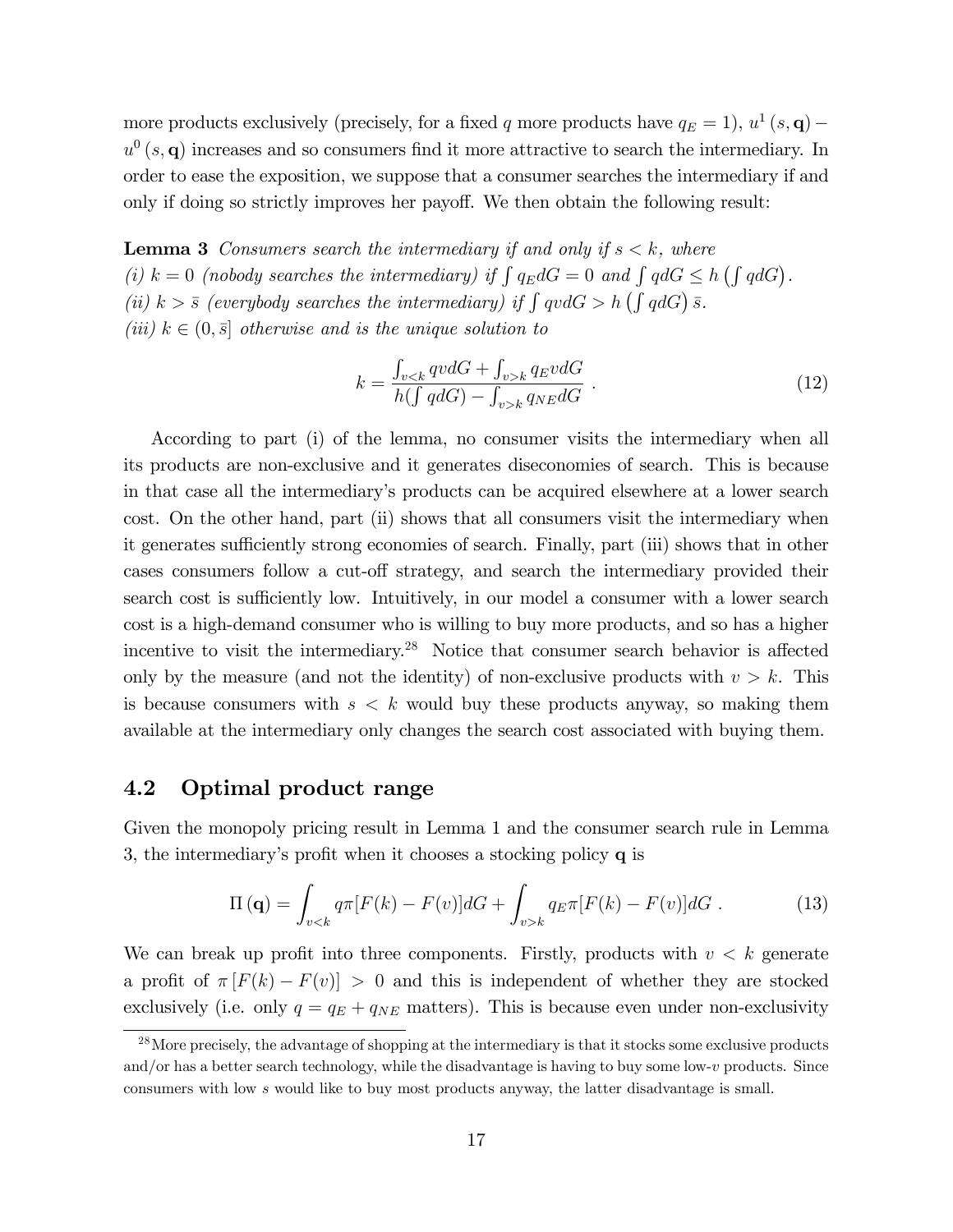the manufacturer makes zero direct sales, since consumers with  $s < k$  buy its product from the intermediary and consumers with  $s \geq k$  are not willing to search it. Hence the intermediary earns revenue  $\pi F(k)$ , and must pay the manufacturer the full profit  $\pi F(v)$ that it would earn by rejecting the offer. Secondly, products with  $v > k$  that are stocked exclusively generate a negative profit of  $\pi [F(k) - F(v)] < 0$ , and the explanation is the same as in the simple case. Lastly, products with  $v > k$  that are stocked non-exclusively generate zero profit and so do not appear in equation  $(13)$ . The reason is that when a manufacturer signs a non-exclusive contract, consumers with  $s < k$  switch and buy its product from the intermediary, but consumers with  $s \in (k, v)$  continue to buy direct from it. Hence the intermediary only needs to compensate the manufacturer by  $\pi F(k)$ , which is exactly its own revenue from selling that product. Note that although the intermediary breaks even on these products, it may have an incentive to stock them in order to ináuence consumer search behavior. (We show later in Section 7.2 that with upstream competition even these non-exclusive products can generate a profit.)

The following lemma shows that the intermediary is guaranteed to earn strictly positive profit provided there is some feasible store size  $\tilde{m}$  where it does not generate strict diseconomies of search.<sup>29</sup>

Lemma 4 The intermediary stocks a strictly positive measure of products and earns a strictly positive profit if there exists an  $\tilde{m} \in (0, \bar{m})$  such that  $h(\tilde{m}) \leq \tilde{m}$ .

We now proceed to characterize the optimal product selection when the intermediary can profitably exist with  $k > 0$  (e.g. when the condition in Lemma 4 is satisfied). The intermediary wishes to maximize its profit from equation (13) given the space limit  $m \leq 1$ , where k was defined earlier in Lemma 3. When  $k \in (0, \bar{s}]$  we know that k satisfies equation (12), which we can rewrite as

$$
\int_{v < k} qv dG + \int_{v > k} (q_E v + q_{NE} k) dG - h(m)k = 0 \tag{14}
$$

where  $m$  denotes the measure of products stocked by the intermediary and satisfies

$$
m = \int q dG \tag{15}
$$

The stocking space constraint can be written as

$$
m \leq \bar{m} \tag{16}
$$

 $^{29}$ Note that this is only a simple sufficient condition for the existence of the intermediary. In the numerical examples below we provide weaker sufficient conditions.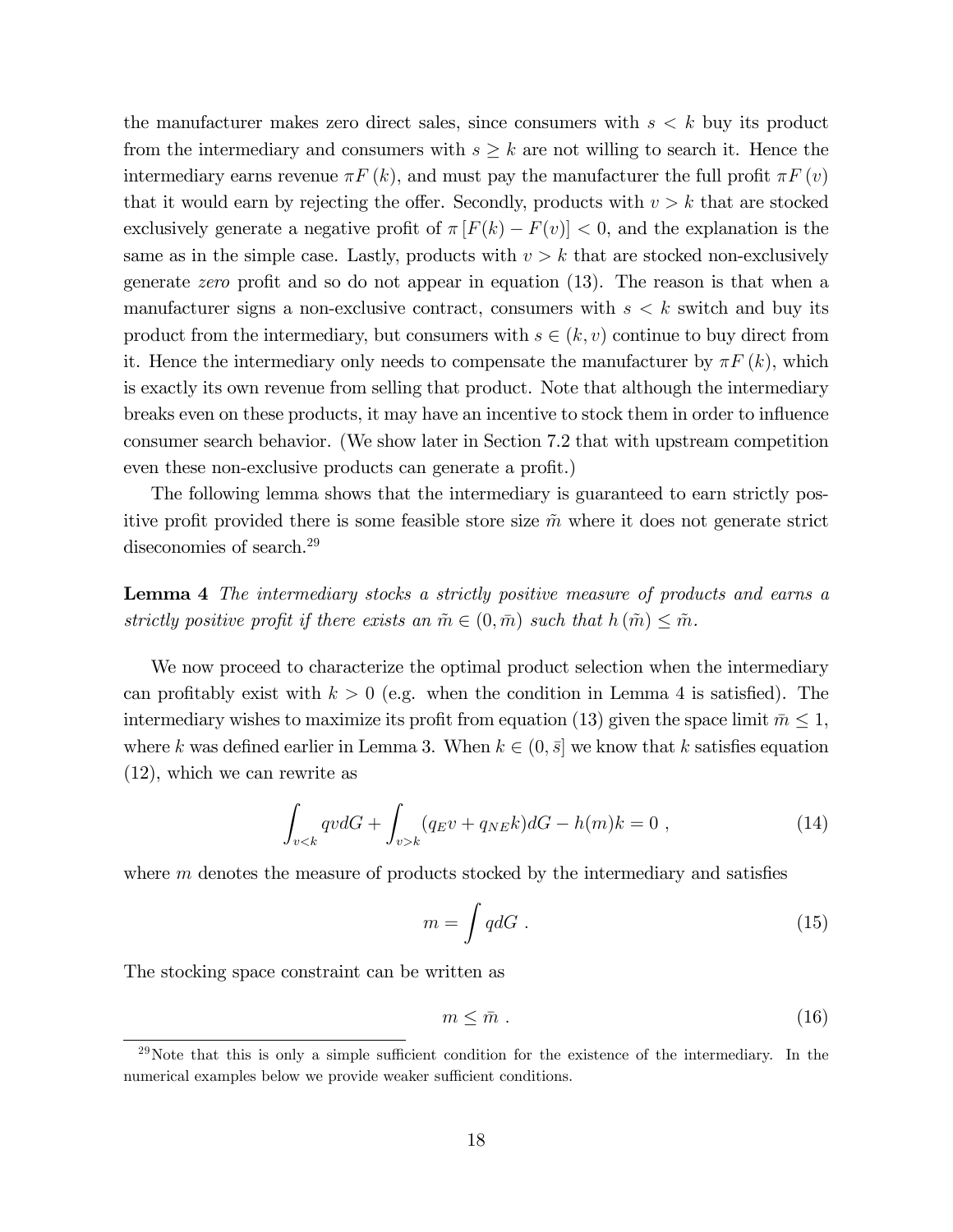It is again convenient to solve the intermediaryís problem using the Lagrangian method, where we treat (14)-(16) as constraints. Let  $\lambda$ ,  $\mu$  and  $\eta$  be their respective Lagrange multipliers. After some simple manipulations we can write the (Kuhn-Tucker) Lagrange function as

$$
\mathcal{L} = \int_{v < k} q \left\{ \pi \left[ F \left( k \right) - F \left( v \right) \right] + \lambda v - \mu \right\} dG
$$
\n
$$
+ \int_{v > k} \left\{ q_E \left[ \pi \left[ F \left( k \right) - F \left( v \right) \right] + \lambda v - \mu \right] + q_{NE} \left( \lambda k - \mu \right) \right\} dG
$$
\n
$$
- \lambda k h(m) + \mu m + \eta(\bar{m} - m) \ . \tag{17}
$$

(Note that if  $k > \bar{s}$ , the constraint (14) does not apply and so we set  $\lambda = 0$ .) It is again useful to understand this Lagrange function in terms of the direct and indirect effects of stocking a product. The direct effect is the profit generated by this product: recall from earlier that it is zero if the product is non-exclusive and  $v > k$ , and otherwise equals  $\pi [F (k) - F (v)].$  The indirect effect captures the effect on consumer search behavior: it equals  $\lambda k - \mu$  if the product is non-exclusive and  $v > k$ , and otherwise is  $\lambda v - \mu$ . Since the integrands are again linear in q, or  $(q_E, q_{NE})$ , we have the following characterization of the optimal product selection:

**Proposition 2** Suppose the intermediary earns a strictly positive profit (e.g. the condition in Lemma 4 is satisfied). The optimal product selection is as follows (with  $k > 0$ ,  $\lambda \geq 0$  and  $\mu \geq 0$  defined in the appendix):

(i) Products with  $v < k$  are stocked if and only if

$$
\pi \ge \frac{\mu - \lambda v}{F(k) - F(v)},
$$
\n(18)

and it does not matter whether these products are exclusive or not. (ii) Products with  $v > k$  are stocked exclusively if and only if

$$
\pi \le \frac{\max\{\lambda k, \mu\} - \lambda v}{F(k) - F(v)} . \tag{19}
$$

At the same time, if  $\lambda k > \mu$  then all other products with  $v > k$  are stocked non-exclusively, if  $\lambda k = \mu$  some of the other products with  $v > k$  are stocked non-exclusively, and if  $\lambda k < \mu$ none of the other products with  $v > k$  are stocked.

As in the previous simple case, the intermediary stocks some high-v and low- $\pi$  products exclusively to attract consumers, and some low-v and high- $\pi$  products to generate profits. A major difference is that now the intermediary may also stock high-v and high- $\pi$  products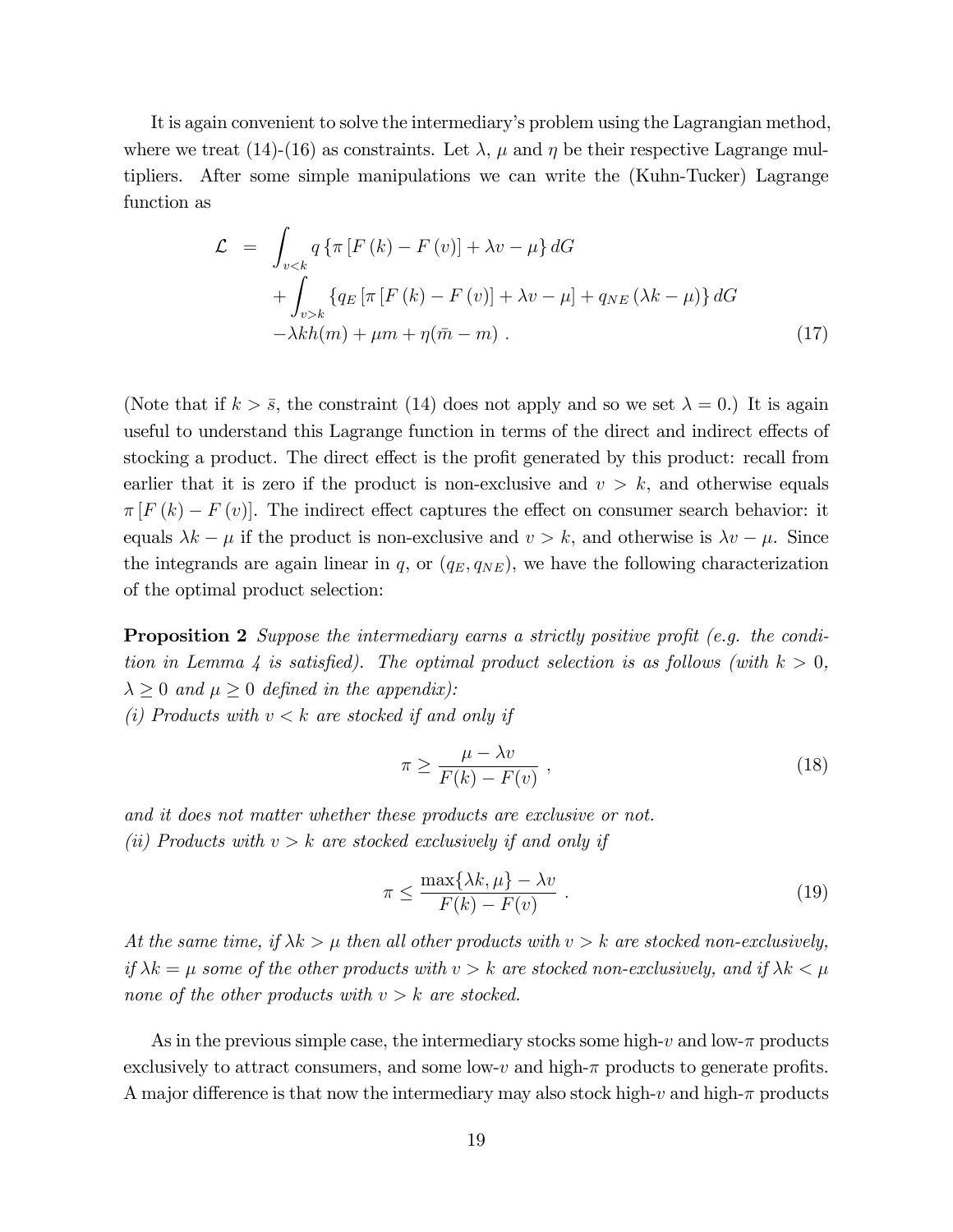non-exclusively. Whether or not that happens depends on the sign of  $\lambda k - \mu$ , the indirect effect of stocking products with  $v > k$  non-exclusively.<sup>30,31</sup>

In general it appears hard to find primitive conditions for the sign of  $\lambda k - \mu$ , but we have the following useful observation:

**Corollary 1** If the space constraint is not binding  $(m < \bar{m})$  in the optimal product selection, then  $\mu = \lambda kh'(m)$ . In the region of  $v > k$ , all products are stocked (i.e.  $\lambda k > \mu$ ) if  $h'(m) < 1$ , but only low- $\pi$  products are stocked exclusively (i.e.  $\lambda k < \mu$ ) if  $h'(m) > 1$ .

This result implies that with (marginal) diseconomies of search in visiting the intermediary the optimal product selection features two negatively correlated regions as in the previous simple case: one with low-v and high- $\pi$  products in the top-right corner and the other with high-v and low- $\pi$  products in the bottom-right corner.<sup>32</sup>

Notice that in the region of  $v < k$  the intermediary is indifferent about whether to stock a product exclusively or non-exclusively, since exclusivity has no effect on either the direct profit generated (c.f. equation  $(13)$ ) nor on consumer search behavior (c.f. Lemma 3). One way to break this indifference is to introduce some small-demand consumers who never visit the intermediary. In that case the intermediary strictly prefers to stock products with  $v < k$  non-exclusively, because it reduces the compensation paid to manufacturers. (A formal proof is available upon request.) Hence in the following we say that products with  $v < k$  are stocked non-exclusively.

We now illustrate the optimal product selection using some examples. First, we illustrate the result in Corollary 1 about how  $h'(m)$  affects the optimal stocking policy. Consider the case with  $F(s) = s$  and  $G(\pi, v) = \pi v$ , and suppose there is no space constraint (*i.e.*  $\bar{m} = 1$ ) and  $h(m) = a + bm$  with  $a, b \ge 0.33$  In Figure 2(a)  $h(m) = 0.8m$  and so the intermediary generates economies of search. As shown in Corollary 1 we have  $\lambda k > \mu$  and so all products with  $v > k$  are stocked. In Figure 2(b)  $h(m) = m$  as in the simple case we

 $33$ This example can be fully solved. (Details are available upon request.) A sufficient condition for the intermediary to exist in this example is  $a + b \leq \frac{3}{2}$ , which is weaker than Lemma 4.

<sup>&</sup>lt;sup>30</sup>If  $\lambda k - \mu = 0$ , the intermediary is indifferent about which of these non-exclusive products to select, and the equation  $\lambda k - \mu = 0$  is used to determine their measure. (Notice that in that case only the measure of non-exclusively stocked products, instead of the exact composition, matters for both (12) and (17). Consequently the optimal selection is not unique.)

<sup>&</sup>lt;sup>31</sup>Another subtle difference is that in this general case it is possible that  $k < v$  when  $v > 0$  and diseconomies of search are sufficiently strong, or  $k > \overline{v}$  when economies of search are sufficiently strong. When this happens, only one part of the characterization in Proposition 2 is relevant.

<sup>&</sup>lt;sup>32</sup>When  $\lambda k < \mu$  these two regions are also disconnected, because as  $v \to k$  the two thresholds in (18) and (19) tend respectively to  $\infty$  and  $-\infty$ . Intuitively products with v close to k generate only a small direct profit or loss, but when for example  $h'(m) > 1$  their negative effect on consumers' incentives to search the intermediary dominates.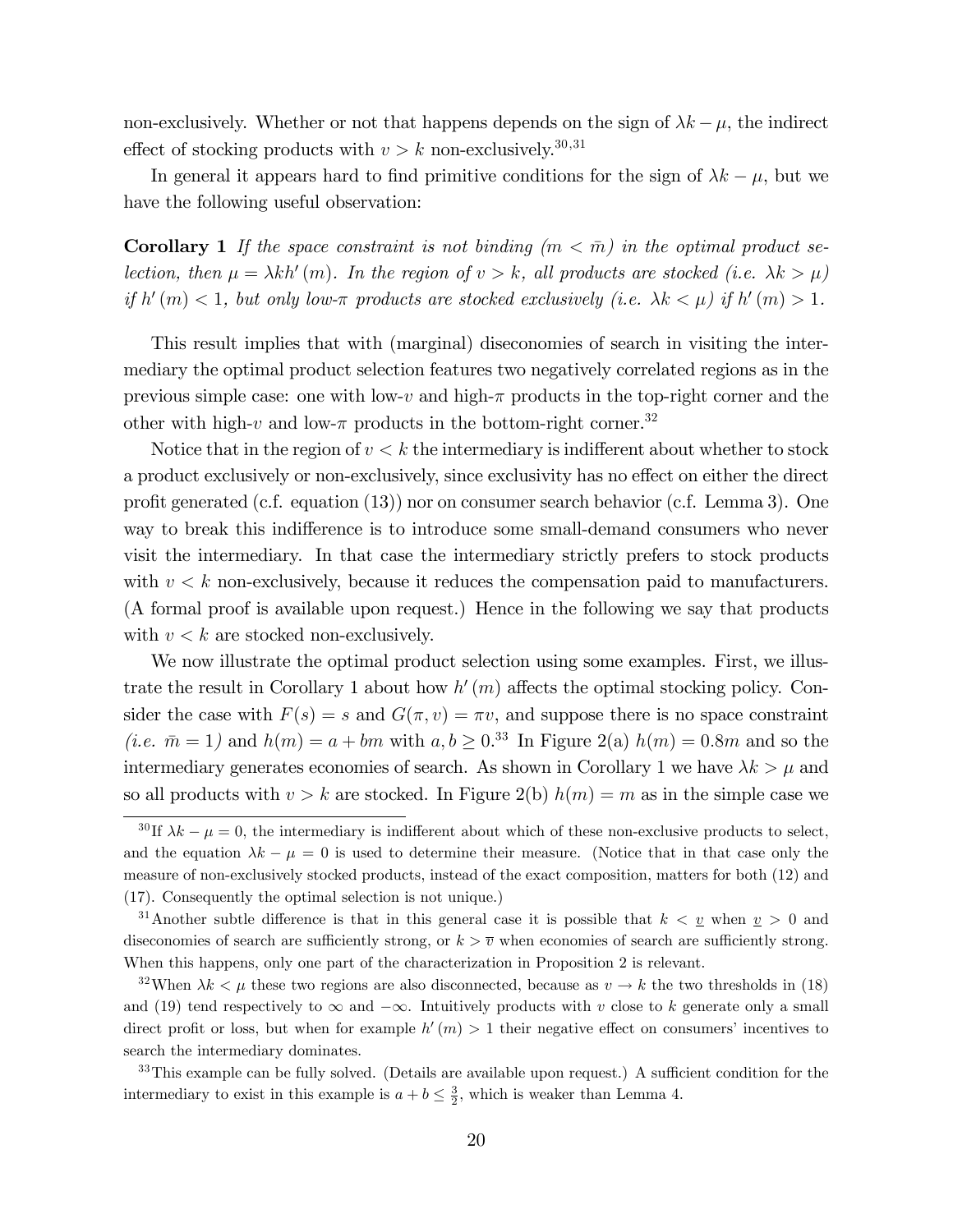studied earlier. Here we have  $\lambda k = \mu$  and so the intermediary is indifferent about whether to stock each of the products in the top-right corner  $[0.5, 1]^2$  non-exclusively. We have drawn the figure for the case where all those products are stocked. Finally in Figure  $2(c)$  $h(m) = 1.2m$  and so the intermediary generates diseconomies of search. We now have  $\lambda k < \mu$  and so there are only exclusive products in the region of  $v > k$ . Comparing across these three cases, as the intermediary's search technology becomes less efficient it stocks fewer products ( $m$  decreases from 0.76 to 0.75 and then to 0.29) but a larger proportion of them are exclusive (the percentage increases from 27% to 33% and then to 50%).



Figure 2: Optimal product range with no space constraint

Second, we illustrate how the space limit  $\bar{m}$  affects product selection. Consider again the case with  $G(\pi, v) = \pi v$  and  $F(s) = s$ , but now suppose  $h(m) = 0.4$ . The marginal economies of search are so strong in this case that the intermediary will stock all products if  $\bar{m} = 1$ , and so the space constraint is always binding. Starting from  $\bar{m} = 1$ , as we reduce  $\bar{m}$  the intermediary first drops the products with low-v and low- $\pi$ . When  $\bar{m}$  is above approximately 0.65 we have that  $k > 1$  and so all products are stocked non-exclusively. When  $\bar{m}$  is between around 0.65 and 0.463 we find that  $k < 1$ , and so as depicted in Figure 3(a) the intermediary starts to stock some products exclusively. At the same time  $\lambda k - \mu > 0$  and so all products with  $v > k$  are stocked. On the other hand, when  $\bar{m}$  is between around 0.463 and 0.454 we find that  $\lambda k - \mu = 0$  in the optimal solution, and so the intermediary is indifferent about stocking any product in the top-right corner nonexclusively. The condition  $\lambda k - \mu = 0$  then determines exactly how many are stocked. Figure  $3(b)$  illustrates this situation. (Recall that there is flexibility over which products in the top-right corner should be stocked. In the figure we choose those with the highest v.) Finally when  $\bar{m}$  is below around 0.454 we have  $\lambda k - \mu < 0$  and so the optimal product selection consists of two negatively correlated regions. This is illustrated in Figure 3(c).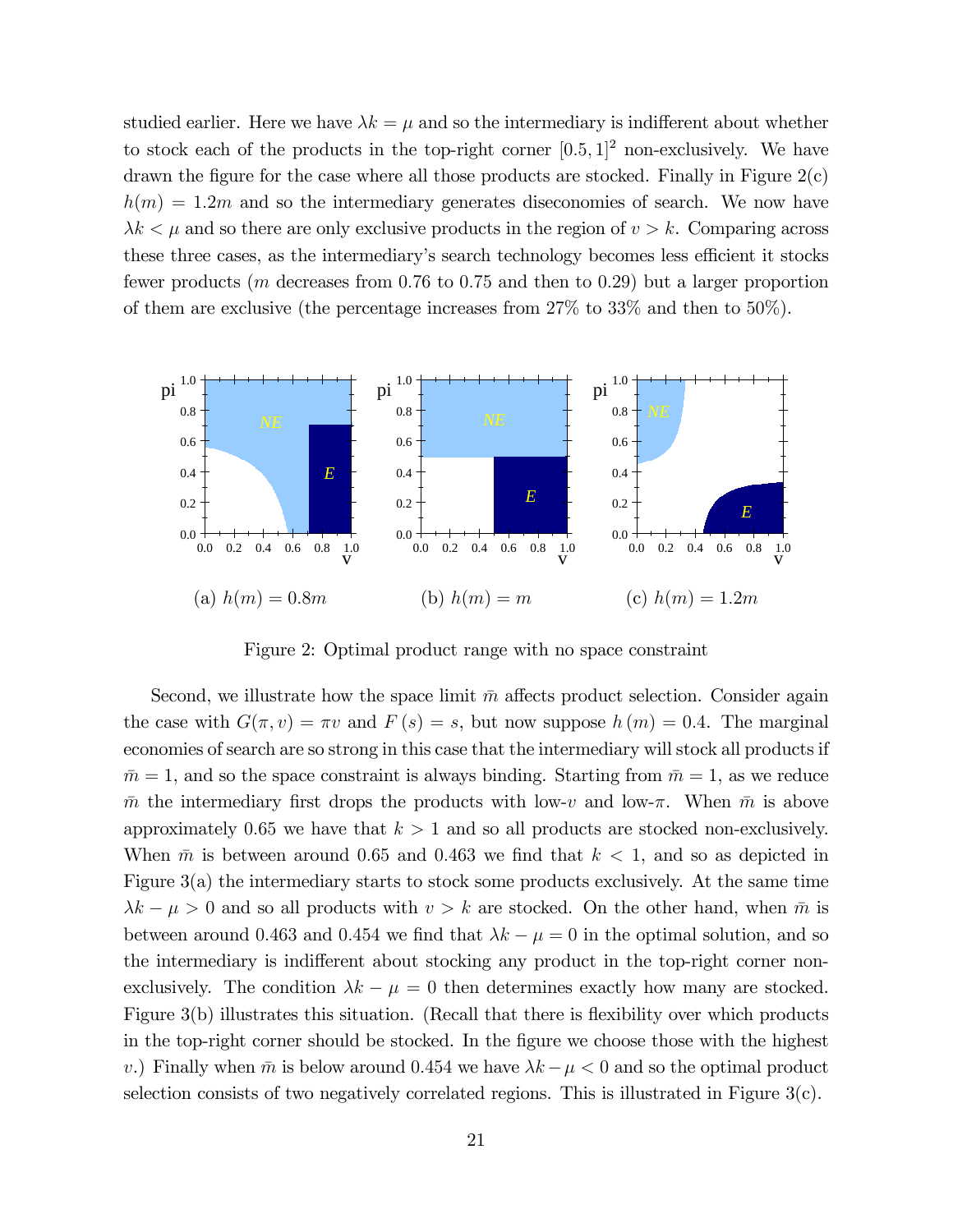Comparing Figures  $3(a)-(c)$ , we find that as the space constraint becomes tighter a higher proportion of the intermediary's products are stocked exclusively. This is similar to what we found in Figure 2 when the intermediaryís search technology became less efficient.



Figure 3: Optimal product range with binding space constraint and  $h(m) = 0.4$ 

### 5 Applications

We now apply our framework to examine the effect of DTC sales on retail markets, and to discuss the optimal design of a shopping mall which acts a platform and does not possess products directly.

#### 5.1 The impact of direct-to-consumer sales

We argued in the introduction that it has become increasingly easy for manufacturers to sell direct to consumers. In this section we use our framework to assess the impact of DTC sales on the retail market.

As a first step, we solve for the intermediary's optimal product selection when DTC sales are infeasible. In particular, suppose that manufacturers can only sell their product to consumers via the intermediary. A consumer's payoff from searching the intermediary is  $\int qv dG - sh(m)$ , where as usual  $m = \int qdG$ . Hence the intermediary attracts all consumers with  $s < k$ , where

$$
k = \frac{\int qv dG}{h \left(\int qdG\right)} \tag{20}
$$

Clearly if the intermediary wishes to stock product i it will offer the manufacturer ( $\tau_i$  =  $c, T_i = 0$ ) and de facto becomes the exclusive supplier. The intermediary's profit is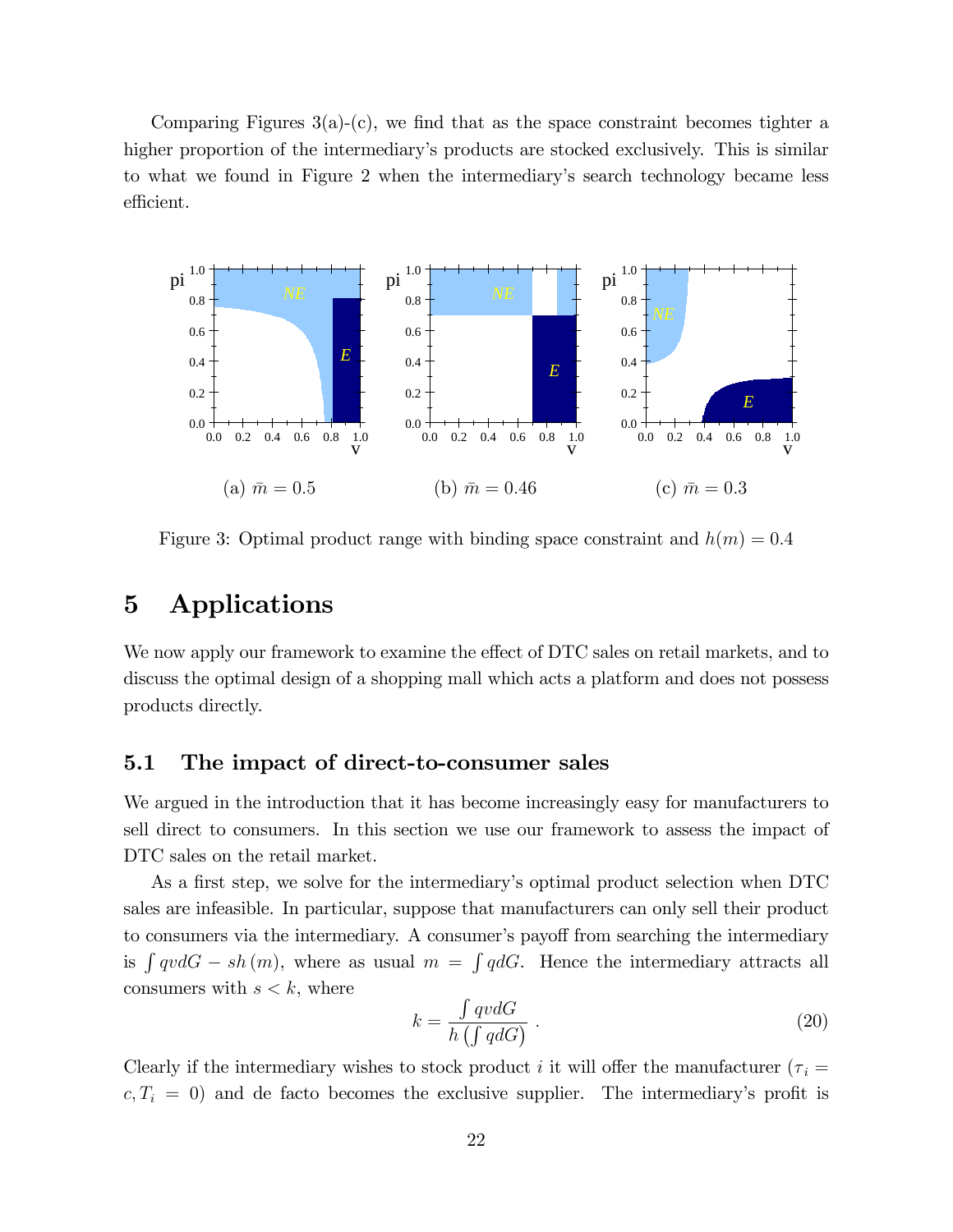therefore  $\int q \pi F(k) dG$ , which is strictly positive for any stocking policy except  $\mathbf{q} = \mathbf{0}$ . The optimal product selection is reported in the following result:

**Proposition 3** With no DTC sales, the intermediary stocks all the products with

$$
\pi \ge \frac{\mu - \lambda v}{F(k)} \tag{21}
$$

where  $k > 0$ ,  $\lambda \geq 0$  and  $\mu \geq 0$  are defined in the appendix.

We can show that  $\lambda > 0$  whenever the intermediary stocks only some products (i.e.  $m < 1$ ) and does not attract all consumers (i.e.  $k < \bar{s}$ ). In this case the right-hand side of  $(21)$  is decreasing in v, and so the intermediary only stocks products with both a high v and a high  $\pi$ . This contrasts with our earlier results, where we found that when DTC sales are feasible the optimal product range includes two negatively correlated regions, namely a high-v-and-low- $\pi$  region and a low-v-and-high- $\pi$  region. Indeed we also found that these two regions are the only ones that are stocked when, for example, the intermediary creates marginal diseconomies of scale or has a sufficiently binding stocking constraint. Hence the feasibility of DTC sales can fundamentally change what the intermediary stocks.

To illustrate this point further, we return to our running example with  $G(\pi, v) = \pi v$ and  $F(s) = s$ . Figure 4(a) plots the optimal stocking policy when  $h(m) = 1.2m$  and  $\bar{m} = 1$ , in which case the stocking constraint is not binding in the optimal solution. Figure 4(b) does the same when  $h(m) = 0.4$  and  $\bar{m} = 0.3$ , in which case the stocking constraint is binding in the optimal solution. In both cases we observe that the intermediary stocks very different products than it did in Figures  $2(c)$  and  $3(c)$  respectively, which are the comparable diagrams when DTC sales are feasible.



(a)  $h(m) = 1.2m$  and  $\bar{m} = 1$  (b)  $h(m) = 0.4$  and  $\bar{m} = 0.3$ 

Figure 4: Optimal product range with no DTC sales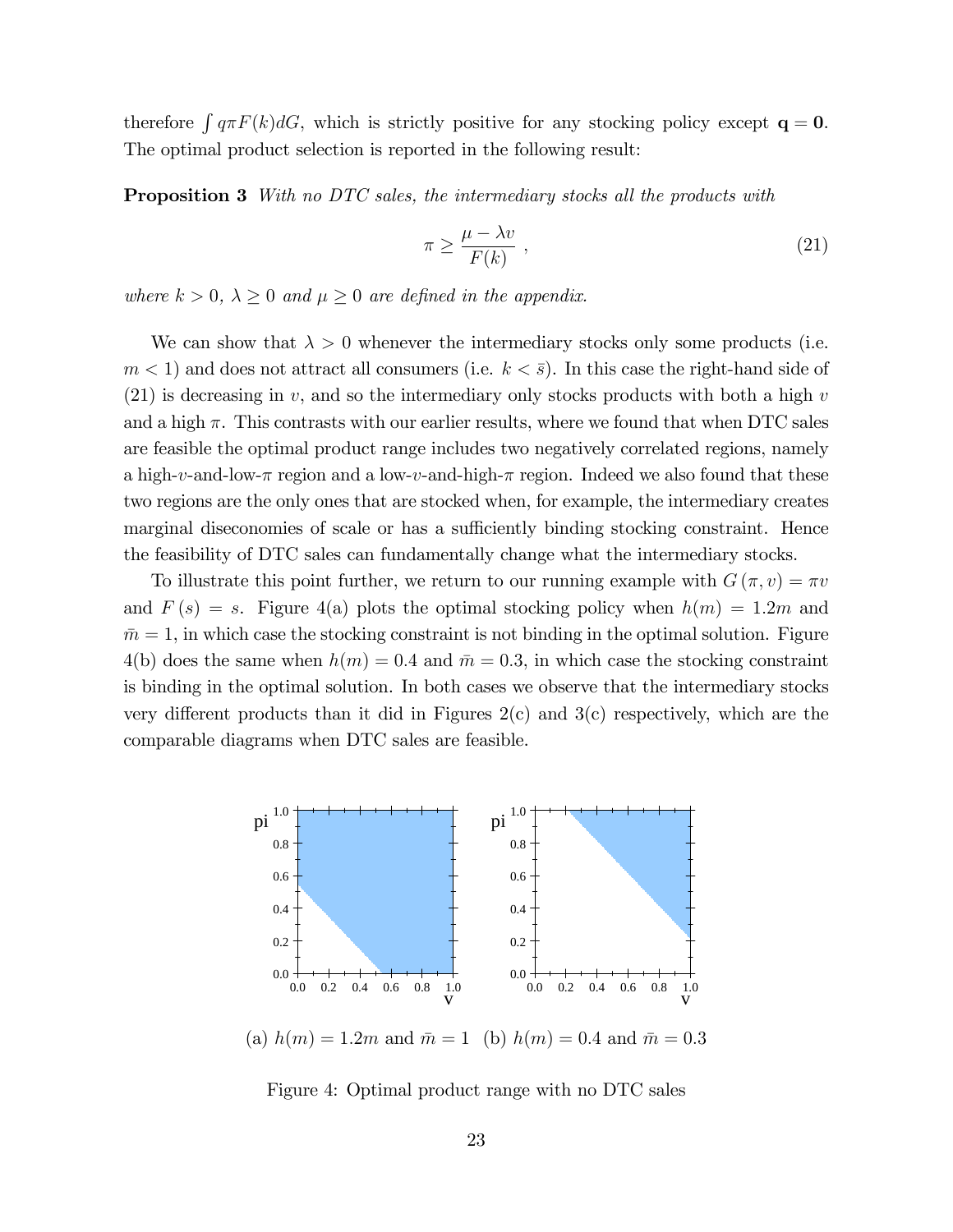Now consider the impact of DTC sales on industry profits:

Corollary 2 After DTC sales become feasible, manufacturer profit and total industry profit both increase, whilst the intermediary's profit decreases.

Manufacturers clearly benefit when DTC sales become feasible since they earn a positive profit  $\pi F(v)$ . However the intermediary's profit is lower with DTC sales. To understand why, imagine that initially manufacturers can sell direct but then suddenly they canít. Even if the intermediary does not respond by changing its product selection, its profit increases because i) it no longer has to compensate manufacturers, and ii) weakly more consumers search it, since they no longer have the option to buy direct. It is also easy to show that the negative effect of DTC sales on the intermediary is outweighed by its positive effect on manufacturers, and so DTC sales raise industry profit.

Interestingly, our model suggests that if an intermediary is to survive the threat posed by DTC sales, it may need to qualitatively change the mix of products that it stocks. To illustrate this, consider again the examples in Figure 4. It turns out that if DTC sales become feasible but the intermediary wishes to stock (exclusively) the products in the shaded regions, it will end up making a loss (profits become respectively  $-0.027$  and  $-0.036$ ). However in both cases the intermediary can make positive profit by dropping many of the high-v and high- $\pi$  products that it previously stocked.

Finally, the impact of DTC sales on consumer surplus and total welfare is difficult to investigate analytically since, as we have seen, the feasibility of DTC sales can significantly change the intermediaryís product selection. However in the examples we have studied above DTC sales improve both consumer surplus and total welfare. (In the example in Figure  $4(a)$ , DTC sales improve consumer surplus from 0.110 to 0.145 and total welfare from 0.329 to 0.413; in the example in Figure  $4(b)$ , DTC sales improve consumer surplus from 0.062 to 0.144 and total welfare from 0.186 to 0.406.) In addition, if  $\bar{m}$  is sufficiently small then DTC sales must improve both consumer surplus and total welfare since without DTC sales consumers are only able to buy very few products.

#### 5.2 Shopping malls

Our framework can also shed light on the design of shopping malls. Suppose there is a unit mass of sellers each of which can either join a shopping mall and/or set up its own independent shop in the same area. The shopping mall can host up to  $\bar{m}$  sellers and charges each of them a fixed fee. Consumers pay  $s$  to search an independent shop and  $h(m) \times s$  to search a mall which contains m shops. The timing of offers to join the mall, pricing by sellers, and search decisions by consumers, are the same as in Section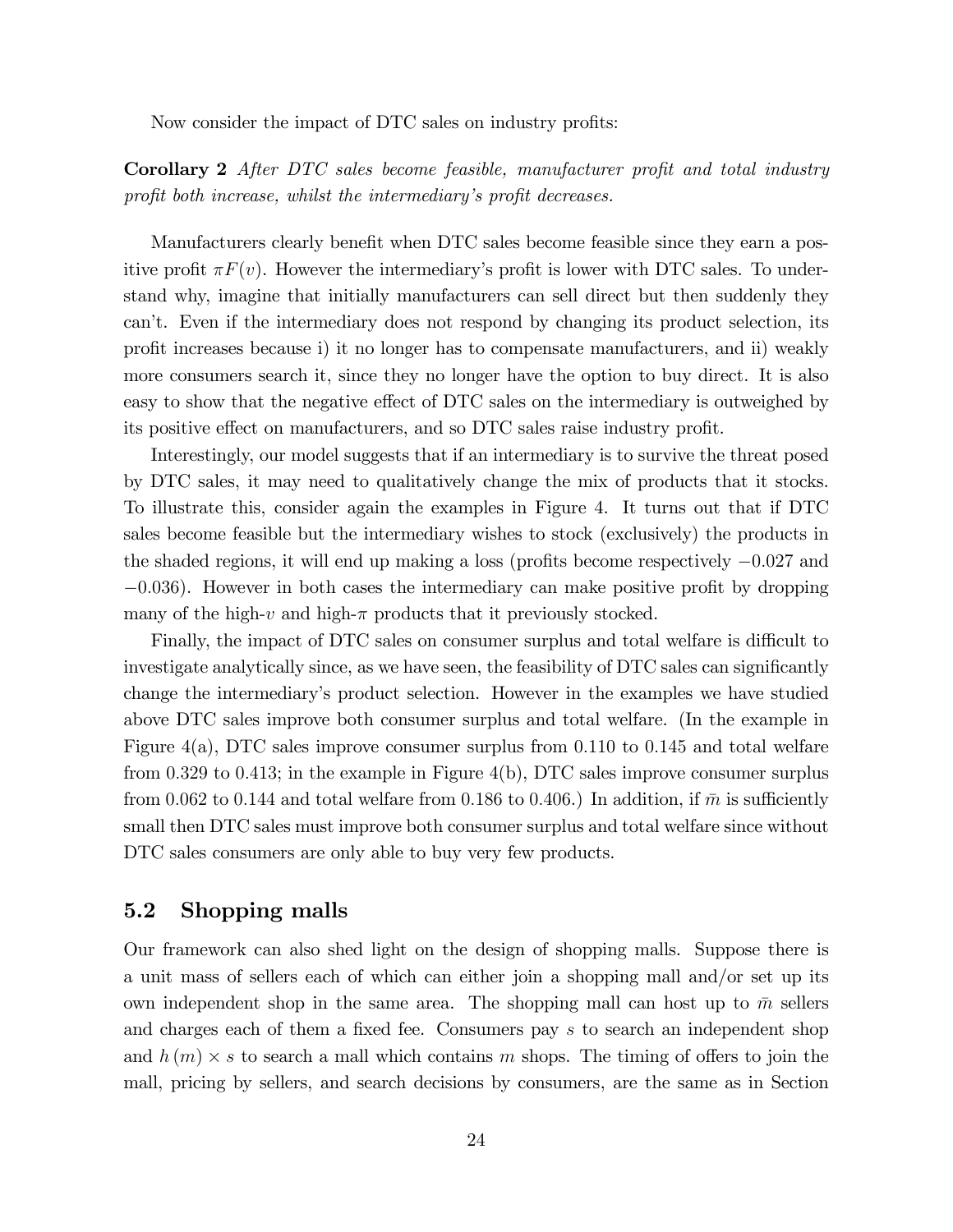2. (Notice that since the shopping mall acts as a platform, it does not set retail prices directly.)

This is isomorphic to our main model. Firstly, it is straightforward to see that seller i will charge  $p_i^m$  wherever it sells its product. (We do not even need Lemma 1.) Hence our  $(\pi, v)$  representation remains valid. Secondly, consumers will search the mall if and only if  $s < k$  where k was defined earlier in Lemma 3. Thirdly, sales of a product  $(\pi, v)$ at the mall generate a gross profit of  $\pi F(k)$ . Therefore a seller with  $v < k$  will pay  $\pi [F (k) - F (v)]$  to join the mall, whilst a seller with  $v > k$  is willing to join the mall for free if it also maintains an independent store elsewhere, but must be paid  $\pi [F(v) - F(k)]$ to exclusively join the mall. Consequently the mall owner's profit is the same as in equation (13), and Proposition 2 characterizes which sellers join the mall.

We can interpret sellers with  $v > k$  who are exclusive to the mall as 'anchor stores'. According to our model, the mall owner should subsidize anchor stores to encourage them to join. This is worthwhile because their presence attracts more consumers (i.e. increases  $k$ ), which allows the mall to charge a higher fee to other 'non-anchor' stores. Consistent with this, Gould et al (2005) show empirically that 73% of anchor stores pay zero rent (and the mall developer often pays for things like development and maintenance costs). Even among stores which pay rents, anchor stores pay substantially lower rent than non-anchor stores  $(\$4.13$  vs \$29.37 per square foot). They also find that adding more anchor stores to a mall leads to an increase in both the sales of, and the rents charged to, non-anchor stores.

### 6 Foundation of the  $(\pi, v)$  Product Space

Up to now we have characterized the intermediary's optimal stocking policy in terms of the  $(\pi, v)$  space. In this section we explain how to construct the  $(\pi, v)$  space, and also how to interpret different points within in.

We first discuss how to generate the  $(\pi, v)$  space. Suppose that demand for product i can be written as  $Q_i(p_i) \equiv Q(p_i, \delta_i)$  where  $\delta_i$  is a vector of demand parameters. We can then let  $(\delta, c)$  denote the vector of product-specific parameters. Using the definitions introduced in equation (1), one can calculate  $\pi_i = \pi(\boldsymbol{\delta}_i, c_i)$  and  $v_i = v(\boldsymbol{\delta}_i, c_i)$ , and then derive the  $(\pi, v)$  space from the parameter space  $(\delta, c)$ .<sup>34</sup>

 $34$ If products differ in exactly two parameters (like in the second example below), it is possible to have a one-to-one correspondence between the parameter space and the  $(\pi, v)$  space. If products differ in more than two parameters (like in the first example below), generically each point in the  $(\pi, v)$  space represents a continuum of different products. We can then let  $q_E(\pi, v)$  and  $q_{NE}(\pi, v)$  denote the fraction of products at point  $(\pi, v)$  which are respectively stocked exclusively and non-exclusively. Since all the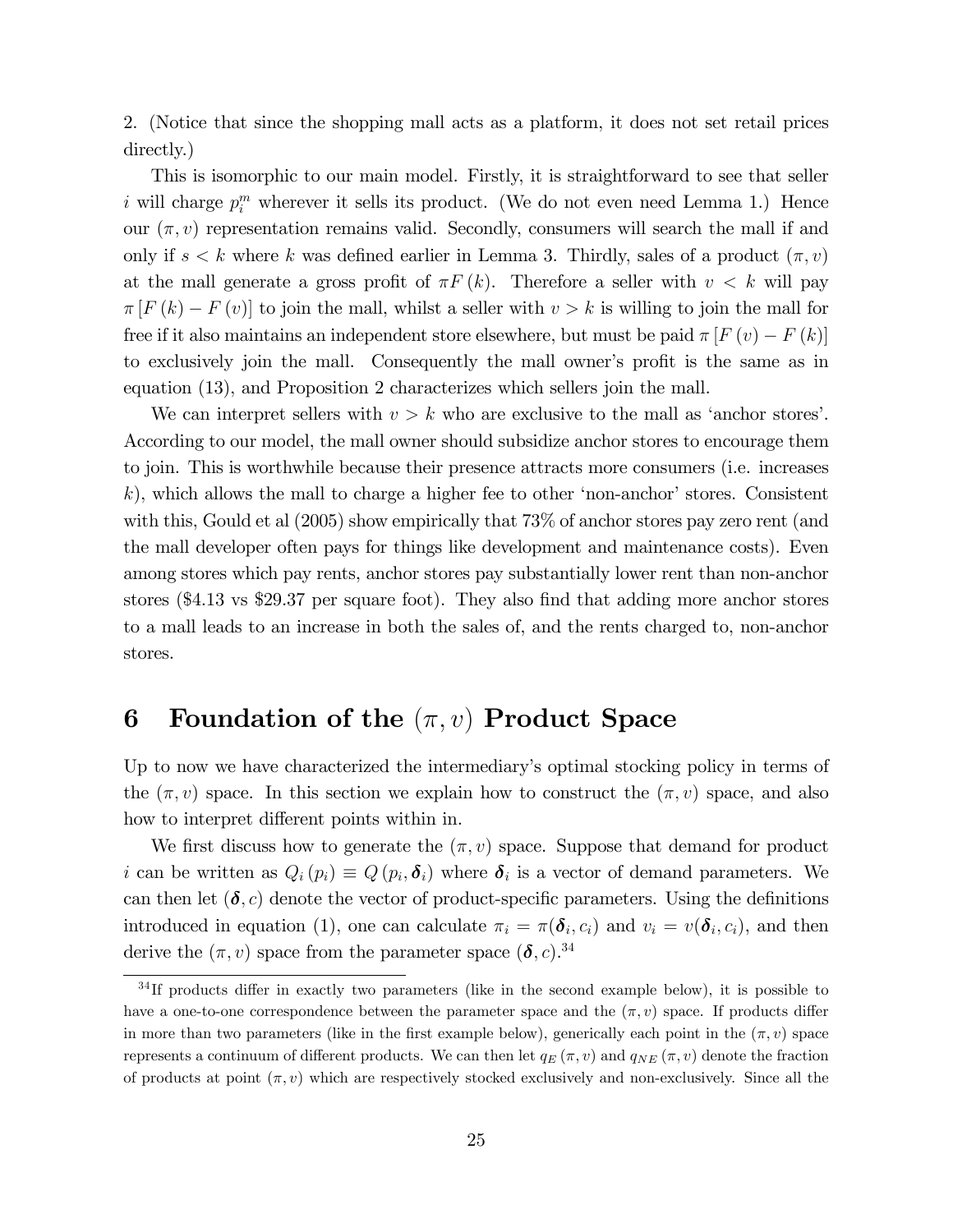We now discuss two particular classes of demand which illustrate how different points in the  $(\pi, v)$  space can be interpreted in terms of the scale, curvature and elasticity of demand.

Demand curvature: Suppose that product i has a constant-curvature demand function

$$
Q_i(p_i) = a_i \left( 1 - \frac{1 - \sigma_i}{2 - \sigma_i} p_i \right)^{\frac{1}{1 - \sigma_i}}, \qquad (22)
$$

.

where  $a_i > 0$  is the scale and  $\sigma_i \in (-\infty, 2)$  is the curvature of demand. (Curvature is defined as the elasticity of the slope of inverse demand.) This is a rich class which includes concave demand when  $\sigma_i < 0$ , linear demand when  $\sigma_i = 0$ , convex demand when  $\sigma_i > 0$ , and exponential demand when  $\sigma_i = 1$ . One can check that if  $c_i \frac{1-\sigma_i}{2-\sigma_i}$  $\frac{1-\sigma_i}{2-\sigma_i} < 1$ , the monopoly price for product *i* is  $p_i^m = 1 + \frac{c_i}{2 - \sigma_i}$ , and

$$
\pi_i = a_i \left(\frac{1}{2-\sigma_i}\right)^{\frac{1}{1-\sigma_i}} \left(1 - c_i \frac{1-\sigma_i}{2-\sigma_i}\right)^{\frac{2-\sigma_i}{1-\sigma_i}} \quad \text{and} \quad v_i = a_i \left(\frac{1}{2-\sigma_i}\right)^{\frac{2-\sigma_i}{1-\sigma_i}} \left(1 - c_i \frac{1-\sigma_i}{2-\sigma_i}\right)^{\frac{2-\sigma_i}{1-\sigma_i}}
$$

Notice that  $\pi_i$  and  $v_i$  are both increasing in the scale parameter  $a_i$  and decreasing in the cost parameter  $c_i$ , whilst the ratio  $\pi_i/v_i = 2 - \sigma_i$  is decreasing in the amount of curvature. (Intuitively a lower  $\sigma_i$  means that demand is more concave and 'rectangular-shaped', and hence the firm can extract a greater share of the available surplus.) Consequently each product in  $(\pi, v)$  space lies on a ray from the origin, where  $\sigma_i$  determines the slope of the ray and  $(a_i, c_i)$  determine how far the product is along the ray.<sup>35</sup> Therefore in this example, products with relatively large and convex demand should be stocked exclusively, whilst products with relatively large but concave demand should be stocked non-exclusively and used to generate profit.

Demand elasticity: As another example, suppose that product i's demand function is

$$
Q_i(p_i) = a_i (1 - p_i^{\sigma_i}) \t\t(23)
$$

where  $a_i > 0$  is again a scale parameter, but  $\sigma_i > 0$  is now an elasticity parameter. Specifically, it is easy to show that for any  $p_i \in (0, 1)$  the demand elasticity is strictly decreasing in  $\sigma_i$ . When products all have the same marginal cost  $c = 0$ , we can compute  $p_i^m = \left(\frac{1}{1+\sigma_i}\right)^{\frac{1}{\sigma_i}}, \text{ and}$ 

$$
\pi_i = \frac{a_i \sigma_i}{1 + \sigma_i} \left(\frac{1}{1 + \sigma_i}\right)^{\frac{1}{\sigma_i}} \quad \text{and} \quad v_i = \frac{a_i \sigma_i}{1 + \sigma_i} \left(1 - \frac{2 + \sigma_i}{1 + \sigma_i} \left(\frac{1}{1 + \sigma_i}\right)^{\frac{1}{\sigma_i}}\right) \; .
$$

objective functions in our paper are linear in stocking policy variables, we obtain bang-bang solutions where  $q_E(\pi, v)$ ,  $q_{NE}(\pi, v) \in \{0, 1\}$  and so all our analysis is unchanged.

<sup>&</sup>lt;sup>35</sup>This insight holds beyond the particular demand class studied here. Anderson and Renault (2003) and Weyl and Fabinger (2013) show that in general 'more concave' demands have a higher  $\pi_i/v_i$  ratio.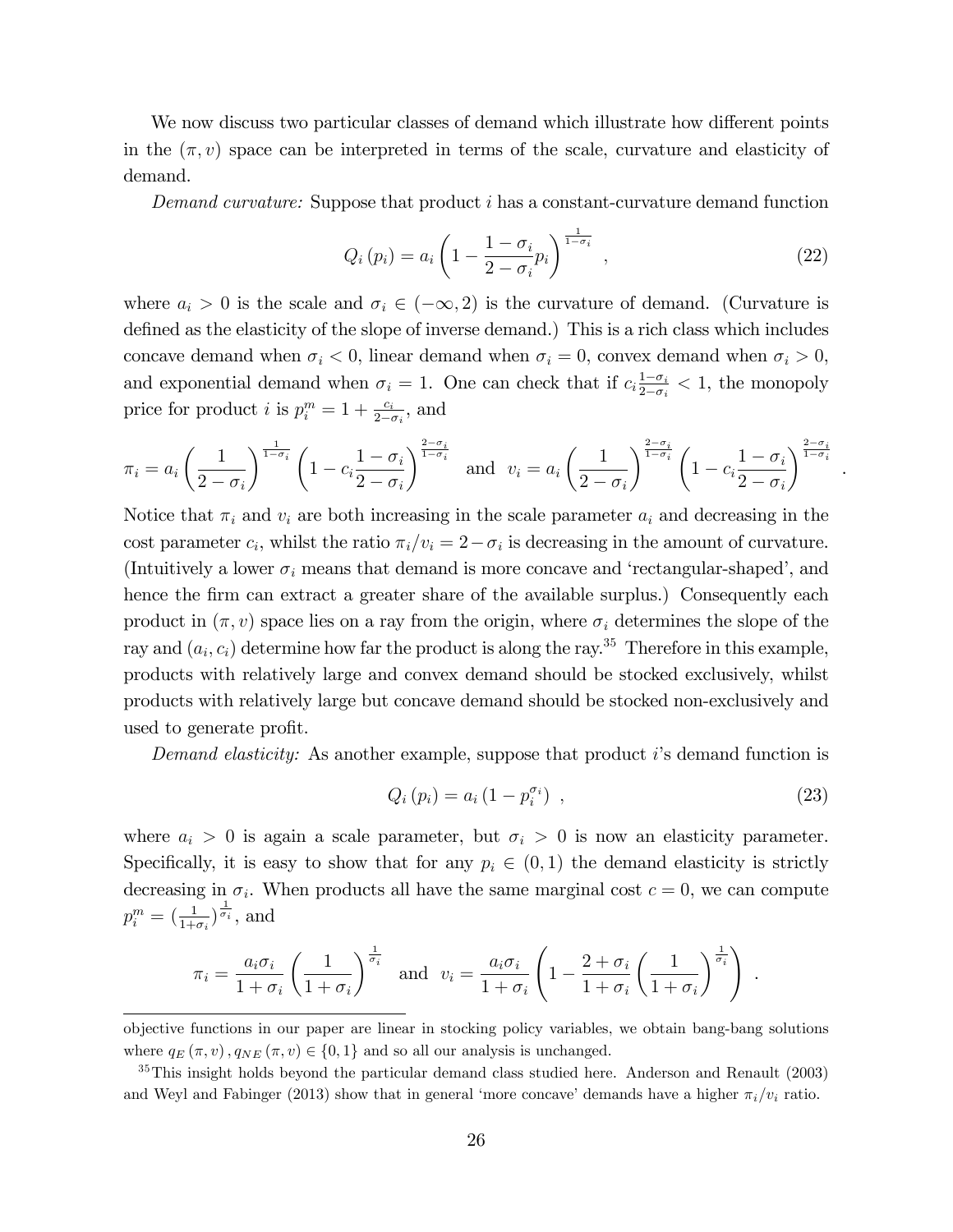Again both  $\pi_i$  and  $v_i$  are increasing in  $a_i$ , whilst  $\pi_i/v_i$  is increasing in  $\sigma_i$  and therefore decreasing in demand elasticity.<sup>36</sup> (Intuitively when demand is more elastic the monopoly price is lower and consumers enjoy a greater share of surplus.) Consequently in this example there is a one-to-one correspondence between  $(a, \sigma)$  space and  $(\pi, v)$  space. Moreover products with relatively large and elastic demands should be stocked exclusively, whilst products with relatively large and inelastic demand should be stocked non-exclusively to earn positive profit.

# 7 Extensions

In this section we return to the baseline model and discuss two extensions: one with a social planner who aims to maximize total welfare, and the other with upstream competition where each product is supplied by multiple manufacturers.

#### 7.1 The socially optimal stocking policy

Consider the baseline model with DTC sales. We study the optimal product range of a social planner that wishes to maximize total welfare (defined as the sum of industry profit and consumer surplus). The social planner chooses the stocking policy  $q$ , but has no direct control over firm pricing or how consumers search.

Since the consumer search rule is the same as in Lemma 3, total welfare can be written as

$$
W\left(\mathbf{q}\right) \equiv \int \pi F\left(v\right) dG + \Pi\left(\mathbf{q}\right) + \int_0^k u^1\left(s, \mathbf{q}\right) dF\left(s\right) + \int_k^{\bar{s}} u^0\left(s, \mathbf{q}\right) dF\left(s\right) \ . \tag{24}
$$

The first term is profit earned by manufacturers. Note that a manufacturer earns  $\pi F(v)$ regardless of whether or not it sells via the intermediary. The second term is the intermediary's profit, which we defined earlier in equation (13). The remaining two terms are consumer surplus. Consumers with  $s < k$  search the intermediary and earn  $u^1(s, \mathbf{q})$ , which we defined in equation (10). Meanwhile consumers with  $s \geq k$  do not search the intermediary and so earn  $u^0(s, \mathbf{q})$ , which we defined in equation (11). When some products with  $v > k$  are stocked exclusively, consumers with  $s \geq k$  are made worse off because they cannot buy all the products they would like to. At the same time, consumers with  $s < k$  are forced to buy some low-v products that ordinarily they would not purchase, and so depending on the strength of economies of search may or may not be better off.

<sup>&</sup>lt;sup>36</sup>Notice that  $\pi_i/v_i > 1$  for any  $\sigma_i > 0$ , and so the  $(\pi, v)$  space can only lie in half of the quadrant  $\mathbb{R}^2_+$ .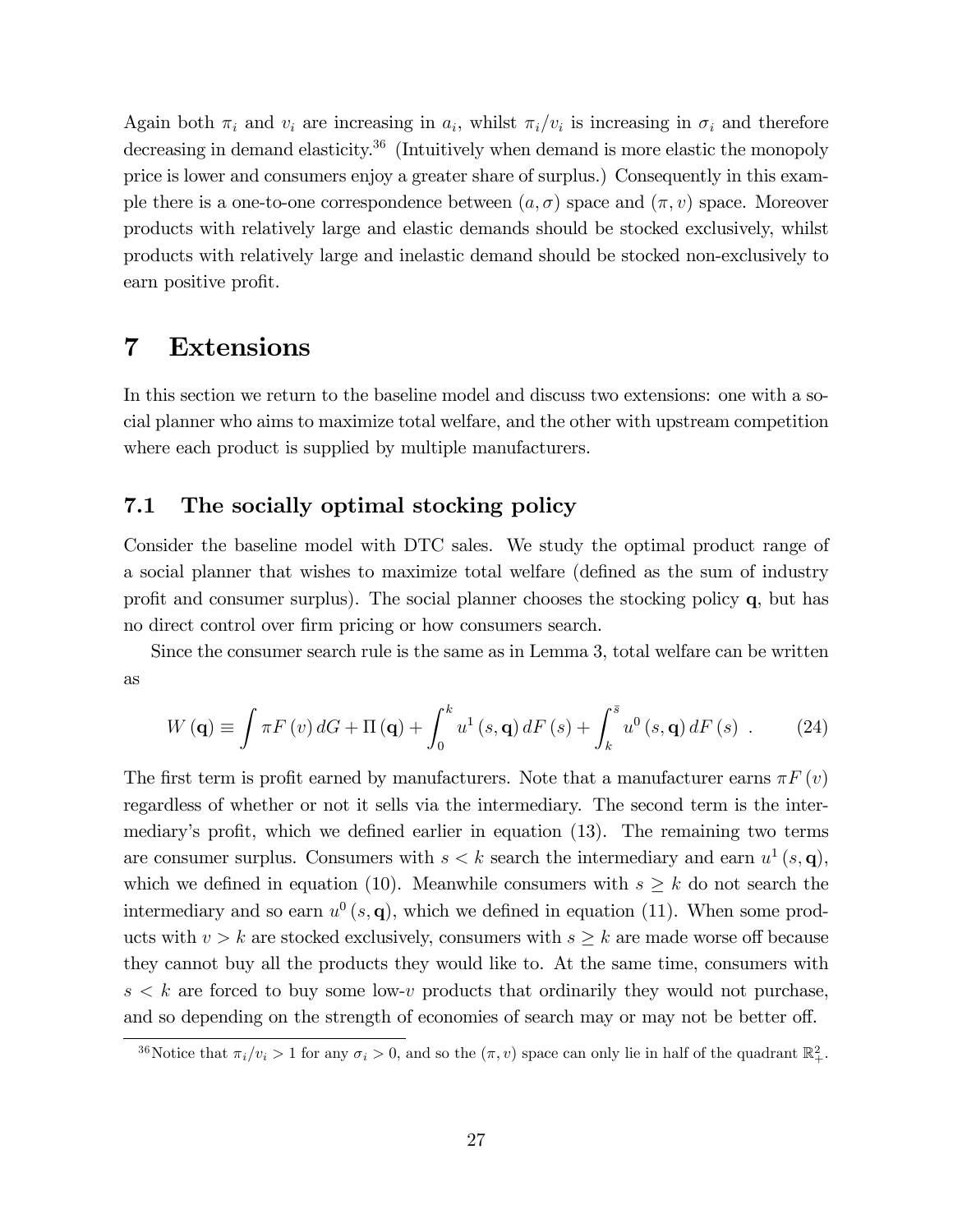The social planner wishes to maximize (24). We can solve its optimization problem using the same techniques as we did earlier for profit maximization. We again use  $m =$  $\int q dG$  to denote the measure of products stocked by the intermediary.

**Proposition 4** A sufficient condition for the socially optimal stocking policy to have  $m > 0$  is that  $h(m) \leq \tilde{m}$  for some  $\tilde{m} \in (0, \bar{m})$ . The optimal policy is characterized as follows (with  $k > 0$ ,  $\lambda \geq 0$  and  $\mu \geq 0$  defined in the appendix):

(i) Products with  $v < k$  are stocked if and only if

$$
\pi + v \ge \frac{\mu - \lambda v - \int_0^v s dF(s)}{F(k) - F(v)},
$$
\n(25)

and it does not matter whether they are exclusive.

(ii) Products with  $v > k$  are stocked exclusively if and only if

$$
\pi + v \le \frac{\max\{\mu, \lambda k + \int_0^k s dF(s)\} - \lambda v - \int_0^v s dF(s)}{F(k) - F(v)}.
$$
\n(26)

Of the remaining products with  $v > k$ , all of them are stocked non-exclusively if  $\lambda k$  +  $\int_0^k s dF(s) > \mu$ , some of them are stocked non-exclusively if  $\lambda k + \int_0^k s dF(s) = \mu$ , and none of them are stocked if  $\lambda k + \int_0^k s dF(s) < \mu$ .

It is socially optimal for the intermediary to stock a positive measure of products, provided that it generates (weak) economies of search for at least some  $\tilde{m} \in (0, \bar{m})$ . Qualitatively the welfare-optimal stocking policy is similar to what an unfettered intermediary would choose. Firstly, exclusive products with  $v > k$  are again chosen to have low  $\pi$ , and products with  $v < k$  are chosen to have high  $\pi$ . Intuitively this is because, as we noted earlier, consumers do not take into account sellers' profit, and therefore search (and buy) too little from a welfare perspective. Demand for a product with  $v > k$  is further reduced when it is sold exclusively by the intermediary, but conversely demand for a product with  $v < k$  is increased when it is sold by the intermediary. Choosing the former products to have low  $\pi$  minimizes the additional welfare loss, and choosing the latter to have a high  $\pi$  maximizes the welfare gains. Secondly, and mirroring Corollary 1 from earlier, when the stocking constraint is slack at the optimum all products with  $v > k$  are stocked if  $h'(m) < 1$ , but only those with low  $\pi$  are stocked (and done so exclusively) if  $h'(m) > 1$ .<sup>37</sup>

We would now like to compare the stocking policies chosen by the intermediary and social planner. Unfortunately this is hard to do analytically, because in general  $(k, \lambda, \mu)$ 

<sup>&</sup>lt;sup>37</sup>The indirect value of non-exclusively stocking a product with  $v > k$  is  $\lambda k - \mu + \int_0^k s dF(s)$ , which after solving for  $\mu$  simplifies to  $[1-h'(m)](\lambda k + \int_0^k s dF(s))$ . Intuitively non-exclusivity of a product leads consumers with  $s < k$  to buy it from the intermediary rather than from its manufacturer, and at the margin this increases these consumers' search cost by  $h'(m) - 1$  units.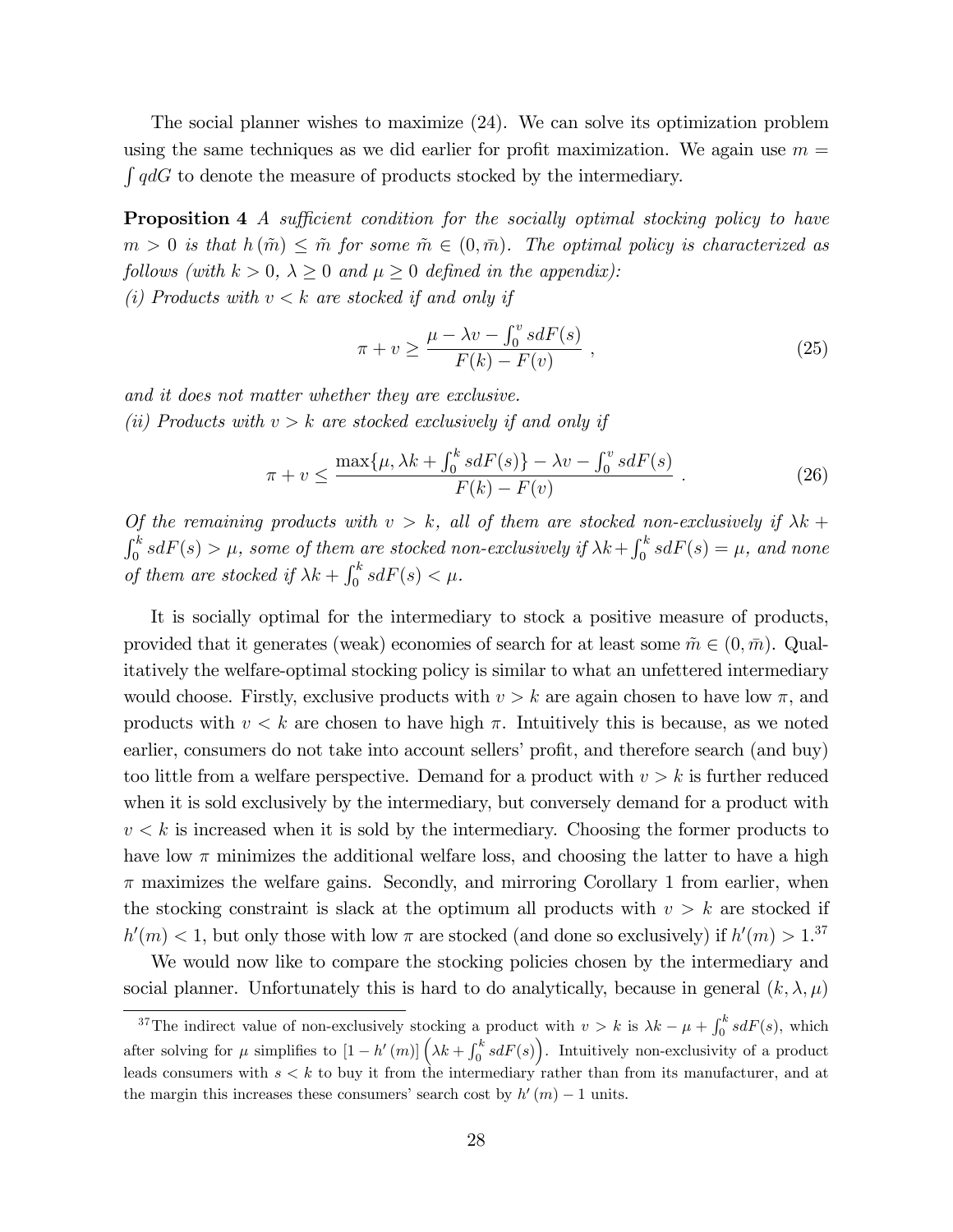differ across the two solutions and are determined by a complex system of equations. Intuitively though, one would expect the social planner to stock fewer high-v products exclusively since this harms consumers that do not search the intermediary. Similarly, if economies of search are not too strong, one would expect the social planner to stock fewer low-v products because consumers who search the intermediary end up buying them even though they provide little surplus. We confirm this intuition using our running example with  $G(\pi, v) = \pi v$  and  $F(s) = s$ . Suppose there is no stocking space constraint. Figure 5(a) plots the socially optimal product range for the case  $h(m) = 0.8m$ . Here  $(k, \lambda, \mu)$  differ from Figure 2(a), and the social planner's selection is not a subset of the intermediaryís. Nevertheless the intermediary stocks fewer products overall and also fewer products exclusively. Figure 5(b) plots the socially optimal product range for the case  $h(m) = m$ . It turns out that in this case  $(k, \lambda, \mu)$  are the same as in Figure 2(b). The social planner's product range is therefore a strict subset of the intermediary's, and it also stocks fewer products exclusively. Figure 5(c) plots the socially optimal product range for the case  $h(m) = 1.2m$ . Since the intermediary has diseconomies of search, this product range is now much smaller than in Figure  $2(c)$ .



Figure 5: Socially optimal product range

Finally, even though our results suggest that the intermediary stocks too many exclusive products, a complete ban on exclusivity is not necessarily welfare enhancing. This is easily seen from the simple case where  $h(m) = m$ . If the intermediary cannot offer exclusive contracts it is unable to earn positive profit and therefore will not exist. However if it can offer exclusive contracts, we saw earlier that it exists and can raise welfare.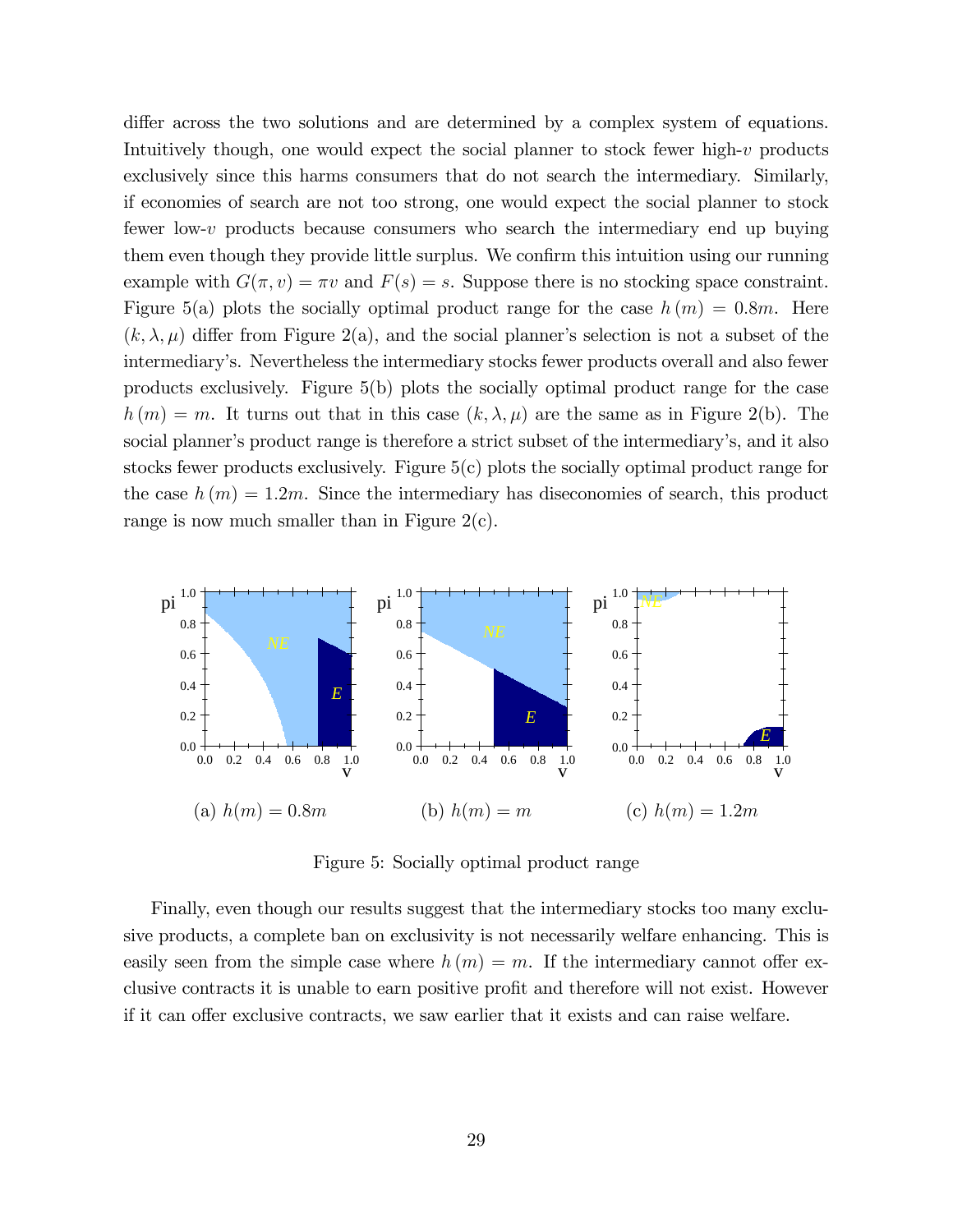#### 7.2 Upstream competition

We now show that our main insights are robust when there is upstream competition. To do this as simply as possible, we assume that each product is supplied by two homogeneous manufacturers, and that there are no economies of search in visiting the intermediary. Precisely, we assume that  $h(m) = m$  where m denotes the measure of *distinct* products stocked by the intermediary. We further assume that the intermediary has no stocking constraint i.e.  $\bar{m} = 1$ , and is able to offer both exclusive and non-exclusive contracts. The timing closely follows that of the main model. At the first stage the intermediary announces to all manufacturers its stocking intentions, and then makes public (possibly discriminatory) offers which specify both a two-part tariff and (non-)exclusivity. Manufacturers simultaneously accept or reject their offers, and (when appropriate) believe that the other manufacturer of their product will accept. At the following stages firms set prices, whilst consumers search sequentially with passive beliefs and randomize when indifferent.

Closely following Lemma 1, we can prove that in equilibrium all sellers of a product charge the monopoly price.<sup>38</sup> Intuitively the intermediary again uses bilaterally-efficient two-part tariffs to avoid double marginalization, and the search friction nullifies direct pricing competition between sellers just like in Diamond (1971). Consequently we can still represent products using a two-dimensional  $(\pi, v)$  space. Adapting our earlier notation, we now let  $q_E(\pi, v)$  be an indicator function which equals 1 if and only if product  $(\pi, v)$  is available exclusively from the intermediary. (This means that the intermediary signs an exclusive contract with both manufacturers of the product.) Similarly, and in the spirit of our earlier notation, we now let  $q_{NE}(\pi, v)$  be an indicator function which equals 1 if and only if product  $(\pi, v)$  is available at both the intermediary and at least one manufacturer. (Note that this can be generated by several different contracting arrangements between the intermediary and the two manufacturers.) Hence  $q(\pi, v) = q_E(\pi, v) + q_{NE}(\pi, v)$  is again an indicator function which equals 1 if and only if the intermediary stocks product  $(\pi, v).$ 

The optimal consumer search rule can then be derived as follows. Since the two manufacturers of a product are homogeneous, what matters from a consumer's respective is whether the intermediary has exclusivity at the level of a product, rather than with respect to an individual manufacturer. Therefore given our new definitions of  $q_E$  and  $q_{NE}$ , the payoffs from respectively searching and not searching the intermediary are the

<sup>&</sup>lt;sup>38</sup>One subtlety is that we need  $f(0) = 0$  to sustain monopoly pricing when the manufacturers both sell direct to consumers. This holds provided that  $s$  is bounded away from 0. (For convenience we assume in our numerical examples that  $s \sim [0, 1]$ , but this can be regarded as the limit case where  $s \sim [\epsilon, \epsilon + 1]$ and  $\epsilon \to 0.$ )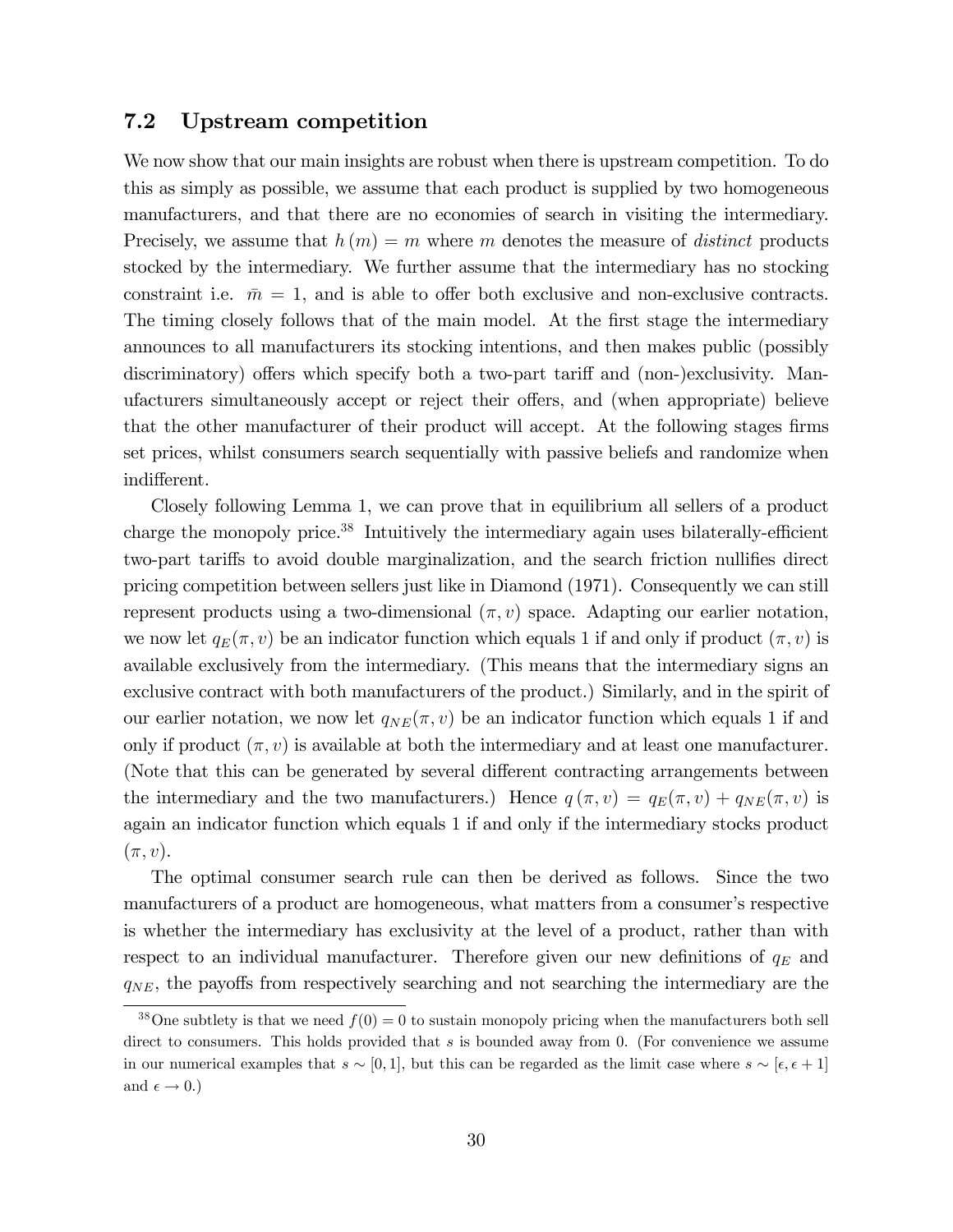same as those in equations (10) and (11) with  $h(m) = m$ . Lemma 3 implies that provided  $\int q_E dG > 0$ , there is a unique cutoff  $k \in (\underline{v}, \overline{v})$  satisfying (12) with  $h(m) = m$ , such that consumers search the intermediary if and only if  $s < k$ . For convenience, we rewrite it here as

$$
\int_{v < k} q(v - k) dG + \int_{v > k} q_E(v - k) dG = 0 \tag{27}
$$

The following result shows how much the intermediary must compensate manufacturers (on top of the production cost) in order to stock their product:

**Lemma 5** (i) If the intermediary wants  $q_{NE}(\pi, v) = 1$  it should offer each manufacturer of product  $(\pi, v)$  a non-exclusive contract with zero compensation.

(ii) If the intermediary wants  $q_E(\pi, v) = 1$  it must offer each manufacturer of product  $(\pi, v)$  an exclusive contract with compensation max  $\{0, \pi | F(v) - F(k)|\}.$ 

According to Lemma 5 when the intermediary wants to induce  $q_{NE}(\pi, v) = 1$  it can achieve this at zero cost by offering each manufacturer a non-exclusive contract. Although there are other contract arrangements which also lead to  $q_{NE}(\pi, v) = 1$ , they must entail (weakly) higher compensation and are therefore (weakly) dominated.<sup>39</sup> Henceforth when we say that the intermediary stocks a product non-exclusively, we mean that it signs a non-exclusive contract with each manufacturer.

When the intermediary contracts with one manufacturer it affects the 'prominence' and hence bargaining power of the other manufacturer. Firstly, notice that if one manufacturer supplies the intermediary, all consumers with  $s < \min \{v, k\}$  buy its product through the intermediary rather than from the other manufacturer. This explains why in Lemma 5 each manufacturer whose product has  $v < k$  is willing to supply the intermediary (exclusively or non-exclusively) with zero compensation. Secondly, if the intermediary offers a non-exclusive contract to both manufacturers of a product with  $v > k$ , the manufacturers are duopolists over consumers with  $s \in (k, v)$ , and each earns  $\frac{1}{2} \pi [F(v) - F(k)]$ irrespective of whether it accepts the intermediary's offer. Hence each is willing to supply the intermediary with zero compensation. Thirdly, if the intermediary offers an exclusive contract to both manufacturers of a product with  $v > k$ , a manufacturer who rejects will become a monopolist over consumers with  $s \in (k, v)$ , and therefore earn  $\pi [F(v) - F(k)]$ . Hence each manufacturer must be compensated by this amount.

Using Lemma 5 we can write the intermediary's profit as

$$
\int_{v < k} q \pi F(k) dG + \int_{v > k} q_{NE} \pi F(k) dG + \int_{v > k} q_E \pi [3F(k) - 2F(v)] dG \,. \tag{28}
$$

<sup>&</sup>lt;sup>39</sup>Compensation is strictly higher under any alternative contracting arrangement when  $v > k$ . Details are available on request.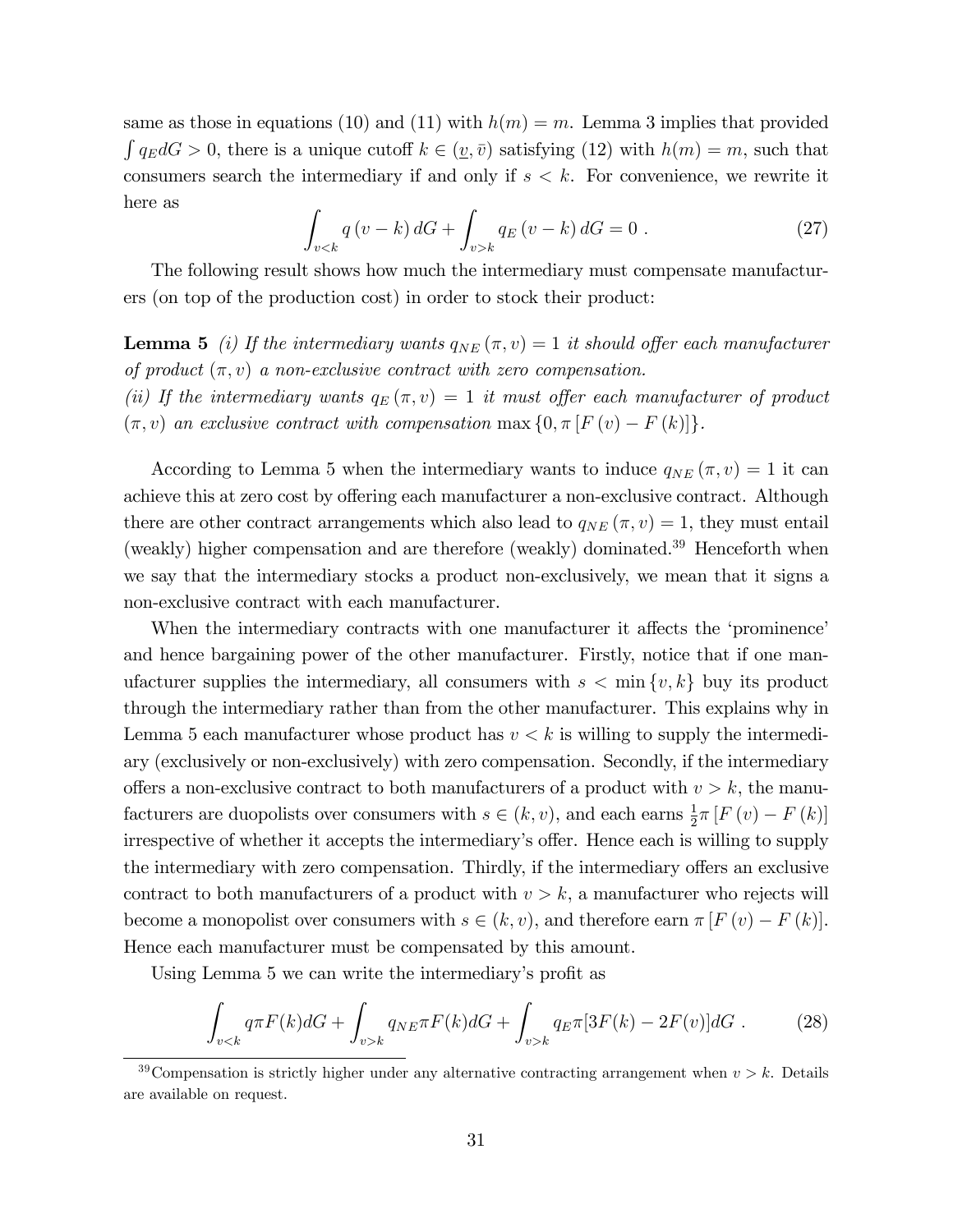According to Lemma 5, the intermediary only pays marginal cost when it stocks a product with  $v < k$  (regardless of exclusivity) and when it stocks a product with  $v > k$  nonexclusively. Hence for a given  $k$  these products are cheaper to stock than in the basic model due to upstream competition. On the other hand, when the intermediary stocks a product with  $v > k$  exclusively it must pay  $\pi [F(v) - F(k)]$  to each manufacturer. Compensation per manufacturer is therefore lower than in the basic model, but the intermediary now needs to compensate two manufacturers instead of one. Products with  $F(v) < 2F(k)$ become cheaper to stock (and can even generate a profit), while those with  $F(v) > 2F(k)$ (if any) become more expensive to stock.

Adapting the proof of Lemma 2 it is simple to show that there exists a stocking policy which generates strictly positive profit. We then have the following result:

**Proposition 5** The optimal product selection with upstream competition,  $h(m) = m$  and  $\bar{m} = 1$  is as follows (with  $k \in (\underline{v}, \bar{v})$  and  $\lambda > 0$  defined in the appendix): (i) Products with  $v < k$  are stocked (and exclusivity does not matter) if and only if

$$
\pi \geq \lambda \frac{k-v}{F(k)}.
$$

(ii) Products with  $v > k$  are all stocked, and are stocked exclusively if

$$
\pi \leq \frac{\lambda}{2} \frac{v - k}{F(v) - F(k)}.
$$

Our predictions about the intermediary's optimal product range are thus qualitatively robust to the introduction of upstream competition. One difference compared to the main model is that even without economies of search it is strictly optimal to stock high- $\pi$  and high-v products non-exclusively. Figure 6 plots the optimal product range in our running example with a uniform product space, when  $F(s) = s$  and  $F(s) = \sqrt{s}$  respectively. In the former case the intermediary stocks fewer exclusive products and also fewer products overall compared to the main model, while the opposite is true in the latter case. However in both cases the introduction of upstream competition raises the intermediary's profit: in the first example it increases from  $1/32$  to about 0.2, and in the second example it increases from about 0:036 to about 0:305. This happens primarily because upstream competition reduces the compensation that must be paid to manufacturers.  $40$ 

 $40$ To illustrate this, even if the intermediary did not change its product selection in the first example its profit would increase to 0.1875, and so the additional profit earned from reoptimizing its product selection is relatively small.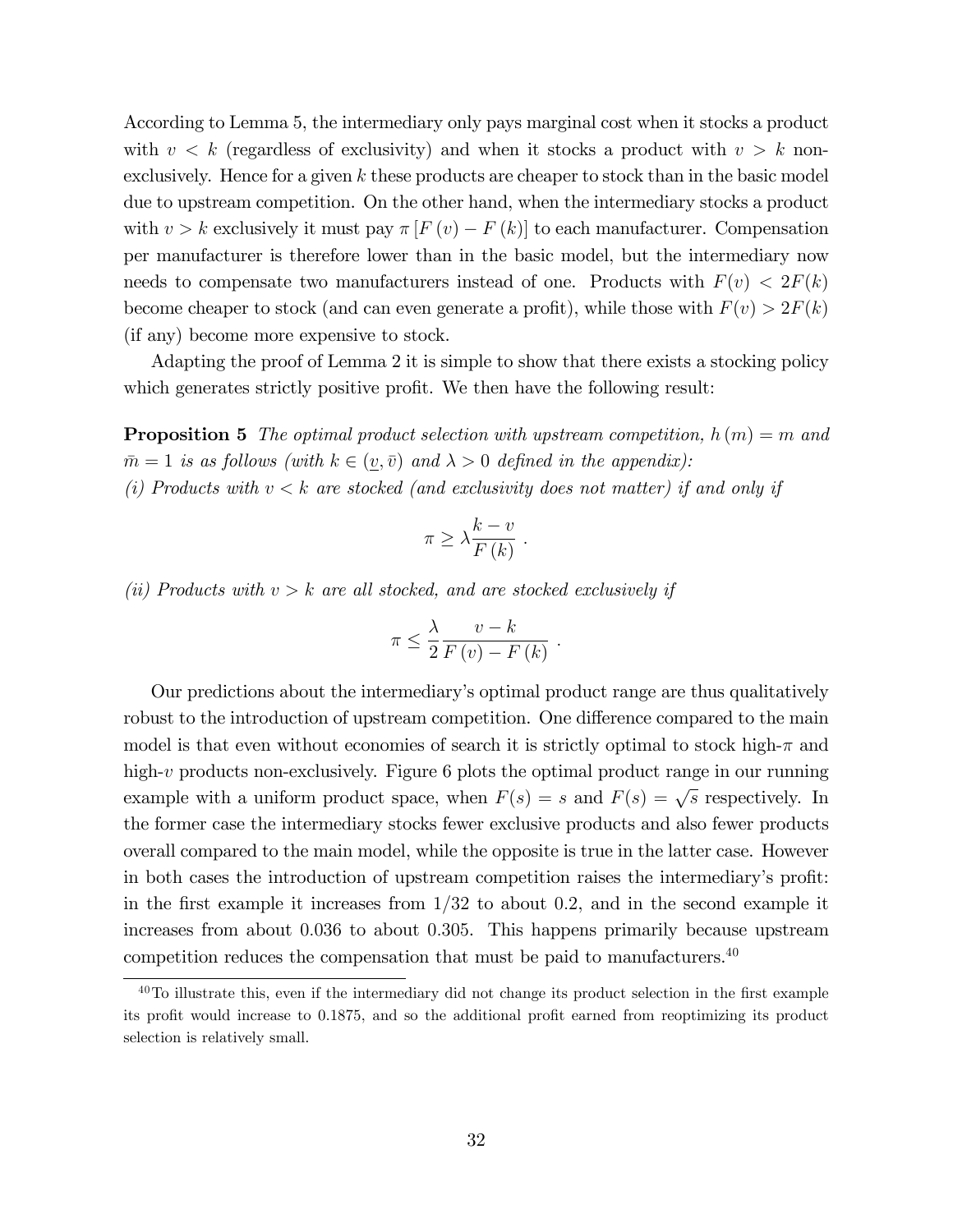

Figure 6: Optimal product range with upstream competition

Finally, notice that there is a strong connection between upstream competition and private labels. Specifically, suppose each product can be produced by one independent manufacturer and also the intermediary. If the intermediary stocks a private label product with  $v < k$  it captures all demand for that product. Similarly by stocking a private label with  $v > k$ , the intermediary sells it to all consumers with  $s < k$  and so reduces the amount of compensation it must give the manufacturer for exclusivity on that product.

## 8 Conclusion

This paper has developed a new and tractable framework in which to study a multiproduct intermediaryís product range choice. We hope that this framework will be useful in future work, especially in situations where product heterogeneity and multiproduct demand are important. Using our framework, we have shown that (i) the intermediary earns strictly positive profit even if it does not improve search efficiency, provided that it can use exclusive contracts and consumers demand multiple products; (ii) the optimal product range is relatively simple to characterize, and reflects endogenous cross-product externalities which arise due to the search friction. Specifically, some exclusive products are used to attract consumers who then generate profit for the intermediary by buying its other non-exclusive products; (iii) DTC sales harm the intermediary by reducing its bargaining power, and may require it to significantly adjust its product range; and (iv) the intermediary tends to be too big, and stock too many products exclusively, compared to the social optimum.

Our paper has mainly focused on retailers, but its insights apply to a much broader set of multiproduct intermediaries. One example is shopping malls, which we discussed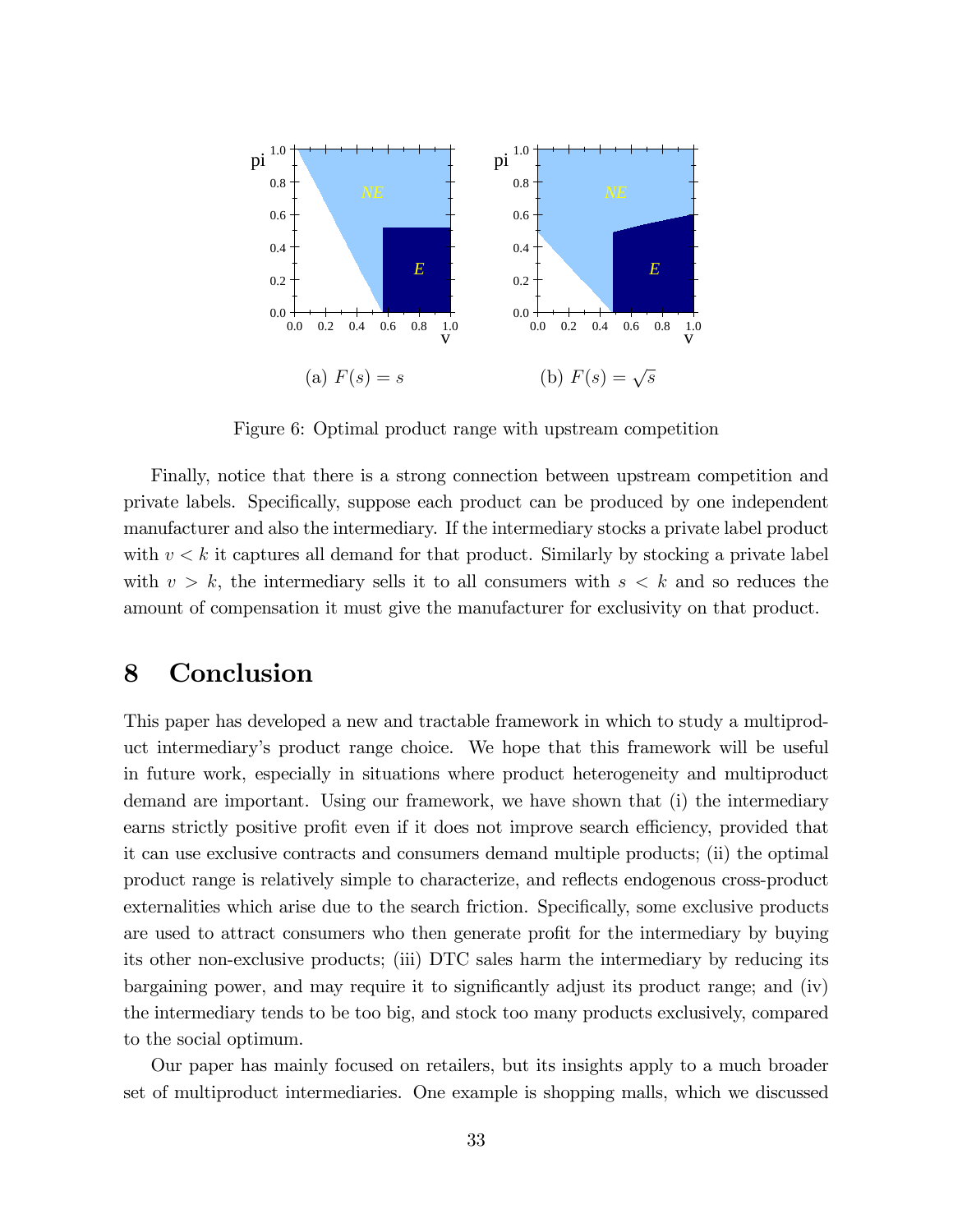earlier in Section 5. Another pertinent example is TV platforms. Traditionally, content providers mainly reached viewers through TV subscription services. However in recent years Disney, HBO, ESPN and several others have launched (or committed to launch) DTC channels.<sup>41</sup> Our model can be applied to understand how this might affect the industry: the manufacturers in our model can be interpreted as content providers, whilst the search friction could be interpreted more broadly as encompassing the costs of finding, subscribing to, and paying for various services.<sup>42</sup> Our model then provides implications about, for example, what channels a cable TV company will carry and how it is affected by the introduction of DTC channels. Another example where our framework could be fruitfully applied is international trade, because intermediaries play an important role in helping domestic manufacturers to export.<sup>43</sup> In that case foreign importers are like the consumers in our model, whilst trade frictions are similar to our search cost. Depending on how easy it is for individual manufacturers to export on their own (which is like DTC in our model), they may choose to sell via an intermediary. Hence by modifying our model one could obtain insights about which products should be exported, and by whom.

Finally, we believe that our paper opens up some promising avenues for future research. Firstly, we have focused on a monopoly intermediary. It would be interesting to allow for multiple intermediaries, and study how competition between them (or a merger of two intermediaries) shapes their optimal product range. Secondly, we have assumed that each product has only one manufacturer or two homogenous manufacturers. It would be interesting to investigate the case where each product has several manufacturers, each of whom produces a differentiated variety. This would make it possible to study both the intermediary's optimal breadth (i.e. how many different types of product to stock) and depth (i.e. how many varieties of a particular product to stock).

#### Appendix

**Proof of Lemma 1.** (i) Consider an equilibrium in which a set  $A_M$  of products are sold only by their manufacturers, a set  $A_E$  of products are stocked exclusively by the intermediary, and a set  $A_{NE}$  of products are stocked non-exclusively by the intermediary. Let  $p_l$  be the equilibrium price of product  $l \in A_M$ ,  $p_j$  be the equilibrium price of product

<sup>&</sup>lt;sup>41</sup>See goo.gl/7rZ4LW for details on Disney and ESPN, and goo.gl/8Mwf2i for details on HBO's 'HBO Now' service.

<sup>&</sup>lt;sup>42</sup>See goo.gl/7eQGek for arguments why these costs can be much lower when content is bundled rather than sold direct.

 $43$ See e.g. Bernard et al  $(2010)$  and Ahn et al  $(2011)$  for empirical evidence on trade intermediaries in the US and China respectively.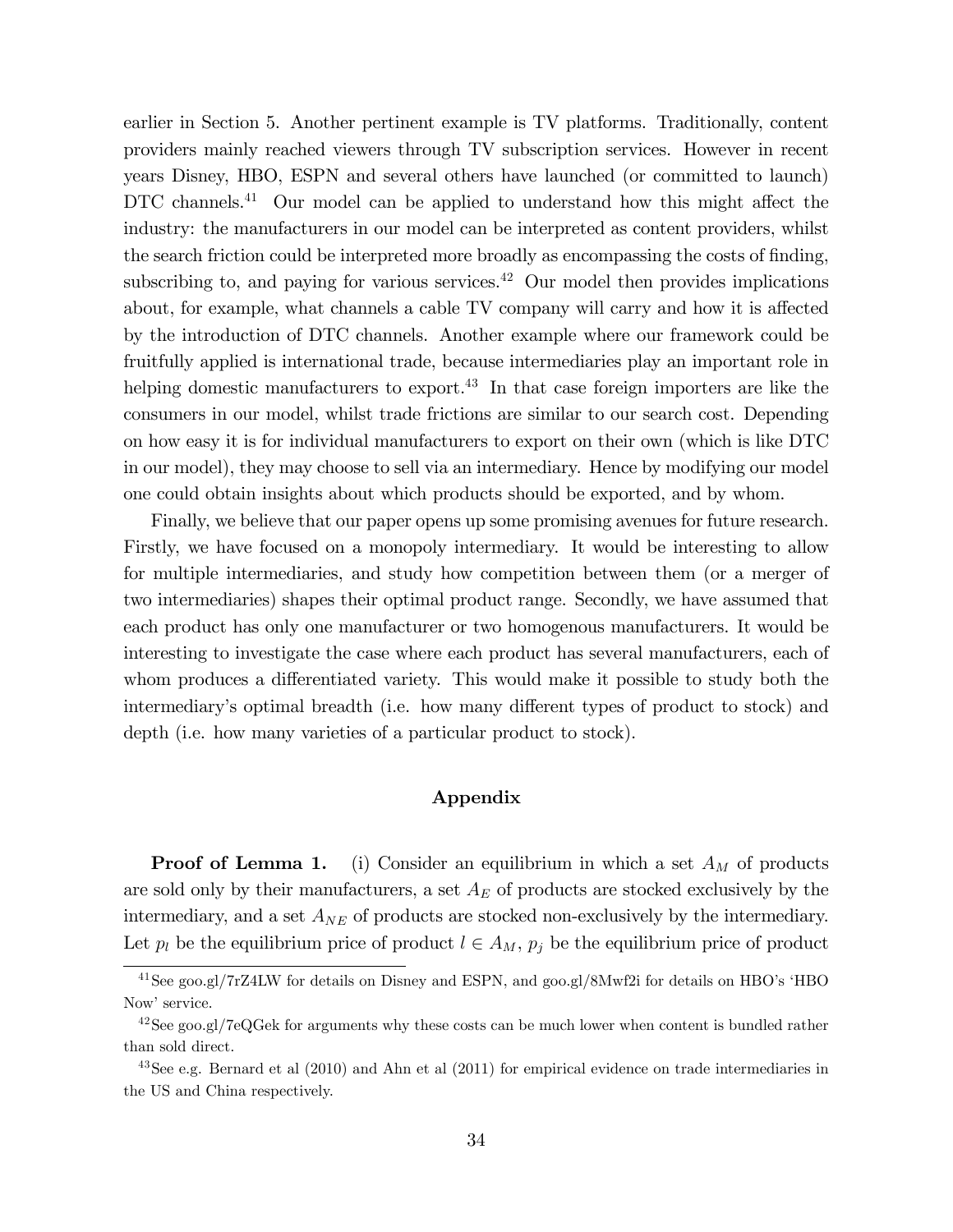$j \in A_E$ , and  $p_{i,M}$  and  $p_{i,I}$  be the equilibrium price of product  $i \in A_{NE}$  at its manufacturer and the intermediary, respectively. Note that if  $p_{i,I} > p_{i,M}$  it is possible that a consumer visits the intermediary which stocks product  $i$  but buys product  $i$  from its manufacturer. However if  $p_{i,I} \leq p_{i,M}$  it is impossible that in equilibrium a consumer visits both the intermediary and the manufacturer.

(i-1) As in the case of no intermediary, it is easy to see  $p_l = p_l^m$  for  $l \in A_M$  given our informational assumption.

(i-2) We then show  $p_j = p_j^m$  for  $j \in A_E$ . Suppose the wholesale price of product j is  $\tau_j$ . The hold-up logic implies that the intermediary must charge  $p_j^*(\tau_j)$  =  $\arg \max_{p} (p - \tau_j) Q_j(p)$ . (Note that  $p_j^*(c_j) = p_j^m$ .) Since the intermediary makes a take-itor-leave-it offer, it will optimally offer a lump-sum fee  $T_j = \pi_j F(v_j) - (\tau_j - c_j) Q_j (p_j^*(\tau_j)) \times$  $\eta$  to manufacturer j, where  $\eta$  is the measure of consumers who visit the intermediary and which only depends on the *expected* surplus from visiting the intermediary. (In particular, given consumers do not observe the contract details,  $\eta$  is independent of the actual wholes ale price  $\tau_j$ .) Hence the intermediary's profit from stocking product j exclusively is

$$
\eta \times [p_j^*(\tau_j) - \tau_j] Q_j(p_j^*(\tau_j)) - T_j = \eta \times [p_j^*(\tau_j) - c_j] Q_j(p_j^*(\tau_j)) - \pi_j F(v_j) . \tag{29}
$$

This is maximized at  $p_j^*(\tau_j) = p_j^m$  such that the intermediary should offer a wholesale price  $\tau_j = c_j$ .

(i-3) We finally show  $p_{i,I} = p_{i,M} = p_i^m$  for  $i \in A_{NE}$ . The proof consists of a few steps. Step 1:  $p_{i,M} \leq p_i^m$ .

If in contrast  $p_{i,M} > p_i^m$  in equilibrium, then reducing  $p_{i,M}$  slightly will be a profitable deviation. First, the number of consumers who buy product i from respectively the intermediary and manufacturer  $i$  does not change. For those consumers who visit the intermediary and buy product  $i$  there, they do not observe manufacturer  $i$ 's price reduction and so still buy from the intermediary. For those consumers who visit the intermediary first and then come to manufacturer  $i$ , they will be surprised by the price reduction but will still buy from manufacturer  $i$  as originally planned. The number of such consumers does not increase since their search decision is based on expected equilibrium prices. For those who visit manufacturer  $i$  first, their initial plan must be to buy product  $i$  at the manufacturer (otherwise they would have no reason to visit it). Again a private price reduction will not increase the number of such consumers, and once they arrive they buy as planned (given passive beliefs). Second then, manufacturer  $i$  earns strictly more profit from its direct sales to consumers, and earns the same profit from sales made through the intermediary.

**Step 2:**  $p_{i,M} = p_i^m$ .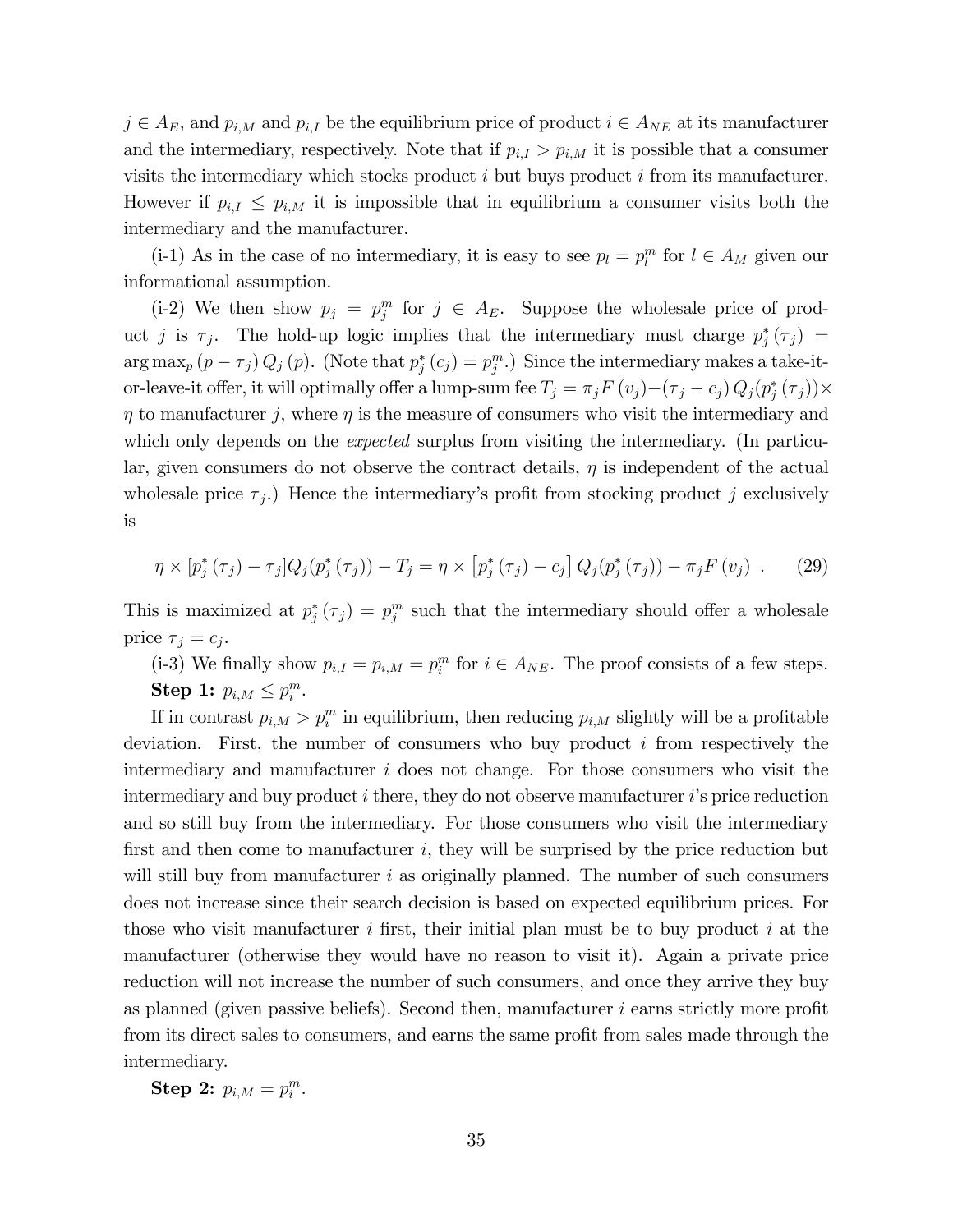If in contrast  $p_{i,M} < p_i^m$  in equilibrium, then increasing  $p_{i,M}$  slightly will be a profitable deviation. Consider the following two cases separately:

(a)  $p_{i,I} > p_{i,M}$ . Consider a slight increase to  $p_{i,M} + \varepsilon < \min\{p_{i,I}, p_i^m\}$ . For those who visit the intermediary first and then come to manufacturer  $i$  (based on the expected price), they will be surprised by manufacturer  $i$ 's price increase but will still buy from it since its price remains strictly below  $p_{i,I}$ . For those who visit manufacturer i first (again, based on the expected price), they will buy as planned given the new price is still lower than  $p_{i,I}$ . Therefore, the number of consumers who buy at manufacturer i remains unchanged, but the profit from each of them is now higher.

(b)  $p_{i,I} \leq p_{i,M}$ . For those who visit the intermediary first, they will not come to manufacturer  $i$  according to their beliefs, so they are irrelevant for a private price deviation. For those who plan to visit manufacturer  $i$ , they must not visit the intermediary on equilibrium path. If  $p_{i,M}$  is slightly increased, will some of them switch to visiting the intermediary? The answer is no, because in our continuum framework this single price deviation has a zero-measure impact on the consumer surplus from not visiting the intermediary and so will not change consumer search behavior.<sup>44</sup> Therefore again a small price increase will improve manufacturer  $i$ 's profit.

# Step 3:  $p_{i,I} \leq p_i^m$ .

Suppose in contrast  $p_{i,I} > p_i^m (= p_{i,M})$  in equilibrium. In this case, there are two possible types of consumer who buy product *i*. Let  $\eta_{i,I}$  be the measure of consumers who buy *i* at the intermediary, and let  $\eta_{i,M}$  be the measure of consumers who buy *i* at manufacturer i. (Some of the latter consumers may visit the intermediary but buy from the manufacturer.) Consider two cases separately:

(a)  $\tau_i \leq c_i$ . Then a small reduction of  $p_{i,I}$  will be a profitable deviation. Slightly decreasing  $p_{i,I}$  will weakly increase  $\eta_{i,I}$ . At the same time the intermediary makes a higher profit from each such consumer given that  $p_i^*(\tau_i) \leq p_i^m < p_{i,I}$ .

(b)  $\tau_i > c_i$ . In this case we argue that a deviation to  $p'_{i,I} = p_i^m$  (together with an adjustment of the two-part tariff) will be profitable. In the hypothetical equilibrium, we must have

$$
T_i + \eta_{i,I} \times (\tau_i - c_i) Q_i(p_{i,I}) + \eta_{i,M} \times \pi_i = \pi_i F(v_i) .
$$

 $44$ With a discrete number of products, the same result holds by a slightly different argument. Consider a consumer who is  $ex$  ante indifferent between whether or not to visit the intermediary. If she visits manufacturer i and finds  $p_{i,M}$  slightly higher than expected, will she now want to visit the intermediary? Since the cost of visiting the manufacturer is already sunk, she actually would have a strict preference for not visiting the intermediary if  $p_{i,M}$  remained the same as expected. Therefore the same is true if  $p_{i,M}$  is only slightly higher than she expected.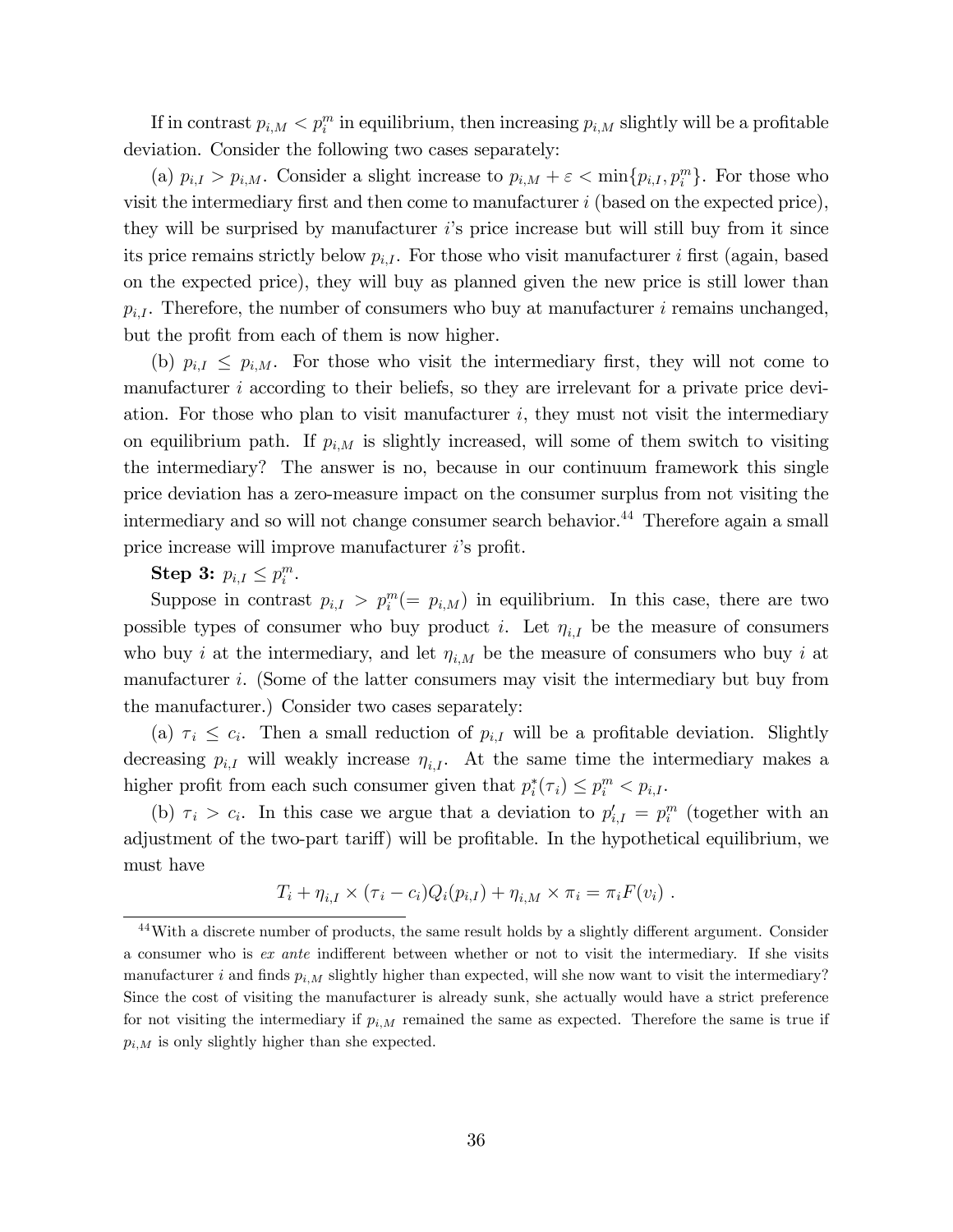Then the intermediary's profit from product  $i$  is

$$
\eta_{i,I} \times (p_{i,I} - \tau_i) Q_i(p_{i,I}) - T_i = \eta_{i,I} \times (p_{i,I} - c_i) Q_i(p_{i,I}) + \eta_{i,M} \times \pi_i - \pi_i F(v_i) .
$$

If  $p_{i,I}$  is reduced to  $p_i^m$ ,  $(p_{i,I} - c_i)Q_i(p_{i,I})$  will increase to  $\pi_i$ , the per-consumer monopoly profit, and  $\eta_{i,I} + \eta_{i,M}$  will increase at least weakly.<sup>45</sup> Then the profit must be improved.

**Step 4:**  $p_{i,I} = p_i^m$ .

Suppose in contrast  $p_{i,I} < p_i^m (= p_{i,M})$  in equilibrium. Then if a consumer visits the intermediary, she will not visit manufacturer i. In this case it is then impossible that  $\tau_i \geq c_i$ . Otherwise the intermediary could improve its profit from product i by raising  $p_{i,I}$  slightly. (Note that this deviation does not affect the number of consumers who visit the intermediary, and once they arrive they will still buy product  $i$  at the intermediary as long as  $p_{i,I}$  is still below  $p_{i,M}$ .)

Now consider the possibility of  $\tau_i < c_i$ . Then we must have  $p_{i,I} = p_i^*(\tau_i)$  in an equilibrium. Then a deviation to  $\tau'_i = c_i$  and  $p'_{i,I} = p_i^m$  will be profitable. (Given the contract details are unobservable to consumers, such a deviation will not affect the number of consumers who visit the intermediary and buy  $i$ .)

This completes the proof for  $p_{i,I} = p_{i,M} = p_i^m$  for  $i \in A_{NE}$ .

(ii) The equilibrium two-part tariff for product  $j \in A_E$  has been proved in (i-2) above. Now consider the equilibrium two-part tariff for product  $i \in A_{NE}$ . It is easy to see that  $\tau_i < c_i$  is impossible. Otherwise the intermediary would have an incentive to reduce its price for product *i* to  $p_i^*(\tau_i)$ . However, we cannot rule out the possibility of  $\tau_i > c_i$  (together with  $T_i$  such that manufacturer is profit is  $\pi_i F(v_i)$ ). The reason is that if the intermediary raises its price for product i above  $p_i^m$ , some consumers who visit the intermediary and initially planned to buy  $i$  there may then switch to buying from manufacturer i. If the number of such consumers is large enough (which requires  $f(s)$  to be large enough for small s), the intermediary does not dare to raise its price.

Fortunately, this indeterminacy of the contract details does not matter for our subsequent analysis of optimal product selection. Suppose in an equilibrium  $\tau_i \neq c_i$  for some  $i \in A_{NE}$ . The lump-sum fee  $T_i$  satisfies

$$
T_i + \eta_{i,I} \times (\tau_i - c_i) Q_i(p_{i,I}) + \eta_{i,M} \times \pi_i = \pi_i F(v_i) .
$$

<sup>&</sup>lt;sup>45</sup>In fact, it can be shown that  $\eta_{i,I} + \eta_{i,M}$  remains unchanged. The consumers who buy product i can be divided into three groups: some don't visit the intermediary and buy i at manufacturer i; some visit the intermediary but buy i at manufacturer i; the rest visit the intermediary and buy i there. The deviation does not affect the first group. The deviation may affect the distribution of consumers between the second and the third group, but does not affect the total number of consumers who visit the intermediary which only depends on the expected prices.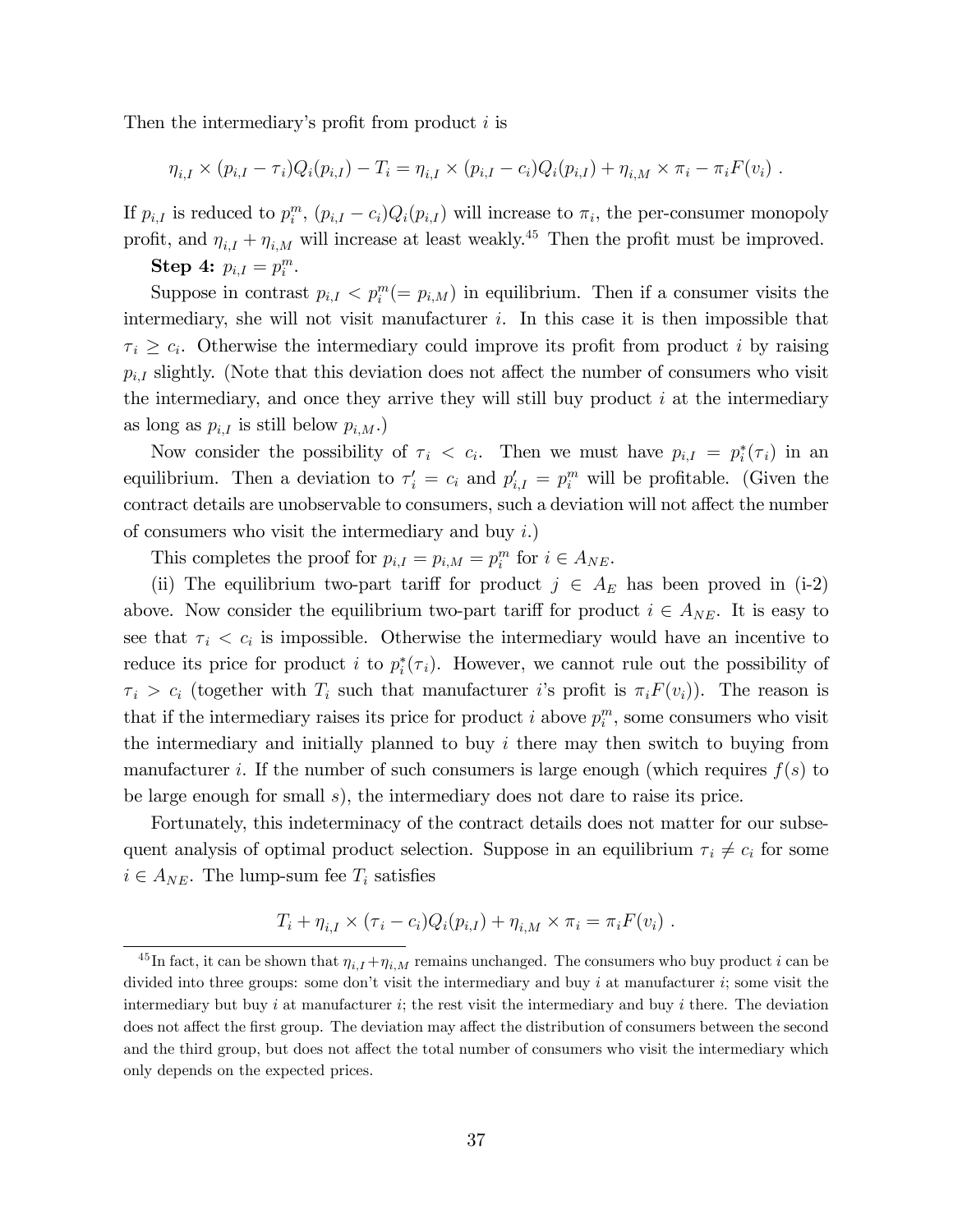Note that given the monopoly pricing result,  $\eta_{i,I}$  is also the number of consumers who visit the intermediary which is denoted by  $\eta_I$ . Then the intermediary's profit from stocking product i is

$$
\eta_I \times (p_i^m - \tau_i) Q_i(p_i^m) - T_i = \eta_I \times (p_i^m - c_i) Q_i(p_i^m) + \eta_{i,M} \times \pi_i - \pi_i F(v_i)
$$
  
=  $\pi_i [\eta_I - (F(v_i) - \eta_{i,M})].$  (30)

Since consumer search and purchase behavior only depends on the retail prices, this profit is the same as if  $\tau_i = c_i$ . Therefore, without loss of generality, we can focus on a contracting outcome with  $\tau_i = c_i$ .

**Proof of Lemma 2.** (i) We first show that the intermediary can make a positive profit by stocking a positive measure of products. Consider two interior points in  $\Omega: (\pi_1, \tilde{v})$ and  $(\pi_2, \tilde{v})$  with  $\pi_1 > \pi_2$ . Let  $A_1 = [\pi_1 - \delta, \pi_1] \times [\tilde{v} - \epsilon, \tilde{v}]$  and  $A_2 = [\pi_2, \pi_2 + \Delta(v)] \times$  $[\tilde{v}, \tilde{v} + \epsilon]$ , where  $\Delta(v)$  is uniquely defined for each  $v \in [\tilde{v}, \tilde{v} + \epsilon]$  by

$$
\int_{\pi_1-\delta}^{\pi_1} g\left(\pi, 2\tilde{v} - v\right) d\pi = \int_{\pi_2}^{\pi_2+\Delta(v)} g\left(\pi, v\right) d\pi \tag{31}
$$

Convexity of  $\Omega$  implies that we have  $A_1, A_2 \subset \Omega$  for sufficiently small  $\epsilon \geq 0$  and  $\delta > 0$ . Notice that  $\Delta(v)$  is constructed in such a way that for each v in  $A_2$ , the mass of products stocked is the same as that of the 'mirror' valuation  $2\tilde{v} - v$  in  $A_1$ . This implies that the average v of the products in  $A_1 \cup A_2$  is always  $\tilde{v}$ , and so a consumer will visit the intermediary, when it stocks  $A = A_1 \cup A_2$ , if and only if  $s < \tilde{v}$ .

Fix a sufficiently small  $\delta$  such that  $\pi_1 - \delta > \pi_2 + \Delta(v)$  for all  $v \in [\tilde{v}, \tilde{v} + \epsilon]$ . The intermediary's profit from stocking  $A = A_1 \cup A_2$  is

$$
\Pi\left(\epsilon\right) = \int_{\tilde{v}-\epsilon}^{\tilde{v}} \int_{\pi_1-\delta}^{\pi_1} \pi \left[F\left(\tilde{v}\right) - F\left(v\right)\right] dG + \int_{\tilde{v}}^{\tilde{v}+\epsilon} \int_{\pi_2}^{\pi_2+\Delta(v)} \pi \left[F\left(\tilde{v}\right) - F\left(v\right)\right] dG \quad (32)
$$

Straightforward calculations reveal that  $\Pi(0) = \Pi'(0) = 0$ . However,

$$
\Pi''(0) = f(\tilde{v}) \left[ \int_{\pi_1 - \delta}^{\pi_1} \pi g(\pi, \tilde{v}) d\pi - \int_{\pi_2}^{\pi_2 + \Delta(\tilde{v})} \pi g(\pi, \tilde{v}) d\pi \right]
$$
  
>  $f(\tilde{v}) \left[ (\pi_1 - \delta) \int_{\pi_1 - \delta}^{\pi_1} g(\pi, \tilde{v}) d\pi - (\pi_2 + \Delta(\tilde{v})) \int_{\pi_2}^{\pi_2 + \Delta(\tilde{v})} g(\pi, \tilde{v}) d\pi \right]$   
=  $f(\tilde{v}) \left[ (\pi_1 - \delta) - (\pi_2 + \Delta(\tilde{v})) \right] \int_{\pi_1 - \delta}^{\pi_1} g(\pi, \tilde{v}) d\pi > 0$ ,

where the second equality used (31) evaluated at  $v = \tilde{v}$ . Therefore,  $\Pi(\epsilon) > 0$  for  $\epsilon$  in a neighborhood of 0.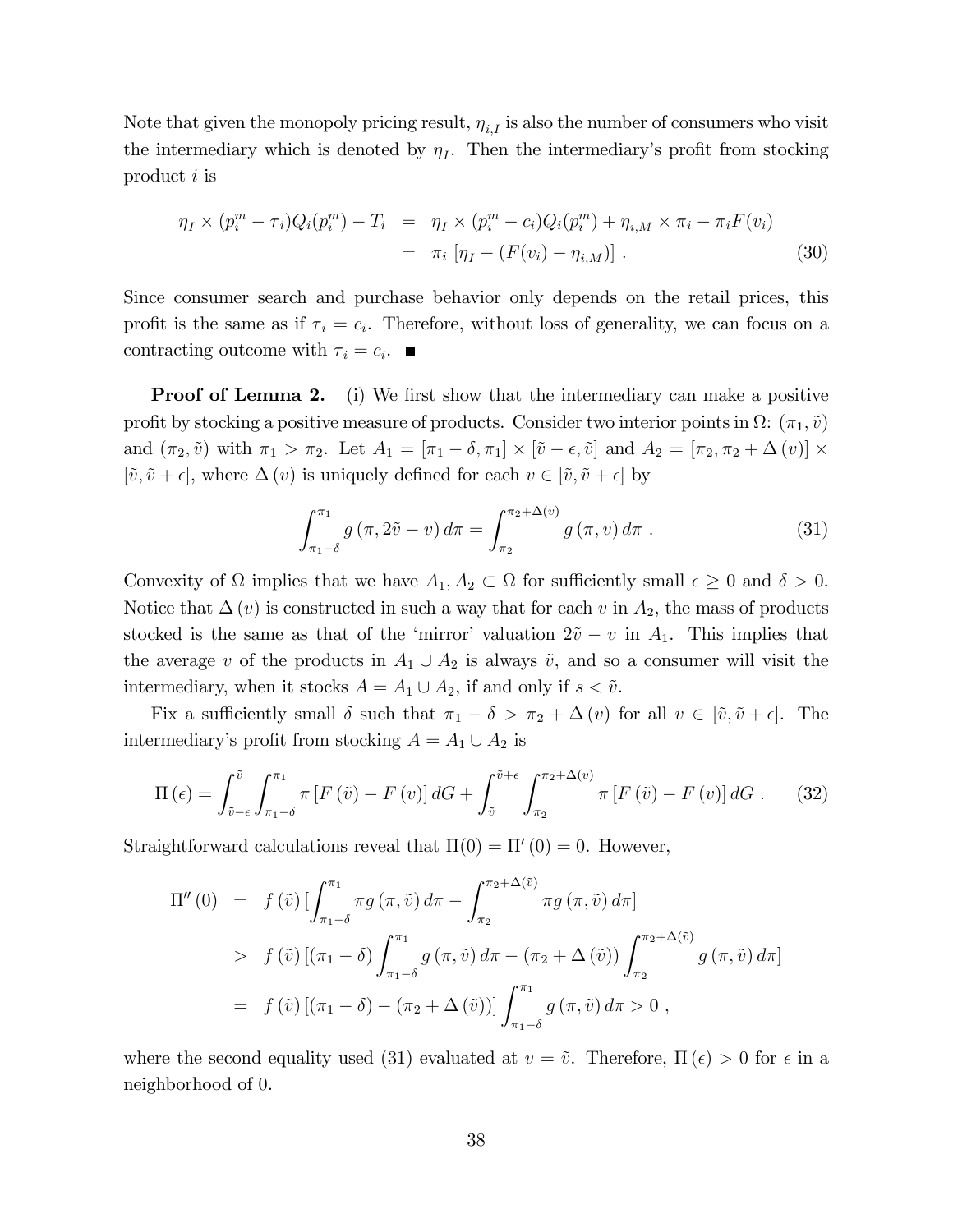(ii) We then show that stocking all the products is not the most profitable strategy. Let  $\hat{v} = \int_{\Omega} v dG$ . Consider  $B_1 = [\pi_1 - \delta, \pi_1] \times [\hat{v}, \hat{v} + \epsilon]$  and  $B_2 = [\pi_2, \pi_2 + \Delta(v)] \times [\hat{v} - \epsilon, \hat{v}],$ where  $\pi_1 > \pi_2$ , and where  $\Delta(v)$  is uniquely defined for each  $v \in [\hat{v} - \epsilon, \hat{v}]$  by

$$
\int_{\pi_1 - \delta}^{\pi_1} g(\pi, 2\hat{v} - v) d\pi = \int_{\pi_2}^{\pi_2 + \Delta(v)} g(\pi, v) d\pi .
$$
 (33)

Convexity of  $\Omega$  implies that  $B_1, B_2 \subset \Omega$  for sufficiently small  $\epsilon \geq 0$  and  $\delta > 0$ . Similarly as above, the average v of the products in  $B_1 \cup B_2$  is always  $\hat{v}$ , and so the average v in  $A = \Omega \setminus (B_1 \cup B_2)$  is  $\hat{v}$  as well. Then a consumer will visit the intermediary, when it stocks  $A = \Omega \backslash (B_1 \cup B_2)$ , if and only if  $s < \hat{v}$ .

Fix a sufficiently small  $\delta$  such that  $\pi_1 - \delta > \pi_2 + \Delta(v)$  for all  $v \in [\hat{v} - \epsilon, \hat{v}]$ . The intermediary's profit from stocking  $A = \Omega \setminus (B_1 \cup B_2)$  is

$$
\hat{\Pi}(\epsilon) = \hat{\Pi} - \int_{\hat{v}}^{\hat{v}+\epsilon} \int_{\pi_1-\delta}^{\pi_1} \pi \left[ F(\hat{v}) - F(v) \right] dG - \int_{\hat{v}-\epsilon}^{\hat{v}} \int_{\pi_2}^{\pi_2+\Delta(v)} \pi \left[ F(\hat{v}) - F(v) \right] dG,
$$

where  $\hat{\Pi} = \hat{\Pi}(0)$  is the profit from stocking  $\Omega$ . Simple calculations reveal that  $\hat{\Pi}'(0) = 0$ . However, similar as in (i),

$$
\hat{\Pi}''(0) = f(\hat{v}) \left[ \int_{\pi_1 - \delta}^{\pi_1} \pi g(\pi, \hat{v}) d\pi - \int_{\pi_2}^{\pi_2 + \Delta(\hat{v})} \pi g(\pi, \hat{v}) d\pi \right] > 0
$$

by using (33) evaluated at  $v = \hat{v}$ . Therefore,  $\Pi (\epsilon) > \Pi$  for  $\epsilon$  in a neighborhood of 0.

**Proof of Lemma 3.** The difference in payoff between  $(10)$  and  $(11)$  is

$$
\Delta(s) = \int qv dG - h(\int qdG)s - \int_{v>s} q_{NE}(v-s) dG.
$$
 (34)

(We have used  $q-q_E = q_{NE}$ .) Notice that  $\Delta(0) \geq 0$ , and  $\Delta(s)$  is weakly concave because

$$
\Delta'(s) = -h \left( \int q dG \right) + \int_{v>s} q_{NE} dG
$$

is weakly decreasing in s.

(i) No consumer visits the intermediary (i.e.  $k = 0$ ) if and only if  $\Delta(s) \leq 0$  for all  $s > 0$ . A necessary and sufficient condition for this is  $\Delta(0) = 0$  and  $\Delta'(0) \leq 0$ , which is equivalent to the conditions stated in the lemma.

(ii) All consumers visit the intermediary (i.e.  $k > \bar{s}$ ) if and only if  $\Delta(s) > 0$  for all  $s > 0$ . A necessary and sufficient condition for this is  $\Delta(\bar{s}) > 0$ , which simplifies to the condition in the lemma.

(iii) Finally in all other cases,  $\Delta(s) > 0$  for s in a neighborhood of 0, and  $\Delta(\bar{s}) \leq 0$ , so given that  $\Delta(s)$  is weakly concave consumers use a cut-off strategy. Consumers strictly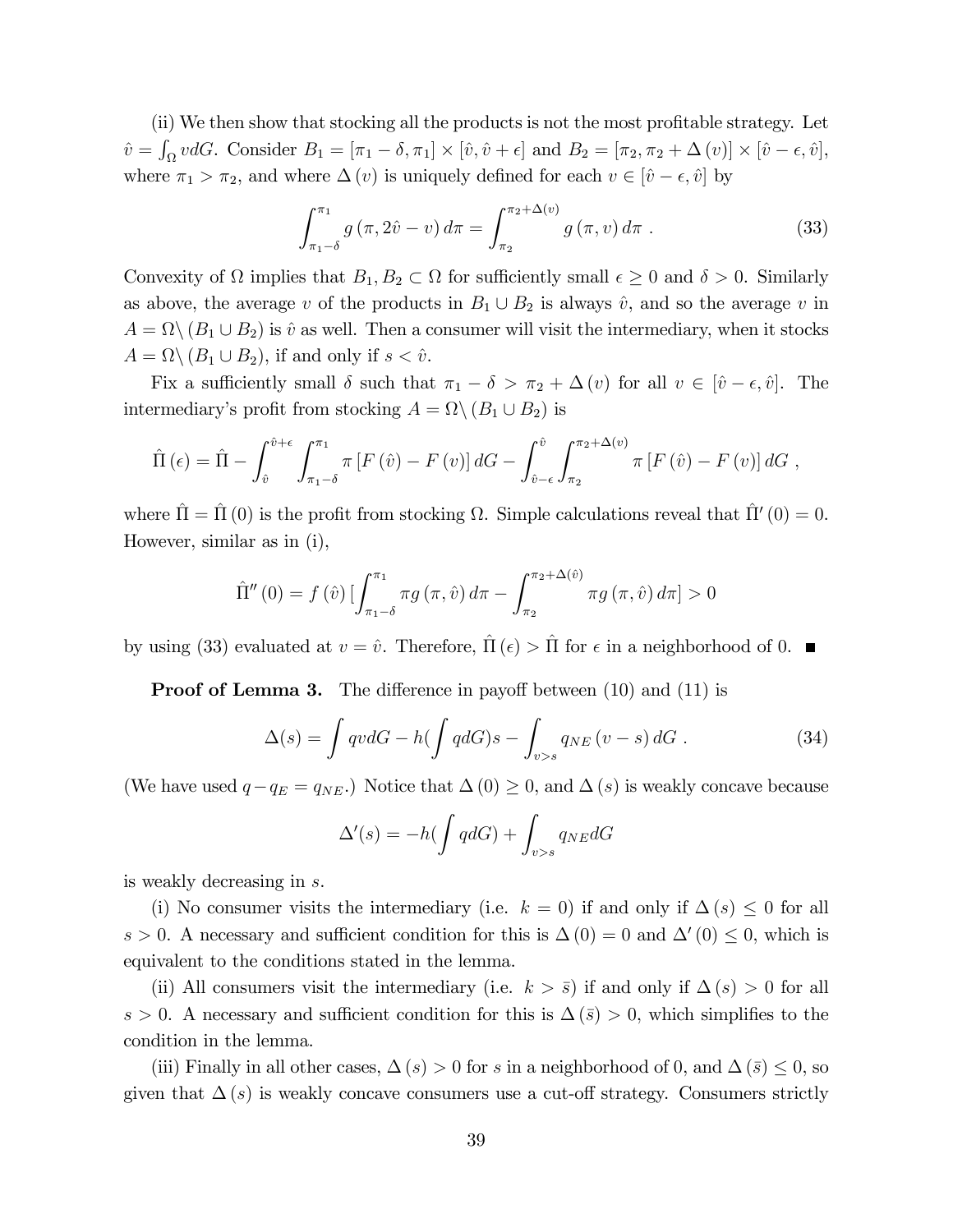prefer visiting the intermediary if they have  $s < k$ , where k solves  $\Delta(k) = 0$ . (12) is just a rewriting of  $\Delta (k) = 0$ .

**Proof of Lemma 4.** Recall the areas  $A_1$  and  $A_2$  that were defined in the proof of Lemma 2, and let  $v^*(\epsilon)$  be the unique solution to

$$
\tilde{m} = \int_{A_1 \cup A_2} dG + \int_{v > v^*(\epsilon)} dG.
$$

Notice that since  $\tilde{m}$  is bounded away from 1 and  $\Omega$  is convex, we can find  $\tilde{v}$  sufficiently close to <u>v</u>, and  $\delta > 0$  sufficiently small, such that for  $\epsilon > 0$  sufficiently small we have both  $A_1, A_2 \subset \Omega \text{ and } v^*(\epsilon) > \tilde{v} + \epsilon.$ 

Suppose the intermediary stocks products in  $A_1$  and  $A_2$  exclusively and stocks products with  $v > v^*(\epsilon)$  non-exclusively. Firstly notice that for any  $\epsilon > 0$  we have  $k \geq \tilde{v}$ . To see this, note that by the definition of  $\Delta(s)$  in equation (34) we have

$$
\begin{array}{lcl} \Delta \left( \tilde{v} \right) & = & \displaystyle \int q v dG - h ( \int q dG ) \tilde{v} - \int_{v > \tilde{v}} q_{NE} \left( v - \tilde{v} \right) dG \\ \\ & \geq & \displaystyle \int_{A_1 \cup A_2} v dG - \tilde{v} \int_{A_1 \cup A_2} dG = 0 \ , \end{array}
$$

where the inequality uses  $h\left(\int q dG\right) = h(m) \leq \tilde{m}$ , and the final equality follows since  $A_1 \cup A_2$  is constructed to have average valuation  $\tilde{v}$ . The hypotheses of Lemma 3(iii) are satisfied, and the proof of that lemma shows that  $\Delta\left(\tilde{v}\right) \geq 0$  implies  $k \geq \tilde{v}$ . Secondly, recall that non-exclusive products with  $v < k$  earn positive profit, and non-exclusive products with  $v > k$  earn zero profit. Therefore since  $k \geq \tilde{v}$  the intermediary's profit is weakly larger than in equation (32) in the proof of Lemma 2, and in that proof we showed that this profit is strictly positive for some  $\epsilon > 0$ .

**Proof of Proposition 2.** As a preliminary step, the slackness conditions for the space constraint are  $\eta(\bar{m} - m) = 0$  and  $\eta \ge 0$ . Hence,  $\eta = 0$  if  $m < \bar{m}$  in the optimal solution, and  $\eta$  is irrelevant if  $m = \bar{m}$  since in that case the binding space constraint is the same as  $(15)$ . Also, when the intermediary makes a strictly positive profit, we must have  $k > 0$  so that some consumers visit it.

First, we characterize the optimal product selection for given parameters  $(k, \lambda, \mu)$ . From (17) it is clear that for  $v < k$ ,  $q = 1$  if and only if

$$
\pi \left[ F\left( k\right) - F\left( v\right) \right] + \lambda v - \mu \ge 0 \Leftrightarrow \pi \ge \frac{\mu - \lambda v}{F(k) - F(v)},\tag{35}
$$

and the exclusivity arrangement does not matter. From (17) it is also clear that for  $v > k$ ,  $q_E = 1$  if and only if

$$
\pi \left[ F\left( k\right) - F\left( v\right) \right] + \lambda v - \mu \ge \max\{0, \lambda k - \mu\} \Leftrightarrow \pi \le \frac{\max\{\lambda k, \mu\} - \lambda v}{F(k) - F(v)} . \tag{36}
$$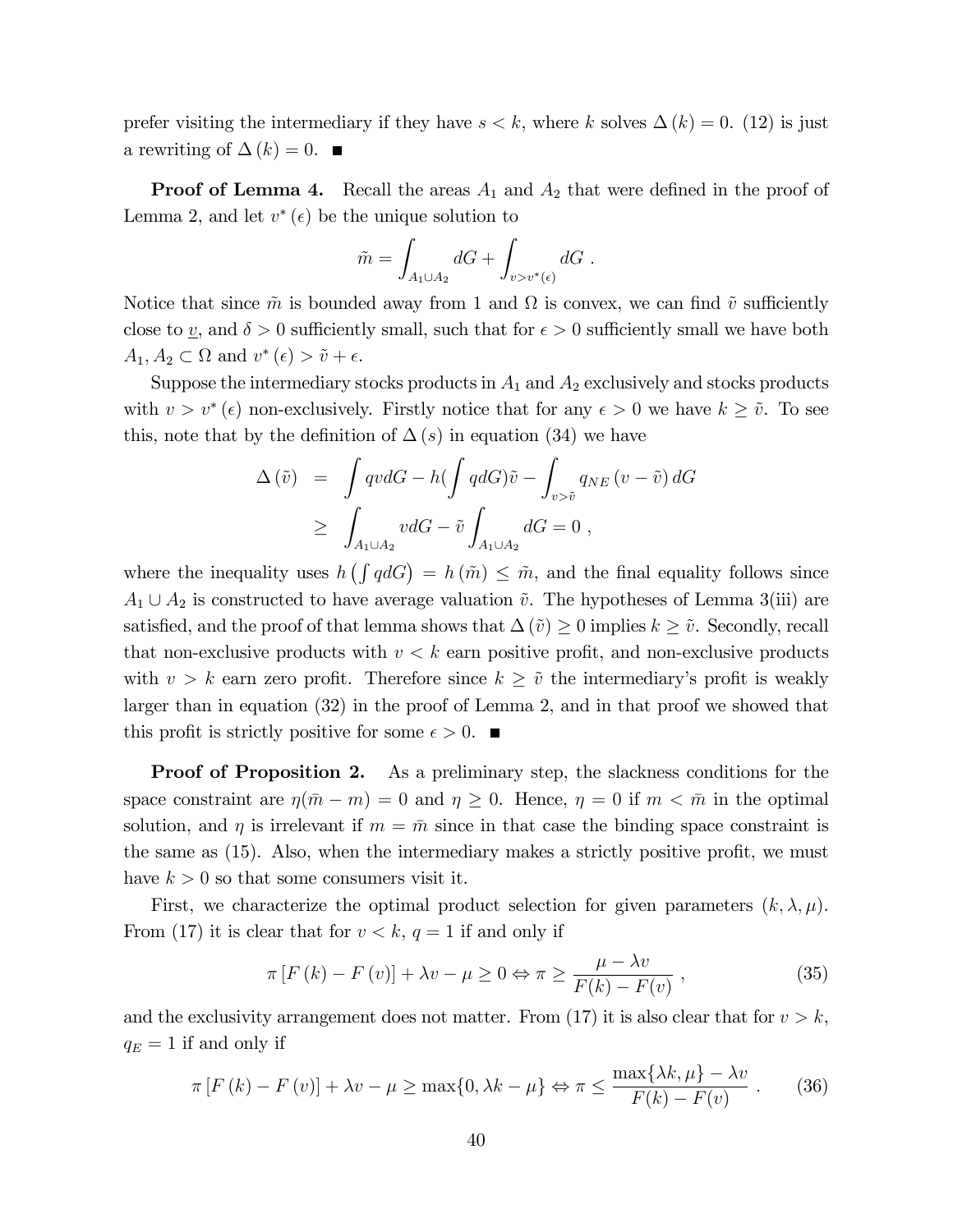When the opposite is true,  $q_{NE} = 1$  if  $\lambda k - \mu > 0$ ,  $q_{NE} = 0$  if  $\lambda k - \mu < 0$ , and the intermediary is indifferent between  $q_{NE} = 0$  and  $q_{NE} = 1$  if  $\lambda k - \mu = 0$ . (In the third case, there is flexibility over which products should be stocked, but the selection has to satisfy  $\lambda k - \mu = 0$  as we explain more below.)

Second, we give the conditions for determining the parameters. It is useful to consider a few cases separately:

(a) Suppose the optimal solution has  $k < \bar{s}$ .<sup>46</sup> Then k satisfies (14). Since k is interior, the first-order condition of  $(17)$  with respect to k gives

$$
\lambda = f(k) \frac{\int_{v < k} q \pi dG + \int_{v > k} q \pi dG}{h(m) - \int_{v > k} q \pi dG} > 0 \tag{37}
$$

(Notice that  $\lambda > 0$  since  $\lambda$  and k defined in (12) share the same denominator.) If  $m < \bar{m}$ in the optimal solution, then  $\eta = 0$  as we have pointed out and so the first-order condition of  $(17)$  with respect to m gives

$$
\mu = \lambda k h'(m) \ge 0 , \qquad (38)
$$

and  $(k, \lambda, \mu, m)$  jointly solve equations (14), (15), (37) and (38). If  $m = \bar{m}$  in the optimal solution,  $\eta$  is irrelevant as we have explained. Note that if  $m = \bar{m} < 1$  then  $(k, \lambda, \mu)$ jointly solve equations (14), (15) and (37) with m replaced by  $\bar{m}$  everywhere, and we can conclude that  $\mu \geq 0.47$  Note that if instead  $m = \bar{m} = 1$  then  $\mu$  does not matter so without loss of generality we can set  $\mu = 0$ , and  $(k, \lambda)$  jointly solve equations (14) and (37) with m replaced by  $\bar{m}$ <sup>48</sup> (Regardless of whether (16) binds or not, when  $\lambda k - \mu = 0$  we have an additional equation, but this determines the measure of products with  $v > k$  that are stocked non-exclusively.)

(b) Suppose the optimal solution has  $k > \bar{s}$ .<sup>49</sup> Then there is no region of  $v > k$  given our focus on  $\overline{v} \leq \overline{s}$ . The value of k now does not affect the product selection which is characterized by (35) with  $F(k) = 1$ . As stated in the text  $\lambda = 0$  in this case. We can also deduce that  $m = \bar{m}$  in the optimal solution. Suppose to the contrary that  $m < \bar{m}$ : (38) implies  $\mu = 0$ , and so (17) is increasing in q for all products which contradicts  $m < \bar{m}$ . If  $m = \bar{m} < 1$  in the optimal solution then  $\mu \geq 0$  is determined by  $\bar{m} = \int q dG$ , where  $q = 1$ 

<sup>&</sup>lt;sup>46</sup>According to Lemma 3, a sufficient condition for  $k < \overline{s}$  in the optimal solution is that  $\int qv dG/h(\int qdG) < \overline{s}$  for any q, or equivalently  $\max_x \int_x^{\overline{v}} v dG/h(\int_x^{\overline{v}} dG) < \overline{s}$ . This condition is easy to hold when economies of search are weak and  $\bar{s} \gg \bar{v}$ .

<sup>&</sup>lt;sup>47</sup>Notice that if to the contrary  $\mu < 0$ , then by (35) all products should be stocked, which contradicts  $m = \bar{m} < 1$ . The same argument applies in parts (b) and (c) below when  $m = \bar{m} < 1$ .

<sup>&</sup>lt;sup>48</sup>Note that the righthand side of (35) is weakly negative and that  $\lambda k - \mu \geq 0$ , so this is consistent with  $m = 1$ . A similar argument applies in part (b) below when  $m = \bar{m} = 1$ .

<sup>&</sup>lt;sup>49</sup> According to Lemma 3,  $k > \bar{s}$  in the optimal solution requires  $\int qv dG > h(\bar{m}) \bar{s}$ .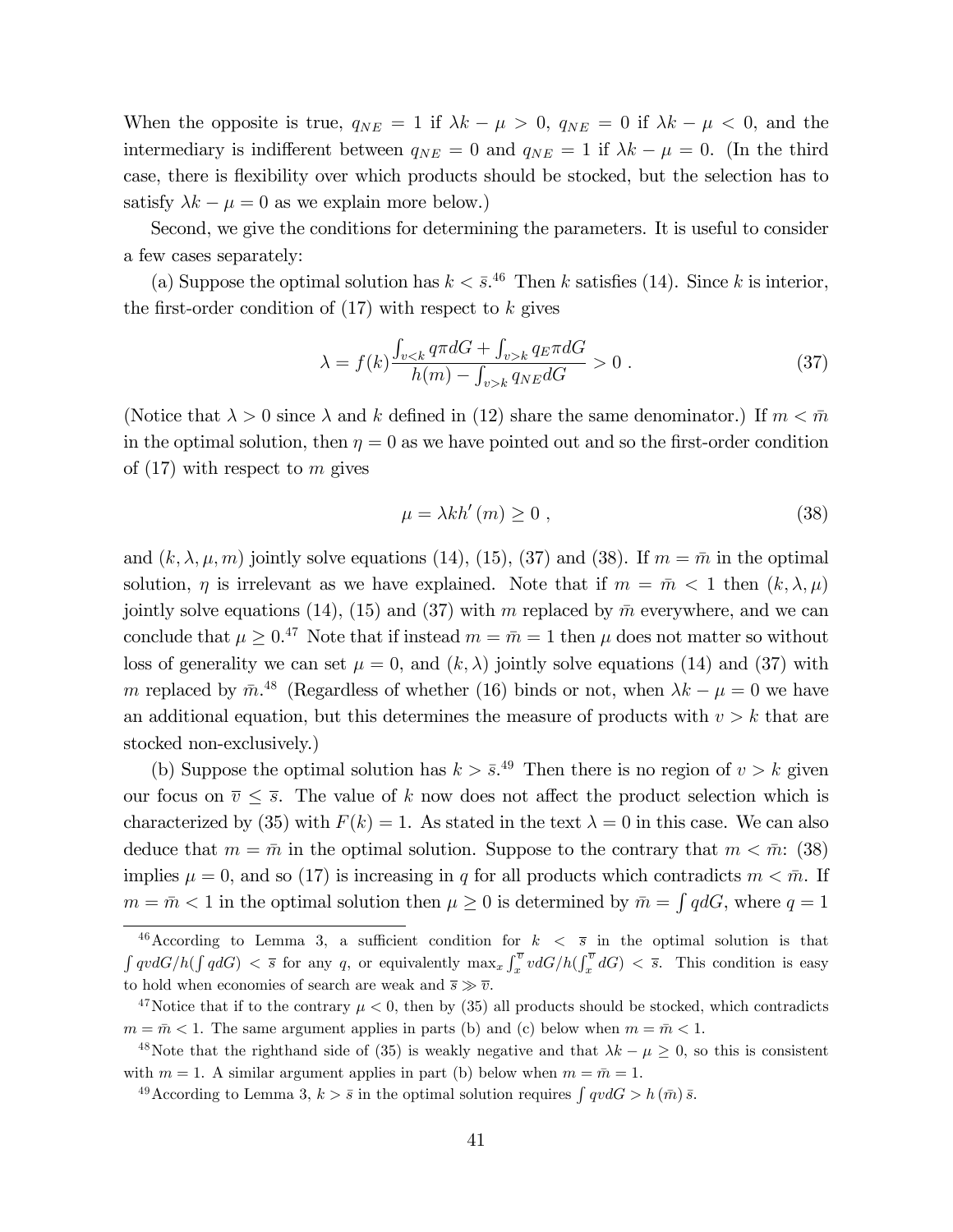for the products satisfying (35). If instead  $m = \bar{m} = 1$  then  $\mu$  does not matter and so we can without loss of generality set  $\mu = 0$ .

(c) Suppose the optimal solution has  $k = \bar{s}^{50}$ . Again, there is no region of  $v > k$  in this case. If  $m < \bar{m}$  in the optimal solution,  $(\lambda, \mu, m)$  jointly solve equations (14) with  $k = \overline{s}$ , (15) and (38). If  $m = \overline{m} < 1$  in the optimal solution,  $\lambda$  and  $\mu \ge 0$  jointly solve (14) with  $k = \overline{s}$  and  $\overline{m} = \int q dG$ , where  $q = 1$  for the products satisfying (35). If instead  $m = \bar{m} = 1$  then  $\mu$  does not matter so we can set  $\mu = 0$ , and any  $\lambda \geq 0$  is consistent with the right hand side of (35) being weakly negative such that every product is indeed stocked.  $\blacksquare$ 

**Proof of Corollary 1.** This is immediate from cases (a) and (c) in the proof of Proposition 2. (Note that we must have  $m = \bar{m}$  in case (b).)

**Proof of Proposition 3.** We only give a sketch of the proof since it is very similar to that of Proposition 2. As before we treat  $m = \int q dG$  as a constraint and set up the (Kuhn-Tucker) Lagrange function

$$
\mathcal{L} = \int q(\pi F(k) + \lambda v - \mu) dG - \lambda kh(m) + \mu m + \eta(\bar{m} - m) , \qquad (39)
$$

where we again set  $\lambda = 0$  if  $k > \overline{s}$  in the optimal solution.

For given parameters  $(k, \lambda, \mu)$  it is clear from (39) that the intermediary will stock product  $(\pi, v)$  if and only if

$$
\pi F(k) + \lambda v - \mu \ge 0 \Leftrightarrow \pi \ge \frac{\mu - \lambda v}{F(k)}.
$$

To determine the parameters it is again useful to consider a few cases separately. (a) Suppose the optimal solution has  $k < \overline{s}$ . If  $m < \overline{m}$  in the optimal solution, we have  $\eta = 0$ ,  $\mu = \lambda k h'(m)$ , and  $(k, \lambda, m)$  solve

$$
k = \frac{\int qvdG}{h(m)}, \ \lambda = f(k)\frac{\int q\pi dG}{h(m)}, \ m = \int qdG.
$$
 (40)

If  $m = \bar{m}$  in the optimal solution,  $\eta$  is irrelevant. If  $\bar{m} < 1$  then  $(k, \lambda, \mu)$  solve (40) with  $m = \bar{m}$ . If instead  $\bar{m} = 1$  then without loss of generality we can set  $\mu = 0$ , and  $(k, \lambda)$ solve (40) with  $m = 1$  and without the m equation. (b) Suppose the optimal solution has  $k > \overline{s}$ . Then as before we have  $\lambda = 0$  and  $m = \overline{m}$  in the optimal solution. If  $\overline{m} < 1$  then  $\mu$  is determined by  $\bar{m} = \int q dG$ . If instead  $\bar{m} = 1$  we can without loss of generality set  $\mu = 0$ . (c) Suppose the optimal solution has  $k = \overline{s}$ . If  $m < \overline{m}$  in the optimal solution,

<sup>&</sup>lt;sup>50</sup>According to Lemma 3,  $k = \bar{s}$  in the optimal solution requires  $\int qv dG = h(m)\bar{s}$ .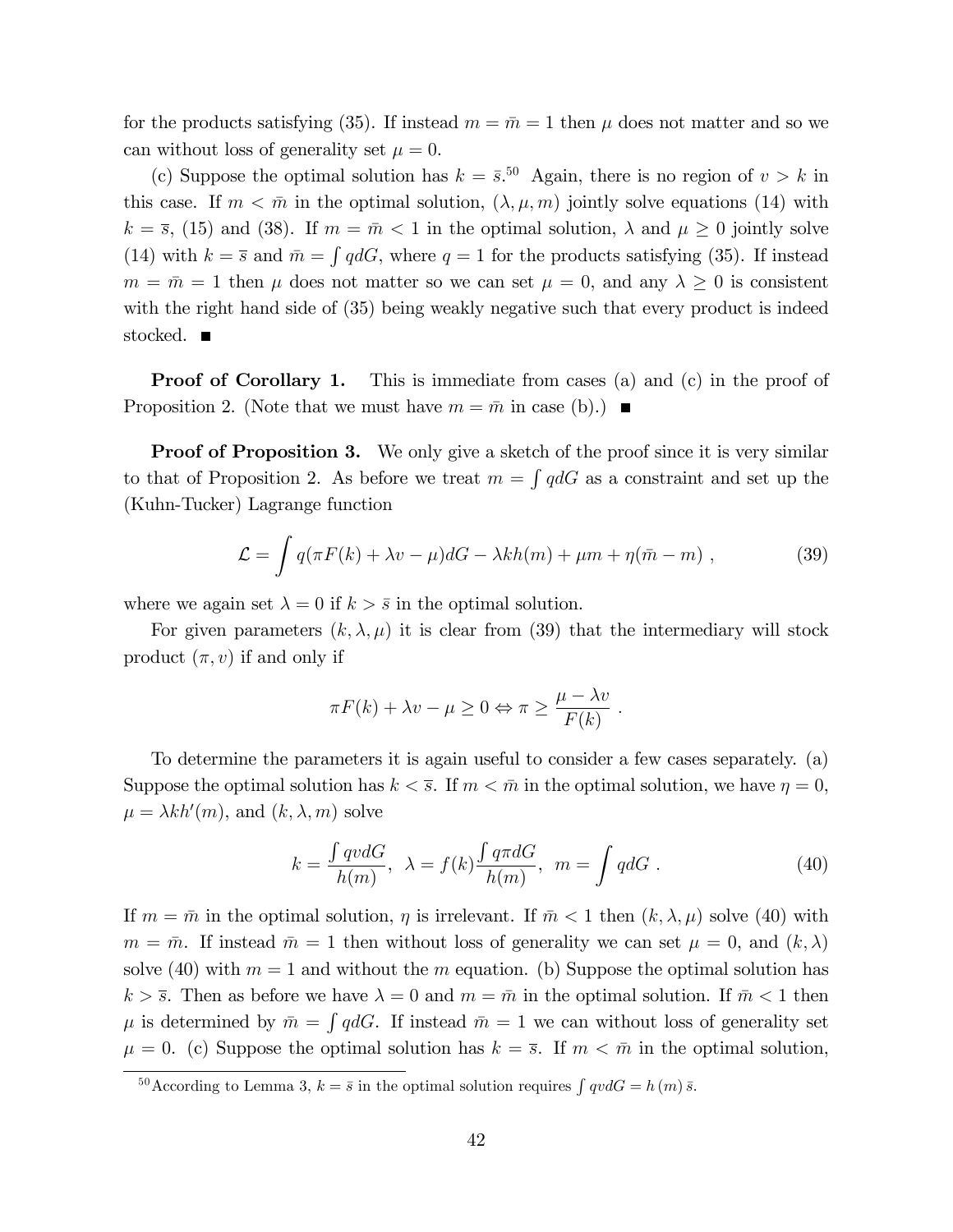$\mu = \lambda kh'(m)$  and  $(\lambda, m)$  solve (40) with  $k = \overline{s}$  and without the  $\lambda$  equation. If instead  $m = \bar{m} < 1$  then  $(\lambda, \mu)$  solve (40) with  $k = \bar{s}$  and  $m = \bar{m}$  and without the  $\lambda$  equation. If instead  $m = \bar{m} = 1$  then  $\lambda$  solves the first equation in (40) with  $k = \bar{s}$ ,  $\mu = 0$  and  $m = 1$ .

Proof of Corollary 2. First, note that without DTC sales each manufacturer earns 0, whereas with DTC sales each manufacturer earns  $\pi F(v)$ , so total manufacturer profit strictly increases. Let  $q^D$  and  $q^{ND}$  be the optimal stocking policies respectively with and without DTC sales. Second, consider total industry profit and suppose DTC sales are feasible. Notice that if  ${q_E = q^{ND}, q_{NE} = 0}$  then compared with the case where DTC is unavailable: i) equations (34) and (20) imply that k is the same, and therefore industry profit on products with  $q^{ND} = 1$  is also the same, but ii) industry profit is higher on goods with  $q^{ND} = 0$ . However in general the intermediary chooses  $q^D \neq q^{ND}$ , so its profit is higher than under  ${q_E = q^{ND}, q_{NE} = 0}$  whilst manufacturer profit is the same. Thus industry profit is (weakly) higher when DTC sales are feasible. Third, consider the intermediary's profit and suppose DTC sales are infeasible. Notice that if the intermediary stocks a product if and only if  $q^D = 1$  then i) k is weakly higher because using equation (34)  $\Delta \left( k^{ND} \right) \leq 0$  where  $k^{ND}$  is the solution to equation (20), and ii) compensation paid to manufacturers is weakly lower. Hence intermediary profit must be (weakly) higher when DTC sales are infeasible. ■

**Proof of Proposition 4.** The proof that the social optimum has  $m > 0$  uses a similar technique to the one in the proof of Lemma 4 and so is omitted. To characterize the optimal stocking policy, substitute the expressions for  $\Pi(q)$ ,  $u^1(s,q)$  and  $u^0(s,q)$ into equation (24) to get

$$
W(\mathbf{q}) = \int (1-q) \int_0^v (\pi + v - s) dF(s) dG + \int q(\pi + v) F(k) dG
$$

$$
-h(m) \int_0^k s dF(s) + \int_{v > k} q_{NE} \int_k^v (\pi + v - s) dF(s) dG.
$$
(41)

Maximizing  $W(\mathbf{q})$  is the same as maximizing  $W(\mathbf{q}) - W(\mathbf{0})$  i.e. the welfare improvement due to the intermediary. We therefore maximize  $W(\mathbf{q}) - W(\mathbf{0})$  subject to the constraints (14), (15) and (16), and let  $\lambda$ ,  $\mu$  and  $\eta$  be the associated Lagrange multipliers.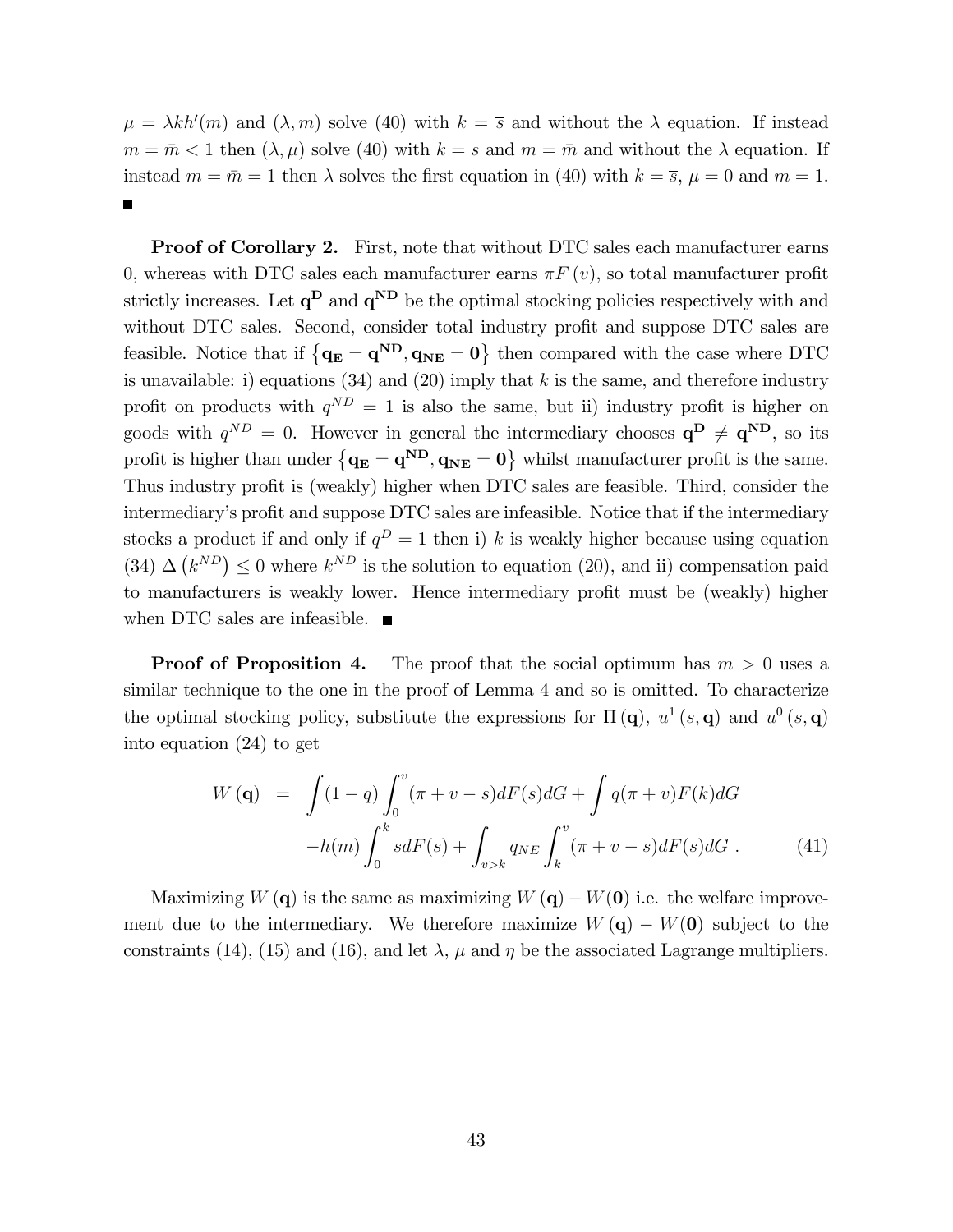After some algebraic manipulations, we can write the Lagrange function as follows:

$$
\mathcal{L} = \int_{v < k} q \left[ (\pi + v) \left[ F(k) - F(v) \right] + \lambda v - \mu + \int_0^v s dF(s) \right] dG
$$
\n
$$
+ \int_{v > k} \left\{ q_E \left[ (\pi + v) \left[ F(k) - F(v) \right] + \lambda v - \mu + \int_0^v s dF(s) \right] + q_{NE} \left[ \lambda k - \mu + \int_0^k s dF(s) \right] \right\} dG
$$
\n
$$
- h(m) \left[ \lambda k + \int_0^k s dF(s) \right] + \mu m + \eta(\bar{m} - m) \quad (42)
$$

This problem is similar to the profit-maximizing one. As before  $\eta = 0$  if  $m < \bar{m}$  in the optimal solution, and  $\eta$  is irrelevant if  $m = \bar{m}$ .

For given parameters  $(k, \lambda, \mu)$ , products with  $v < k$  will be stocked if  $[1] \geq 0$ , which leads to (25). In this region, the exclusivity arrangement does not matter. Products with  $v > k$  will be stocked exclusively if  $[2] \geq \max\{0, 3\}$ , which leads to (26). When the opposite is true, they will be stocked non-exclusively if  $|3| > 0$ .

We now explain how to determine the parameters  $(k, \lambda, \mu)$ . Here we only consider the case where the optimal solution has  $k < \overline{s}$ . (The case of  $k > \overline{s}$  or  $k = \overline{s}$  can be easily dealt with like we did in the proof of Proposition 2.) Taking the first order condition of  $(42)$  with respect to k and then using equation  $(12)$  to cancel terms, we obtain

$$
\lambda = f(k) \frac{\int_{v < k} q \pi dG + \int_{v > k} q \pi dG}{h(m) - \int_{v > k} q \pi dG} > 0 \tag{43}
$$

This is the same as equation (37) from the proof of Proposition 2. If  $m < \bar{m}$  in the optimal solution, then  $\eta = 0$  and so the first-order condition of (42) with respect to m gives

$$
\mu = h'(m) \left[ \lambda k + \int_0^k s dF(s) \right] \ge 0 , \qquad (44)
$$

Then  $(k, \lambda, \mu, m)$  jointly solve equations (14), (15), (43) and (44). If  $m = \bar{m}$  in the optimal solution,  $\eta$  is irrelevant as we have explained. Note that if  $m = \bar{m} < 1$  then  $(k, \lambda, \mu)$  jointly solve equations (14), (15) and (43) with m replaced by  $\bar{m}$  everywhere, and we can conclude that  $\mu \geq 0$  as in the proof of Proposition 2. If instead  $m = \bar{m} = 1$  then  $\mu$  does not matter so without loss of generality we can set  $\mu = 0$ , and  $(k, \lambda)$  jointly solve equations (14) and (43) with m replaced by  $\bar{m}$ .

**Proof of Proposition 5.** The intermediary maximizes (28) subject to the search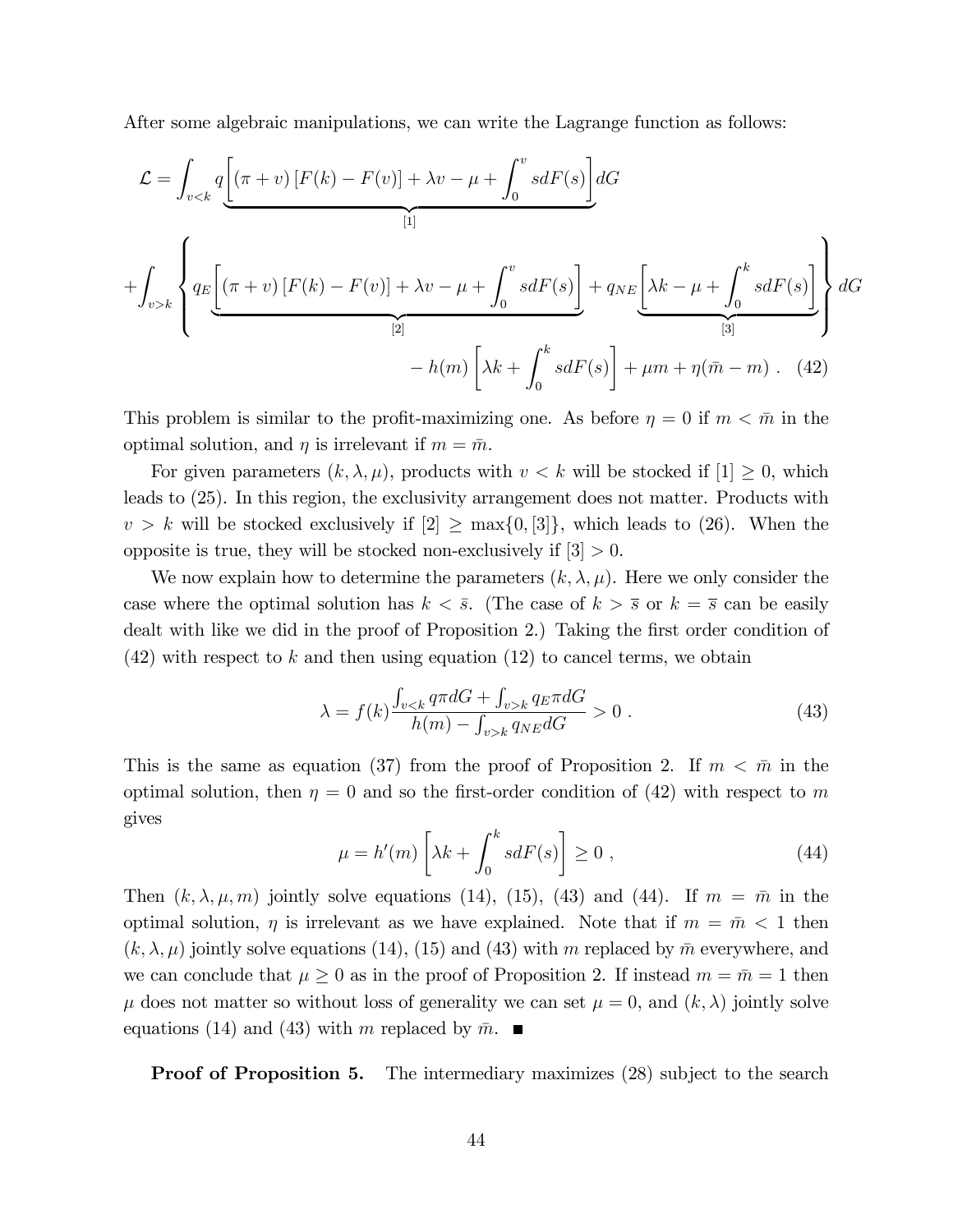constraint (27). The Lagrangian function of this optimization problem is

$$
\mathcal{L} = \int_{v < k} q \left[ \pi F(k) + \lambda (v - k) \right] dG + \int_{v > k} q_{NE} \pi F(k) dG
$$
\n
$$
+ \int_{v > k} q_E \left\{ \pi \left[ 3F(k) - 2F(v) \right] + \lambda (v - k) \right\} dG \,. \tag{45}
$$

The intermediary must stock some products exclusively otherwise from Lemma 2 no consumer will search it and it will earn zero profit. From equation  $(27)$  the optimum must have  $k \in (v, \bar{v})$ , and so taking the first order condition of (45) with respect to k yields

$$
\lambda = f(k) \frac{\int_{v < k} q \pi dG + \int_{v > k} q_{NE} \pi dG + 3 \int_{v > k} q_{E} \pi dG}{\int_{v < k} q dG + \int_{v > k} q_{E} dG}, \tag{46}
$$

from which we deduce  $\lambda > 0$ . Equations (27) and (46) jointly determine k and  $\lambda$ , and the remainder of the proposition follows immediately from equation (45).  $\blacksquare$ 

### References

- ADAMS, W., AND J. YELLEN (1976): "Commodity Bundling and the Burden of Monopoly," Quarterly Journal of Economics,  $90(3)$ , 475–498.
- AHN, J., A. KHANDELWAL, AND S. WEI (2011): "The Role of Intermediaries in Faciliating Trade," Journal of International Economics,  $84(1)$ , 73–85.
- ANDERSON, S., AND R. RENAULT (2003): "Efficiency and Surplus Bounds in Cournot Competition," Journal of Economic Theory,  $113(2)$ ,  $253-264$ .
- (2006): "Advertising Content," American Economic Review, 96(1), 93–113.
- ASKER, J., AND H. BAR-ISAAC (2017): "Vertical Information Restraints: Pro- and Anti-Competitive Impacts of Minimum Advertised Price Restrictions," mimeo.
- BERNARD, A., B. JENSEN, S. REDDING, AND P. SCHOTT (2010): "Wholesalers and Retailers in US Trade," American Economic Review, 100(2), 408–413.
- BIGLAISER, G. (1993): "Middlemen as Experts," RAND Journal of Economics, 24(2),  $212 - 223.$
- BIGLAISER, G., AND F. LI  $(2018)$ : "Middlemen: the good, the bad, and the ugly," RAND Journal of Economics,  $49(1)$ ,  $3-22$ .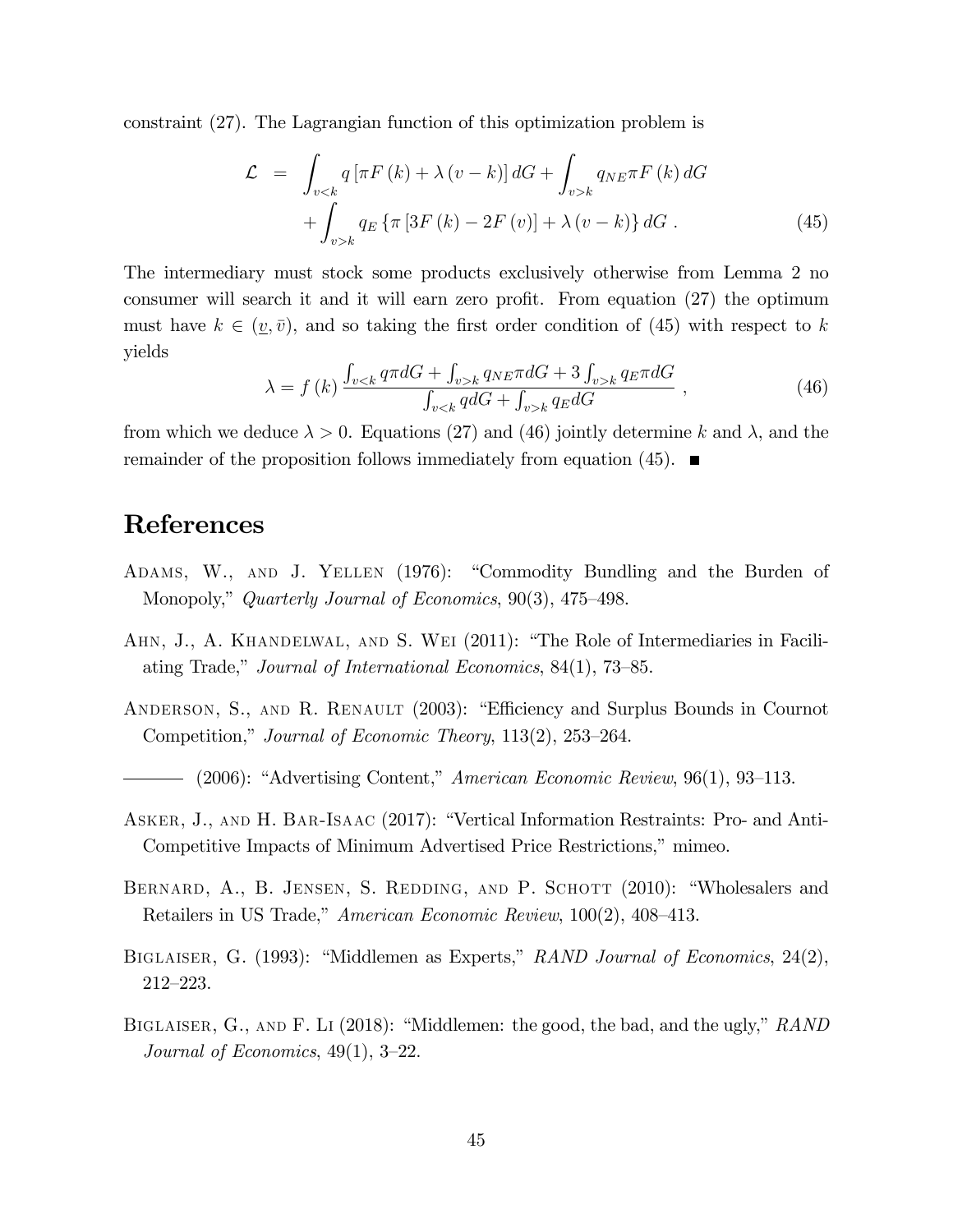- BRONNENBERG, B. (2017): "Innovation and Distribution: A General Equilibrium Model of Manufacturing and Retailing," mimeo.
- CHEN, Y., AND M. RIORDAN (2013): "Profitability of Product Bundling," *International* Economic Review,  $54(1)$ ,  $35-57$ .
- DIAMOND, P. (1971): "A Model of Price Adjustment," Journal of Economic Theory,  $3(2), 156-168.$
- GEHRIG, T. (1993): "Intermediation in Search Markets," Journal of Economics and Management Strategy,  $2(1)$ , 97–120.
- GOULD, E., P. PASHIGIAN, AND C. PRENDERGAST (2005): "Contracts, Externalities, and Incentives in Shopping Malls," Review of Economics and Statistics,  $87(3)$ ,  $411-422$ .
- HAGIU, A., AND B. JULLIEN  $(2011)$ : "Why Do Intermediaries Divert Search?," RAND Journal of Economics,  $42(2)$ ,  $337-362$ .
- JANSSEN, M., AND S. SHELEGIA (2015): "Consumer Search and Double Marginalization," American Economic Review,  $105(6)$ , 1683–1710.
- KAPLAN, G., G. MENZIO, L. RUDANKO, AND N. TRACHTER (2016): "Relative Price Dispersion: Evidence and Theory," mimeo.
- KOK, G., M. FISHER, AND R. VAIDYANATHAN (2015): "Assortment Planning: Review of Literature and Industry Practice," in Retail Supply Chain Management, ed. by N. Agrawal, and S. Smith. Springer.
- LIZZERI, A. (1999): "Information Revelation and Certification Intermediaries," RAND Journal of Economics,  $30(2)$ ,  $214-231$ .
- MCAFEE, P. (1995): "Multiproduct Equilibrium Price Dispersion," Journal of Economic Theory,  $67(1)$ ,  $83-105$ .
- MCAFEE, P., J. MCMILLAN, AND M. WHINSTON (1989): "Multiproduct Monopoly, Commodity Bundling, and Correlation of Values," *Quarterly Journal of Economics*,  $104(2), 371-383.$
- RAYO, L., AND I. SEGAL (2010): "Optimal Information Disclosure," Journal of Political Economy,  $118(5)$ , 949–987.
- RHODES, A. (2015): "Multiproduct Retailing," Review of Economic Studies, 82(1), 360 390.